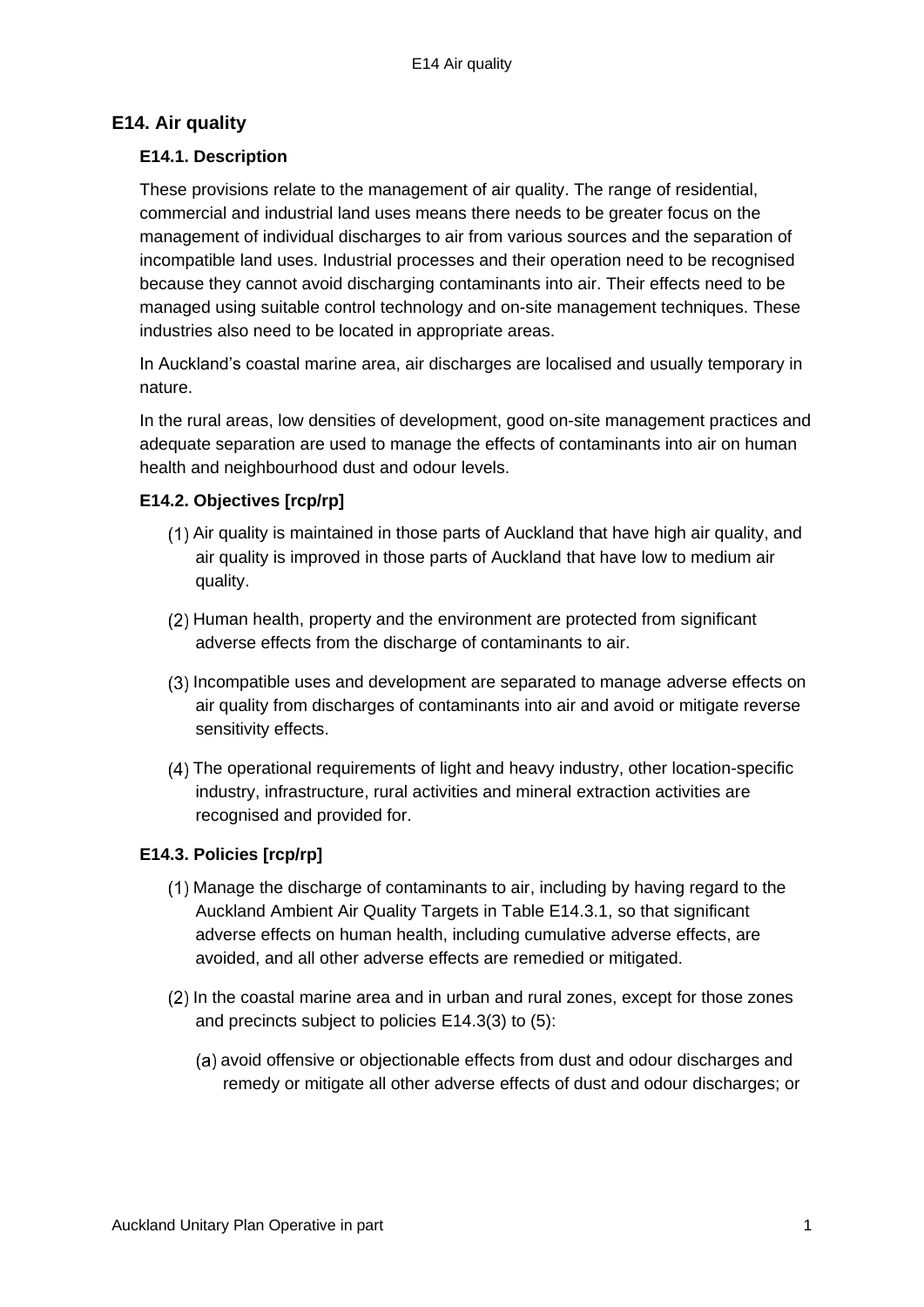- (b) require adequate separation distance between use and development which discharges dust and odour to air and activities that are sensitive to adverse effects of dust and odour discharges, or both of the above.
- In the Rural Rural Production Zone, Rural Mixed Rural Zone, Rural Rural Coastal Zone, Future Urban Zone, Auckland Council District Plan - Hauraki Gulf Islands Rural 1-3 and Landform 1-7:
	- (a) recognise that rural air quality is generally a result of dust and odours, and other emissions generated by rural production activities;
	- (b) avoid, remedy or mitigate adverse effects of dust and odour discharges;
	- provide for minor and localised elevation of dust and odour levels where the air discharge is from:
		- (i) rural production activities or rural industry; or
		- (ii) the operation of infrastructure or location specific industry; or
		- (iii) mineral extraction activities; or
		- (iv) activities undertaken by the New Zealand Defence Force for training and munitions testing; or
		- $(v)$  for emergency services training;
	- (d) require adequate separation between use and development which discharge dust and odour and activities that are sensitive to these adverse effects.
- Support the use and development in the Business Light Industry Zone, Coastal – Minor Port Zone, the Port Precinct, Auckland Airport Precinct and Auckland Council District Plan - Hauraki Gulf Islands Commercial 5 Zone, by providing for medium dust and odour levels and avoiding, remedying or mitigating, the adverse effects of dust and odour.
- Support the use and development in the Business Heavy Industry Zone, Special Purpose – Quarry Zone and Auckland Council District Plan - Hauraki Gulf Islands Commercial 6 Zone by:
	- (a) providing for higher levels of dust and odour provided that any adverse effects on human health are avoided, remedied or mitigated;
	- (b) avoiding the establishment of activities sensitive to air discharges in these zones; and
	- (c) discouraging the establishment of activities sensitive to air discharges in areas adjacent to these zones.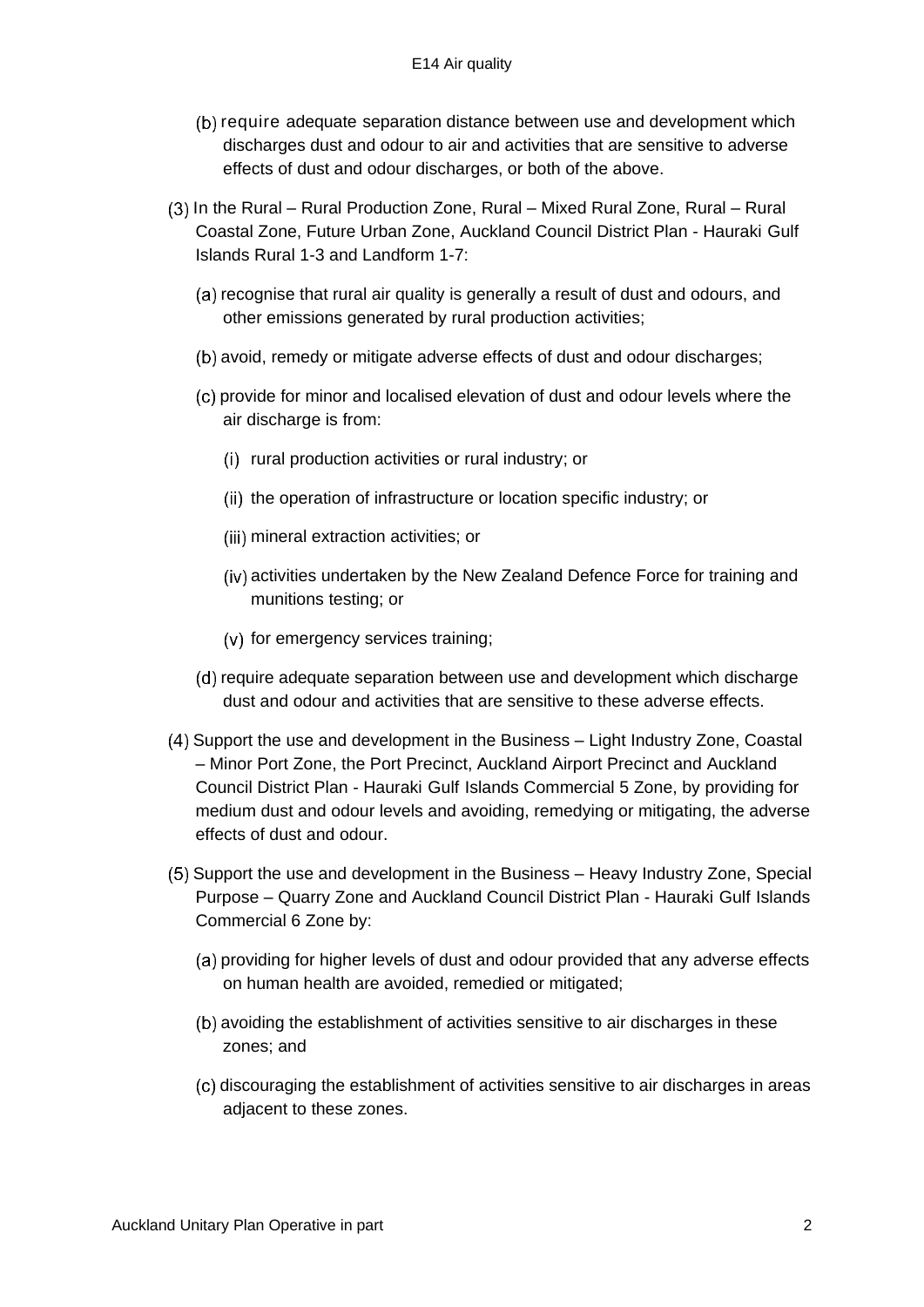- Avoid the discharge of contaminants to air from industrial activities in rural zones and the coastal marine area except where the activity is:
	- (a) location specific, such as mineral extraction activities and mineral processing, wastewater treatment facilities, marine and port activities,
	- (b) undertaken by the New Zealand Defence Force for training and munitions testing, or for emergency services training;
	- infrastructure requiring large separation distances that cannot be provided for within urban areas; or
	- $(d)$  a rural industry.
- Require discharges of contaminants to air from outdoor burning (except when associated with test and training exercises by emergency response services), to be:
	- (a) avoided in urban and industrial areas and the coastal marine area; or
	- (b) minimised in rural areas; or
	- minimised where it is for community or public event purposes or for cooking or heating.
- Avoid, remedy or mitigate the adverse effects on air quality from discharges of contaminants into air by:
	- (a) using the best practicable option for emission control and management practices that are appropriate to the scale of the discharge and potential adverse effects; and
	- (b) adopting a precautionary approach, where there is uncertainty and a risk of significant adverse effects or irreversible harm to the environment from air discharges.
- Avoid, remedy or mitigate the adverse effects on air quality beyond the boundary of the premises where the discharge of contaminants to air is occurring, in relation to:
	- (a) noxious or dangerous effects on human health, property or the environment from hazardous air pollutants; or
	- (b) overspray effects on human health, property or the environment.
- (10) Require large scale combustion sources that discharge contaminants to air to avoid, remedy or mitigate any adverse effects on aircraft safety.
- Enable the use of air quality offsets in achieving compliance with relevant standards and other provisions in the plan.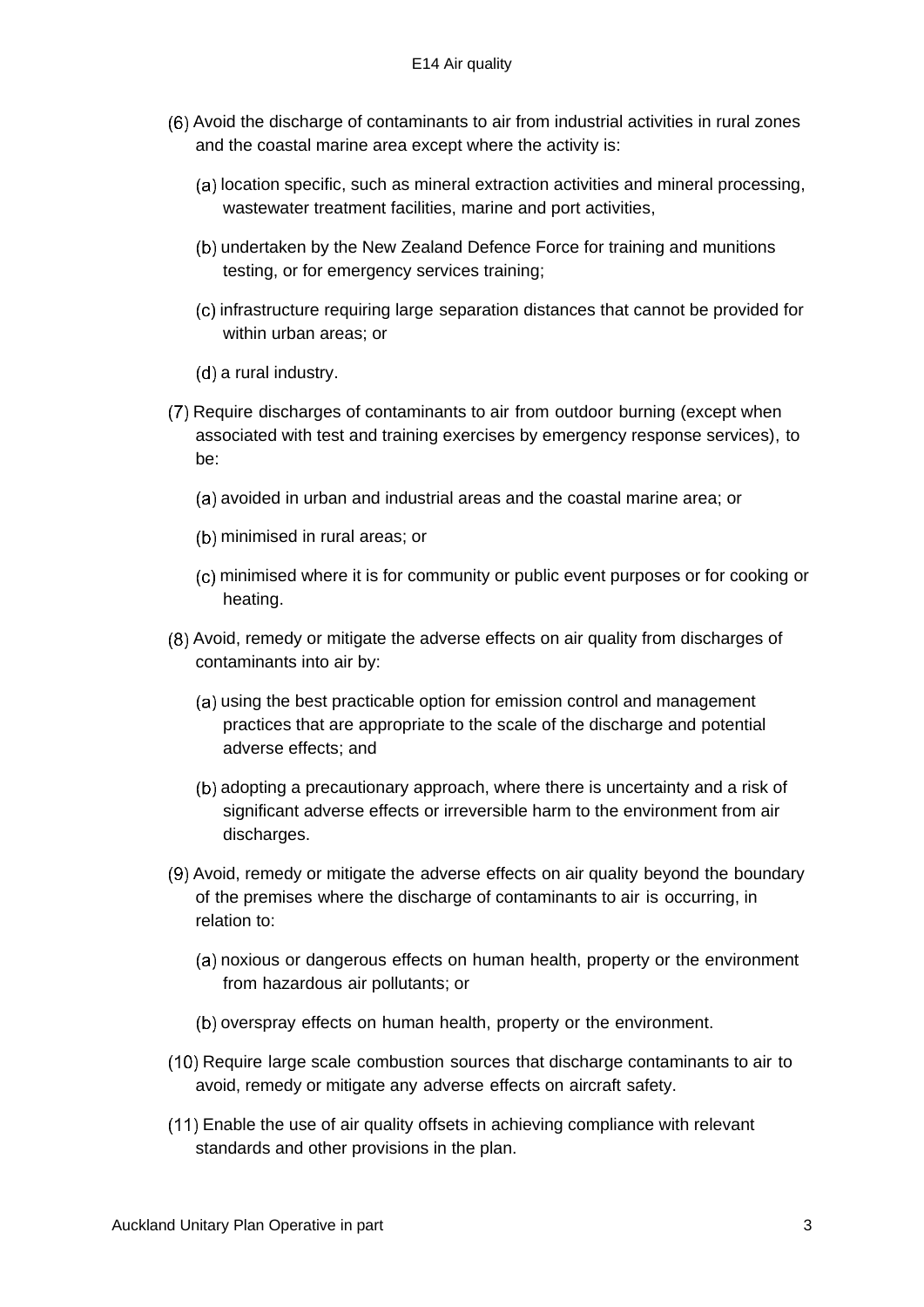# Note 1

In addition to the Auckland Ambient Air Quality Targets, the Resource Management (National Environmental Standards for Air Quality) Regulations 2004 (NES) may also apply. The NES includes separate consenting requirements for certain specified contaminants and should be considered as part of any consent application for air discharge.

| <b>Contaminant</b>                             | <b>Target</b>                 | <b>Averaging Time</b> |
|------------------------------------------------|-------------------------------|-----------------------|
| Particles less than<br>10 microns $(PM_{10})$  | 20 $\mu$ g/m <sup>3</sup>     | Annual                |
| Particles less than<br>2.5 microns ( $PM2.5$ ) | 25 µg/m3                      | 24 hour               |
|                                                | 10 $\mu$ g/m <sup>3</sup>     | Annual                |
| Nitrogen dioxide<br>(NO <sub>2</sub> )         | 100 $\mu$ g/m <sup>3</sup>    | 24 hour               |
|                                                | 40 $\mu$ g/m <sup>3</sup>     | Annual                |
| Carbon monoxide<br>(CO)                        | 30 mg/m $3$                   | 1 hour                |
| Sulphur dioxide<br>(SO <sub>2</sub> )          | 120 $\mu$ g/m <sup>3</sup>    | 24 hour               |
| Ozone $(O_3)$                                  | 100 $\mu$ g/m <sup>3</sup>    | 8 hour                |
| Lead                                           | 0.2 $\mu$ g/m <sup>3</sup>    | 3 month moving        |
|                                                |                               | average<br>calculated |
|                                                |                               | monthly               |
| <b>Benzene</b>                                 | 3.6 $\mu$ g/m <sup>3</sup>    | Annual                |
| Benzo[a]pyrene                                 | 0.0003 $\mu$ g/m <sup>3</sup> | Annual                |
| 1,3-Butadiene                                  | 2.4 $\mu$ g/m <sup>3</sup>    | Annual                |
| Formaldehyde                                   | 100 $\mu$ g/m <sup>3</sup>    | 30 minutes            |
| Acetaldehyde                                   | 30 $\mu$ g/m <sup>3</sup>     | Annual                |
| Mercury (inorganic)                            | 0.33 $\mu$ g/m <sup>3</sup>   | Annual                |
| Mercury (organic)                              | 0.13 $\mu$ g/m <sup>3</sup>   | Annual                |
| Chromium VI                                    | $0.0011 \mu g/m^3$            | Annual                |
| Chromium metal                                 | $0.11 \mu g/m^3$              | Annual                |
| and Chromium III                               |                               |                       |
| Arsenic (inorganic)                            | 0.0055 $\mu$ g/m <sup>3</sup> | Annual                |
| Arsine                                         | 0.055 $\mu$ g/m <sup>3</sup>  | Annual                |

## **Table E14.3.1 Auckland Ambient Air Quality Targets**

# **E14.4. Activity table**

Table E14.4.1 Activity table specifies the activity status for the discharge of contaminants into air pursuant to section 15 of the Resource Management Act 1991.

Refer to other provisions in the Plan for the activity status of the related land use activity that may require resource consent.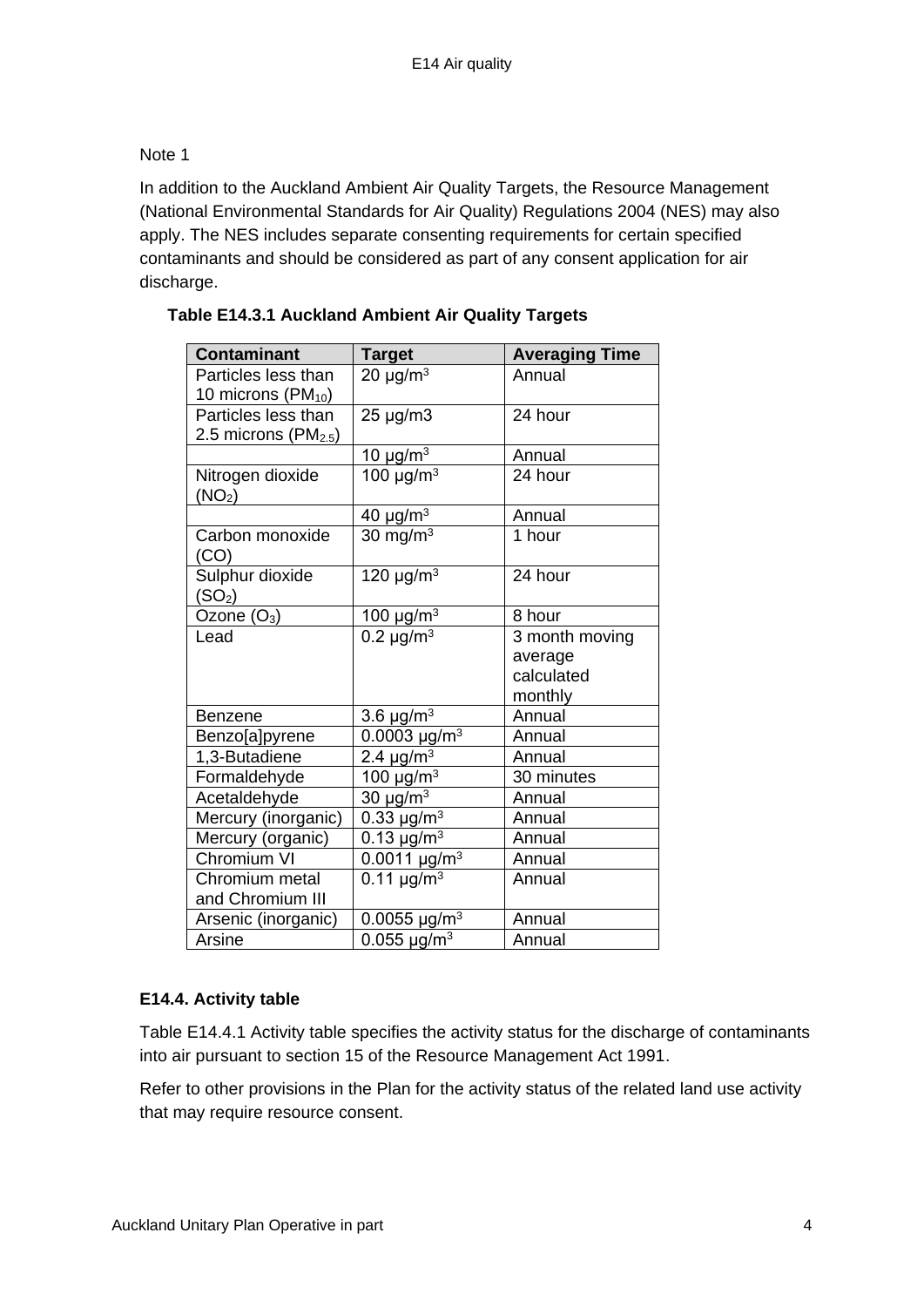The Strategic Transport Corridor Zone and roads, will assume the most stringent air quality requirements of the adjacent zones [rp].

Refer to the Auckland Council District Plan - Hauraki Gulf Islands Section for sites zoned as Rural 1 – 3, Landform 1 -7, Commercial 5 (Industrial) and Commercial 6 (Quarry) zones and other Hauraki Gulf Islands zones of the Hauraki Gulf Islands Section of the Auckland Council District Plan.

The spatial area to which the columns in Table E14.4.1 Activity table apply to is as follows.

- $(1)$  Low air quality dust and odour area (Quarry) includes the Special Purpose Quarry Zone and Auckland Council District Plan - Hauraki Gulf Islands Section Commercial 6 Zone [rp].
- Low air quality dust and odour area (Industry) includes the Business Heavy Industry Zone [rp].
- Medium air quality dust and odour area (Industry) includes the Business Light Industry Zone, Coastal – Minor Port Zone, Port Precinct, Gabador Place Precinct, Boat Building Precinct, Auckland Airport Precinct, and Auckland Council District Plan - Hauraki Gulf Islands Section Commercial 5 Zone [rcp/rp].
- Medium air quality dust and odour rural area (Rural) includes the Rural Rural Production Zone, Rural – Mixed Rural Zone, Rural – Rural Coastal Zone, Future Urban Zone, Auckland Council District Plan - Hauraki Gulf Islands Section Rural 1-3 and Landform 1-7 [rp].
- High air quality dust and odour area includes all other zones (including all coastal zones and Auckland Council District Plan - Hauraki Gulf Islands Section other zones) [rcp/rp]

# *[Resource Management \(National Environmental Standards for Plantation Forestry\)](http://www.legislation.govt.nz/regulation/public/2017/0174/latest/whole.html)  [Regulations 2017](http://www.legislation.govt.nz/regulation/public/2017/0174/latest/whole.html)*

If any activity listed in rules (including standards) E14.4.1 to E14.6.1 is regulated by the Resource Management (National Environmental Standard for Plantation Forestry) Regulations 2017 ("NESPF") then the NESPF applies and prevails.

However, the NESPF allows the plan to include more restrictive rules in relation to one or more of the following:

- Significant Ecological Areas Overlay;
- Water Supply Management Areas Overlay;
- Outstanding Natural Character Overlay;
- High Natural Character Overlay;
- Outstanding Natural Landscapes Overlay;
- Outstanding Natural Features Overlay; or
- activities generating sediment that impact the coastal environment.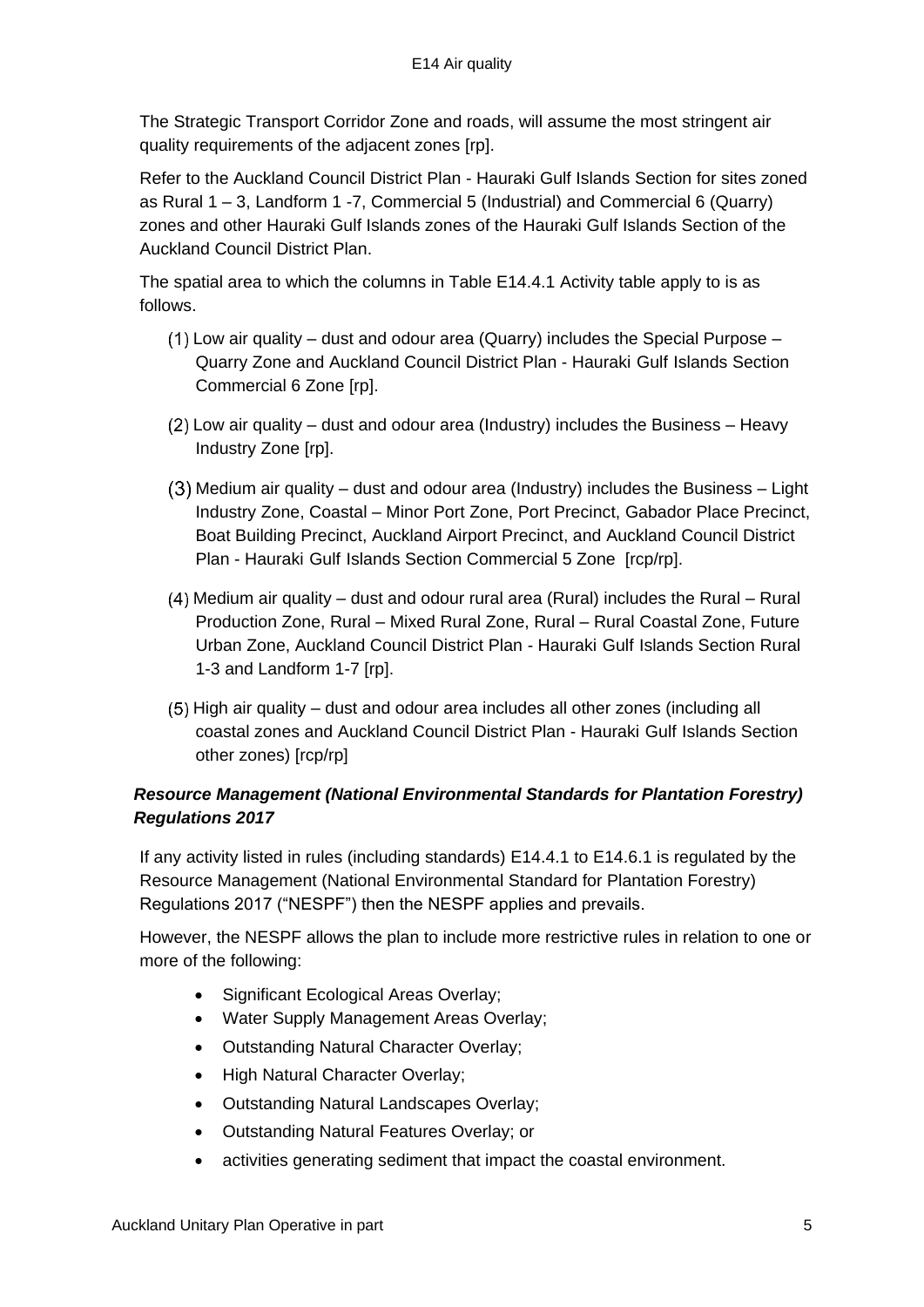Where there is a rule in the plan that relates to any of the matters listed above then the plan rule will apply. In the event that there is any conflict between the rules in the plan and the NESPF in relation to any of the above, the most restrictive rule will prevail.

If the NESPF does not regulate an activity then the plan rules apply.

### **Table E14.4.1 Activity table**

| <b>Activity</b> |                                                                                                                                                                                                                                                                                                                               | <b>Activity status</b>                                   |                                                                                        |                                                                           |                                                                 |                                                               |
|-----------------|-------------------------------------------------------------------------------------------------------------------------------------------------------------------------------------------------------------------------------------------------------------------------------------------------------------------------------|----------------------------------------------------------|----------------------------------------------------------------------------------------|---------------------------------------------------------------------------|-----------------------------------------------------------------|---------------------------------------------------------------|
|                 |                                                                                                                                                                                                                                                                                                                               | High<br>air<br>quality<br>- dust<br>and<br>odour<br>area | <b>Mediu</b><br>m air<br>quality<br>- dust<br>and<br>odour<br>rural<br>area<br>(Rural) | <b>Medium</b><br>air quality<br>- dust and<br>odour<br>area<br>(Industry) | Low air<br>quality -<br>dust and<br>odour<br>area<br>(Industry) | Low air<br>quality -<br>dust and<br>odour<br>area<br>(Quarry) |
|                 | Discharge of contaminants into air from activities not provided for in other rules in this table                                                                                                                                                                                                                              |                                                          |                                                                                        |                                                                           |                                                                 |                                                               |
| (A1)            | Activities meeting the<br>permitted activity standards<br>and not provided for by any<br>other rule                                                                                                                                                                                                                           | P                                                        | P                                                                                      | P                                                                         | P                                                               | P                                                             |
| (A2)            | Activities not meeting the<br>permitted activity standards<br>and not provided for by any<br>other rule                                                                                                                                                                                                                       | D                                                        | D                                                                                      | D                                                                         | D                                                               | D                                                             |
| (A3)            | Activities not meeting the<br>restricted discretionary activity<br>standards and not provided for<br>by any other rule                                                                                                                                                                                                        | D                                                        | D                                                                                      | D                                                                         | D                                                               | D                                                             |
|                 | Discharge of contaminants into air from chemical and metallurgical processes                                                                                                                                                                                                                                                  |                                                          |                                                                                        |                                                                           |                                                                 |                                                               |
| (A4)            | Any process that discharges<br>more than 20kg/hour or<br>10t/year of volatile organic<br>compounds such as large-<br>scale application of surface<br>coatings or printing ink without<br>the application of heat,<br>excluding the ventilation,<br>displacement or dispensing of<br>motor fuels and excluding road<br>marking | D                                                        | D                                                                                      | D                                                                         | D                                                               | D                                                             |
| (A5)            | Electroplating                                                                                                                                                                                                                                                                                                                | <b>RD</b>                                                | <b>RD</b>                                                                              | <b>RD</b>                                                                 | <b>RD</b>                                                       | <b>RD</b>                                                     |
| (A6)            | Fumigant for use in<br>commercial pest control                                                                                                                                                                                                                                                                                | P                                                        | P                                                                                      | P                                                                         | P                                                               | P                                                             |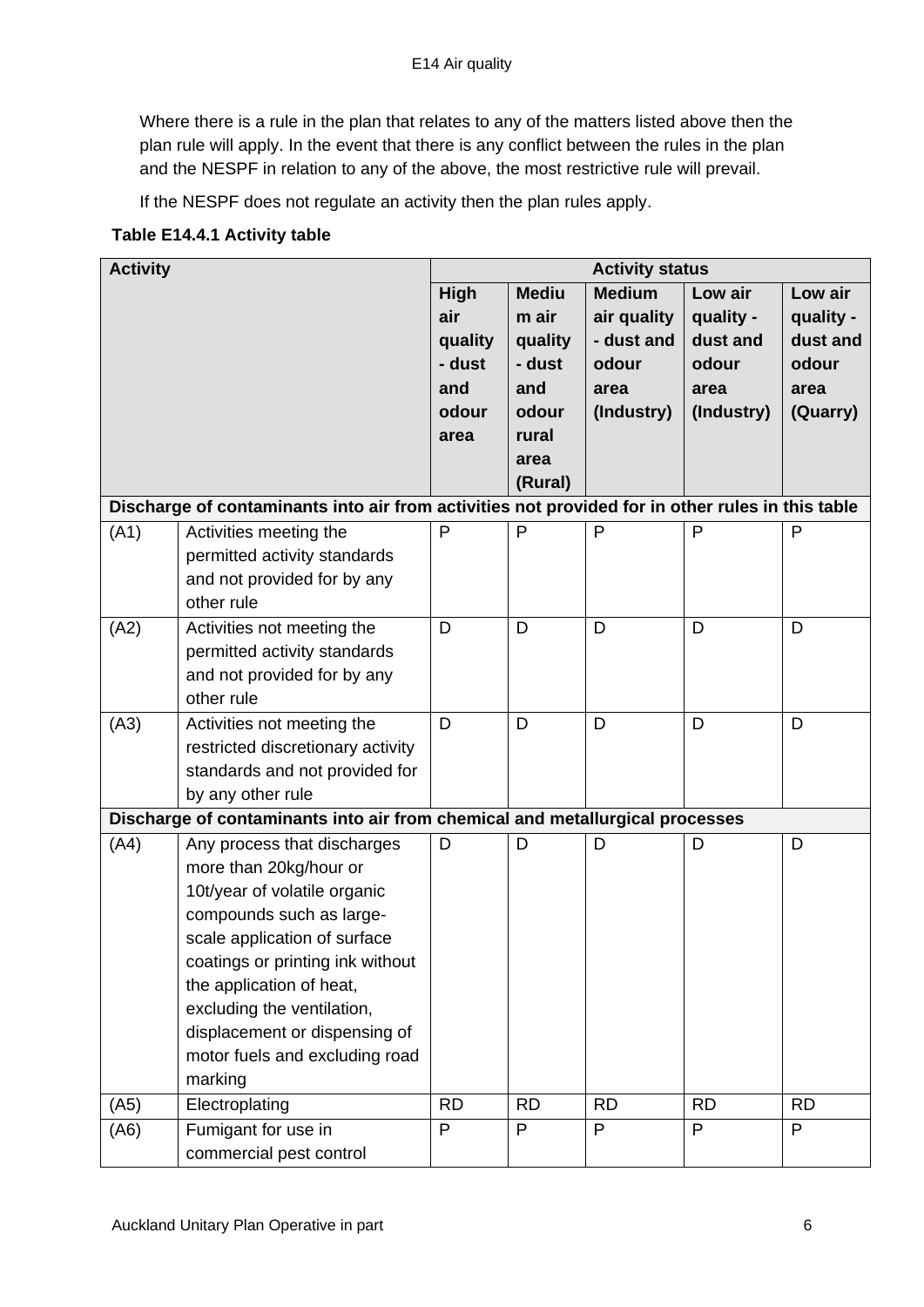| (A7)  | Mechanical shredding of scrap<br>indoors, including the<br>mechanical removal of plastic<br>or rubber covering from cable,<br>where discharges to air are<br>through particulate control<br>equipment                                 | P         | P         | P         | P         | P         |
|-------|---------------------------------------------------------------------------------------------------------------------------------------------------------------------------------------------------------------------------------------|-----------|-----------|-----------|-----------|-----------|
| (AB)  | Melting of any metal or metal<br>alloy at a rate of no more than<br>100kg/hour excluding the<br>recycling and melting of scrap<br>metal                                                                                               | P         | P         | P         | P         | P         |
| (A9)  | Melting of any metal or metal<br>alloy at a rate between<br>100kg/hour and 1t/hour<br>excluding welding and<br>jewellery manufacture                                                                                                  | <b>NC</b> | <b>RD</b> | <b>RD</b> | <b>RD</b> | <b>RD</b> |
| (A10) | Removal of coatings from wire<br>or cable by heating with<br>emissions control equipment                                                                                                                                              | <b>NC</b> | D         | D         | D         | D         |
| (A11) | Removal of coatings from wire<br>or cable by heating not<br>provided for by any other rule                                                                                                                                            | Pr        | Pr        | Pr        | Pr        | Pr        |
| (A12) | Spray application of surface<br>coatings containing<br>diisocyanates or hazardous<br>organic plasticisers at an<br>individual site not in a spray<br>booth or at a domestic<br>premises at an application rate<br>no more than 2L/day | P         | P         | P         | P         | P         |
| (A13) | Spray application of surface<br>coatings containing<br>diisocyanates or organic<br>plasticisers for maintenance of<br>infrastructure                                                                                                  | P         | P         | P         | P         | P         |
| (A14) | Spray application of surface<br>coatings containing<br>diisocyanates or organic<br>plasticisers in a spray booth                                                                                                                      | P         | P         | P         | P         | P         |
| (A15) | Spray application of surface<br>coatings containing<br>diisocyanates or organic<br>plasticisers not meeting the                                                                                                                       | <b>RD</b> | <b>RD</b> | <b>RD</b> | <b>RD</b> | <b>RD</b> |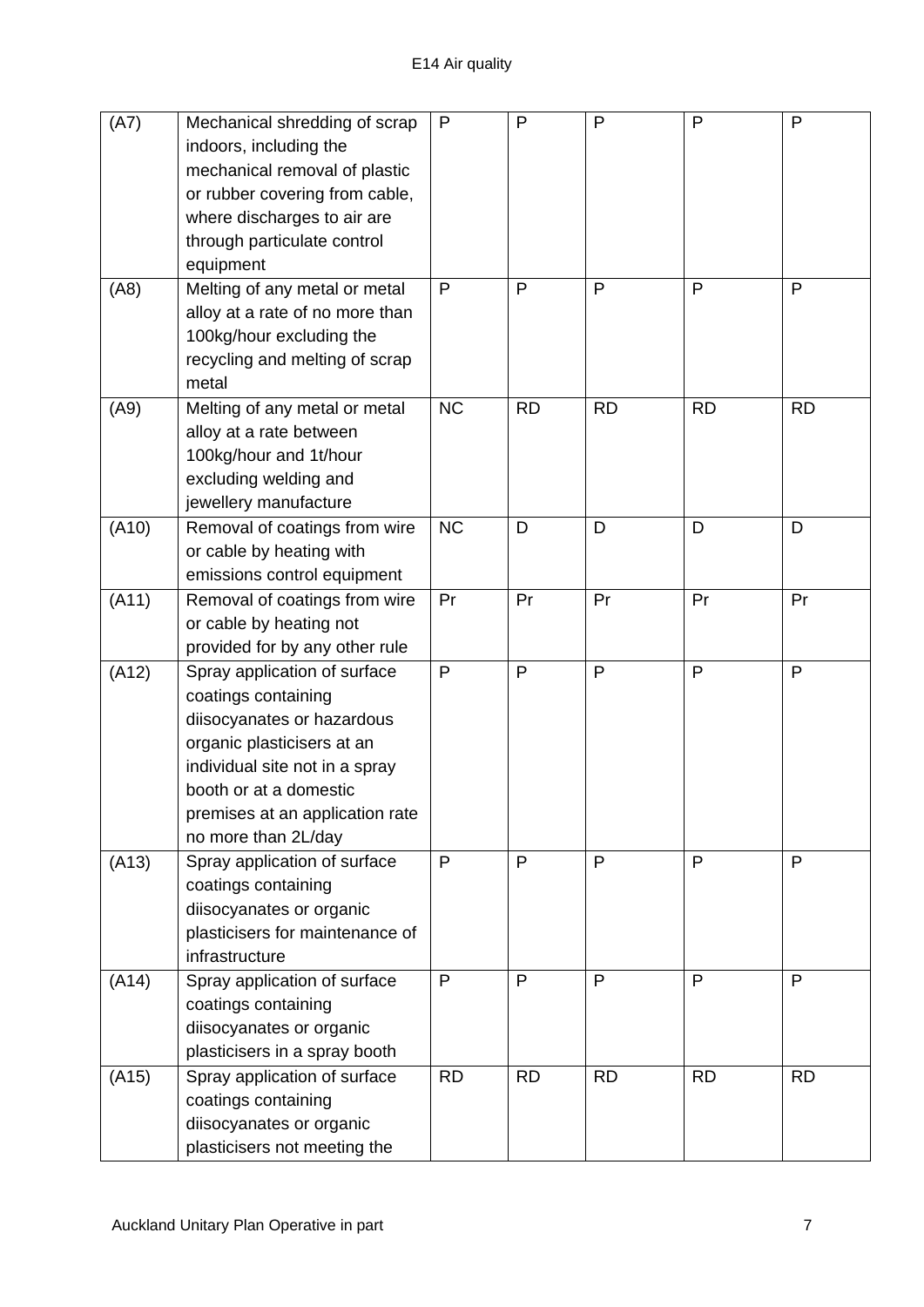|       | permitted activity standards        |   |           |           |              |   |
|-------|-------------------------------------|---|-----------|-----------|--------------|---|
| (A16) | Chemical processes or               | P | P         | P         | $\mathsf{P}$ | P |
|       | activities associated with          |   |           |           |              |   |
|       | small-scale operations (such        |   |           |           |              |   |
|       | as home hobby operations,           |   |           |           |              |   |
|       | and on-farm blending of             |   |           |           |              |   |
|       | fertilisers)                        |   |           |           |              |   |
| (A17) | Bodying of oils or manufacture      | D | D         | D         | D            | D |
|       | of monomers, synthetic resins,      |   |           |           |              |   |
|       | varnishes, plastics or              |   |           |           |              |   |
|       | adhesives                           |   |           |           |              |   |
| (A18) | Storage, manufacture or use of      | D | D         | D         | D            | D |
|       | acrylates                           |   |           |           |              |   |
| (A19) | Use of more than 9kg/hour of        | D | <b>RD</b> | <b>RD</b> | P            | P |
|       | styrene                             |   |           |           |              |   |
| (A20) | Production of soap, grease, or      | D | D         | D         | D            | D |
|       | surface active agents               |   |           |           |              |   |
| (A21) | Synthesis or extraction of          | D | D         | D         | D            | D |
|       | organic chemicals, including        |   |           |           |              |   |
|       | synthesis, extraction, blending     |   |           |           |              |   |
|       | or formulation of                   |   |           |           |              |   |
|       | agrichemicals, or plant             |   |           |           |              |   |
|       | hormones                            |   |           |           |              |   |
| (A22) | Production of inorganic             | D | D         | D         | D            | D |
|       | chemicals, including                |   |           |           |              |   |
|       | concentration of acids or           |   |           |           |              |   |
|       | anhydrides, ammonia or alkalis      |   |           |           |              |   |
| (A23) | Production or blending of           | D | D         | D         | D            | D |
|       | fertilisers, including the          |   |           |           |              |   |
|       | granulation of single or mixed      |   |           |           |              |   |
|       | fertilizers                         |   |           |           |              |   |
| (A24) | Solvent manufacture or              | D | D         | D         | D            | D |
|       | recovery                            |   |           |           |              |   |
| (A25) | Distillation, refining or other     | D | D         | D         | D            | D |
|       | processing of petroleum or          |   |           |           |              |   |
|       | petrol products                     |   |           |           |              |   |
| (A26) | Total or partial disposal of solid  | D | D         | D         | D            | D |
|       | or liquid substances by             |   |           |           |              |   |
|       | chemical decomposition              |   |           |           |              |   |
| (A27) | Dry distillation of coal or lignite | D | D         | D         | D            | D |
| (A28) | Production of metals or non-        | D | D         | D         | D            | D |
|       | metals by a wet process or by       |   |           |           |              |   |
|       | means of electrical or              |   |           |           |              |   |
|       | mechanical energy                   |   |           |           |              |   |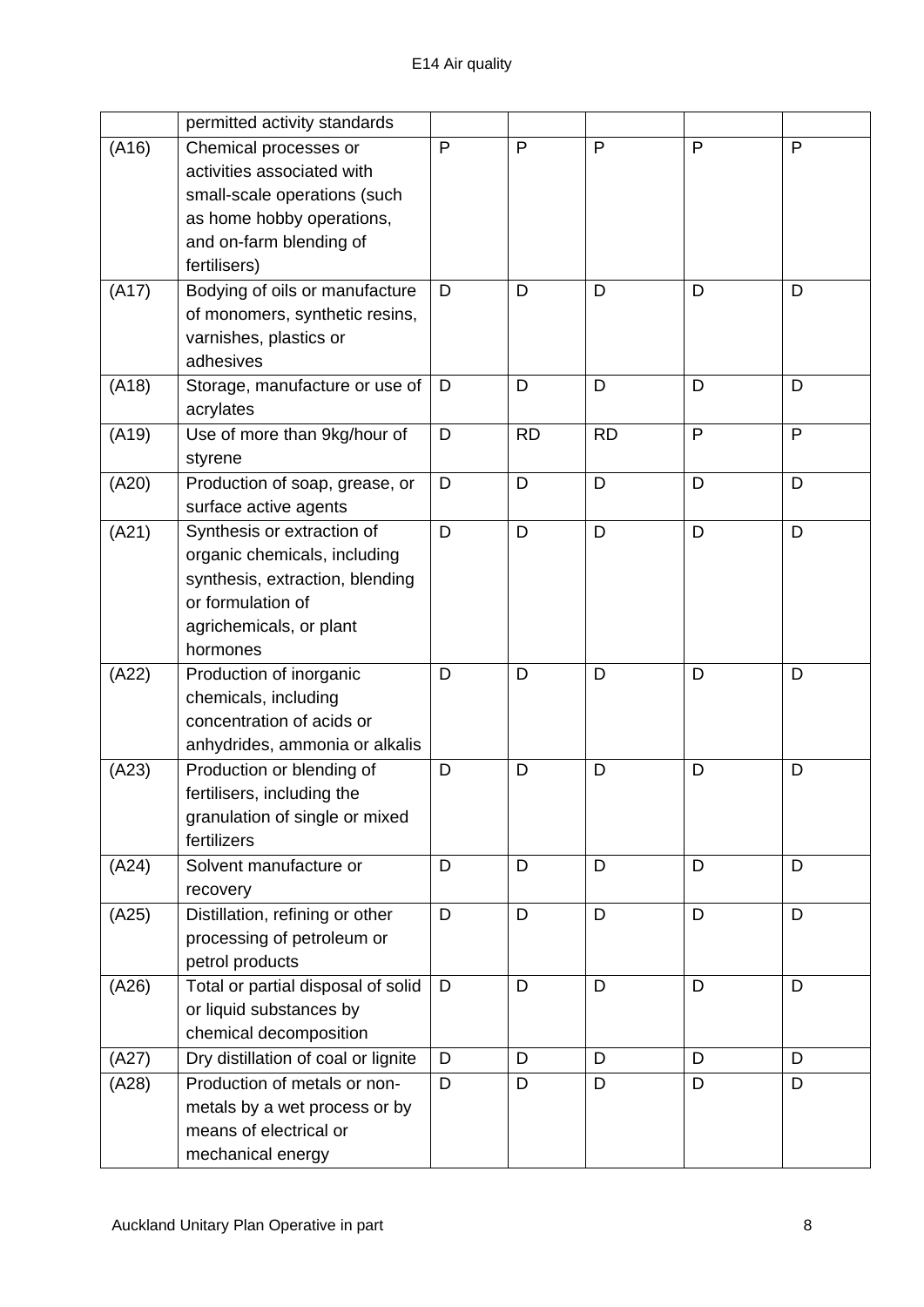| (A29)  | Production, processing or                                      | D | D | D | D            | D |
|--------|----------------------------------------------------------------|---|---|---|--------------|---|
|        | treatment of organic or                                        |   |   |   |              |   |
|        | inorganic compounds                                            |   |   |   |              |   |
| (A30)  | Separation, dewatering                                         | D | D | D | D            | D |
|        | through the application of heat                                |   |   |   |              |   |
|        | or distillation of hydrocarbons                                |   |   |   |              |   |
|        | including used (waste) oil                                     |   |   |   |              |   |
| (A31)  | Use of bitumen in the                                          | D | D | D | D            | D |
|        | manufacture of products other                                  |   |   |   |              |   |
|        | than roading mix                                               |   |   |   |              |   |
| (A32)  | Carbonising or destructive                                     | D | D | D | D            | D |
|        | distillation of hydrocarbons                                   |   |   |   |              |   |
|        | where the solid, liquid or                                     |   |   |   |              |   |
|        | gaseous products are                                           |   |   |   |              |   |
|        | recovered                                                      |   |   |   |              |   |
| (A33)  | Gasification of any                                            | D | D | D | D            | D |
|        | hydrocarbon by partial                                         |   |   |   |              |   |
|        | combustion with air or oxygen                                  |   |   |   |              |   |
|        | or reaction with steam                                         |   |   |   |              |   |
| (A34)  | Manufacturing of                                               | D | D | D | D            | D |
|        | semiconductors, explosives,                                    |   |   |   |              |   |
|        | paints, inks or powder coatings                                |   |   |   |              |   |
| (A35)  | Industrial gas manufacturing                                   | D | D | D | D            | D |
| (A36)  | Cleaning of metal by pyrolysis                                 | D | D | D | D            | D |
| (A37)  | Manufacture of rigid or flexible                               | D | D | D | D            | D |
|        | polyurethane foam using                                        |   |   |   |              |   |
|        | diisocyanates, or methylene                                    |   |   |   |              |   |
|        | chloride at a rate exceeding a                                 |   |   |   |              |   |
|        | total of 100kg/hour                                            |   |   |   |              |   |
| (A38)  | Use of more than 200kg/hour                                    | D | D | D | D            | D |
|        | of resins                                                      |   |   |   |              |   |
| (A38A) | Thermal metal spraying of any                                  | P | P | P | $\mathsf{P}$ | P |
|        | metal or metal alloy where                                     |   |   |   |              |   |
|        | discharges to air are through<br>particulate control equipment |   |   |   |              |   |
|        | [Standards in E14.6.1.3]                                       |   |   |   |              |   |
| (A39)  | The melting of any metal or                                    | D | D | D | D            | D |
|        | metal alloy used in the process                                |   |   |   |              |   |
|        | of thermal metal spraying,                                     |   |   |   |              |   |
|        | including zinc, that does not                                  |   |   |   |              |   |
|        | comply with the permitted                                      |   |   |   |              |   |
|        | activity standards                                             |   |   |   |              |   |
| (A40)  | The extraction, including                                      | D | D | D | D            | D |
|        | electrochemical methods of                                     |   |   |   |              |   |
|        | reduction, of any metal or                                     |   |   |   |              |   |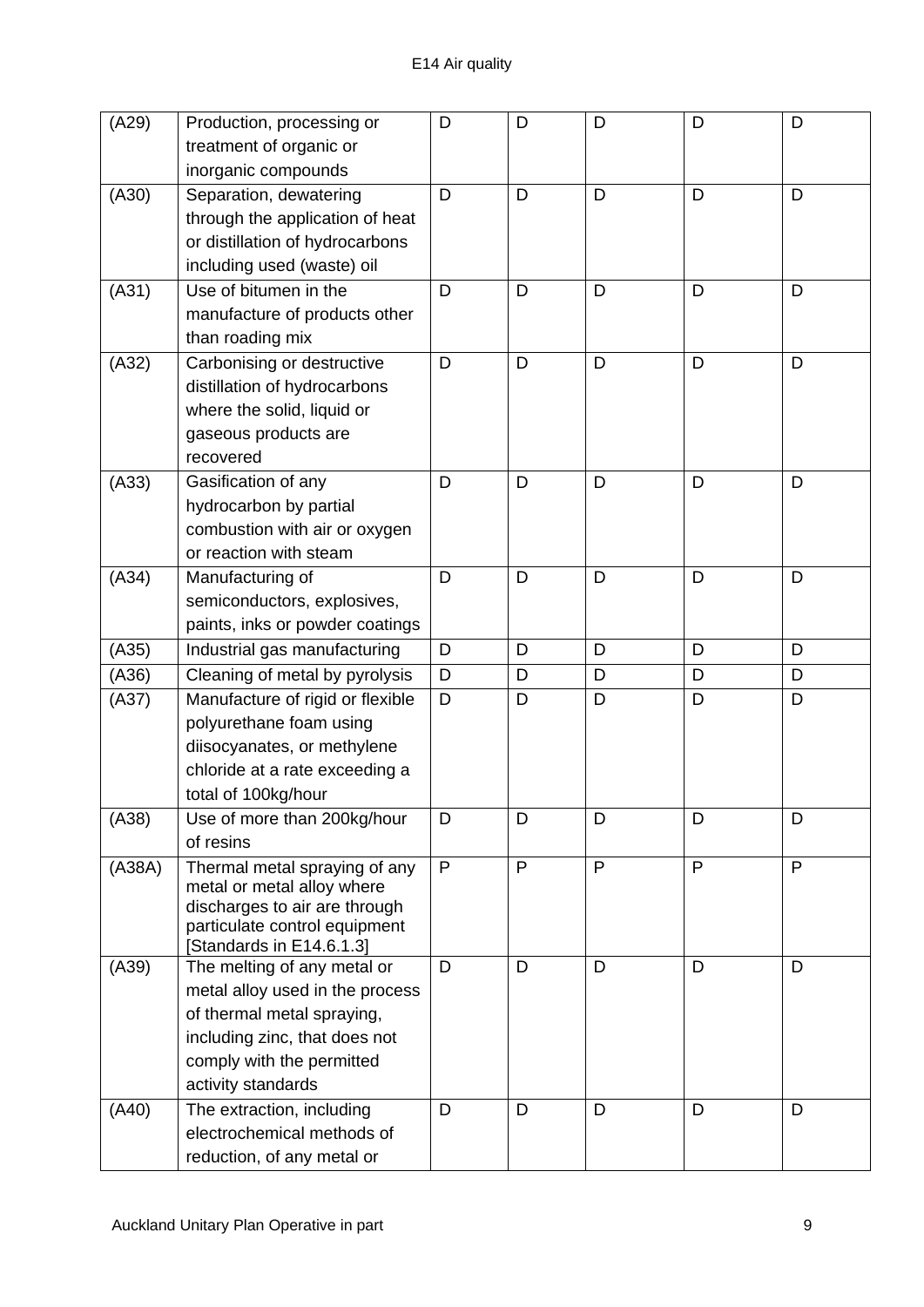|       | metal alloy from its ore, oxide                               |   |   |   |   |   |
|-------|---------------------------------------------------------------|---|---|---|---|---|
|       | or other compounds                                            |   |   |   |   |   |
| (A41) | The manufacture of steel, the                                 | D | D | D | D | D |
|       | refining of any metal, or the                                 |   |   |   |   |   |
|       | modification of any alloy in the                              |   |   |   |   |   |
|       | molten state                                                  |   |   |   |   |   |
| (A42) | Melting of any metal or metal                                 | D | D | D | D | D |
|       | alloy with a melting capacity of<br>more than 1t/hour         |   |   |   |   |   |
|       |                                                               |   | D |   |   |   |
| (A43) | Galvanizing                                                   | D |   | D | D | D |
| (A44) | Heating in a furnace or other                                 | D | D | D | D | D |
|       | appliance of any metal or<br>metal alloy for the purpose of   |   |   |   |   |   |
|       | removing grease, oil or any                                   |   |   |   |   |   |
|       | other non-metallic                                            |   |   |   |   |   |
|       | contaminant, including drum                                   |   |   |   |   |   |
|       | reconditioning                                                |   |   |   |   |   |
| (A45) | Removal by heating of any                                     | D | D | D | D | D |
|       | material from wire or cables                                  |   |   |   |   |   |
|       | where all emissions pass                                      |   |   |   |   |   |
|       | through control equipment that                                |   |   |   |   |   |
|       | minimises emissions of dioxins                                |   |   |   |   |   |
|       | and other hazardous air                                       |   |   |   |   |   |
|       | pollutants                                                    |   |   |   |   |   |
| (A46) | Heating or burning of tyres                                   | D | D | D | D | D |
|       | where all emissions pass                                      |   |   |   |   |   |
|       | through control equipment that                                |   |   |   |   |   |
|       | minimises emissions of dioxins                                |   |   |   |   |   |
|       | and other hazardous air                                       |   |   |   |   |   |
|       | pollutants                                                    |   |   |   |   |   |
| (A47) | Carpet manufacturing involving<br>curing or heating           | D | D | D | D | D |
|       | Discharge of contaminants into air from combustion activities |   |   |   |   |   |
| (A48) | Emergency generators used                                     | P | P | P | P | P |
|       | for the purpose of generating                                 |   |   |   |   |   |
|       | electricity for premises during                               |   |   |   |   |   |
|       | mains power unavailability                                    |   |   |   |   |   |
|       | (includes operation for the                                   |   |   |   |   |   |
|       | purpose of generator testing                                  |   |   |   |   |   |
|       | and maintenance)                                              |   |   |   |   |   |
| (A49) | Very small industrial, trade and                              | P | P | P | P | P |
|       | institutional combustion                                      |   |   |   |   |   |
|       | sources fuelled by any one of                                 |   |   |   |   |   |
|       | the following:                                                |   |   |   |   |   |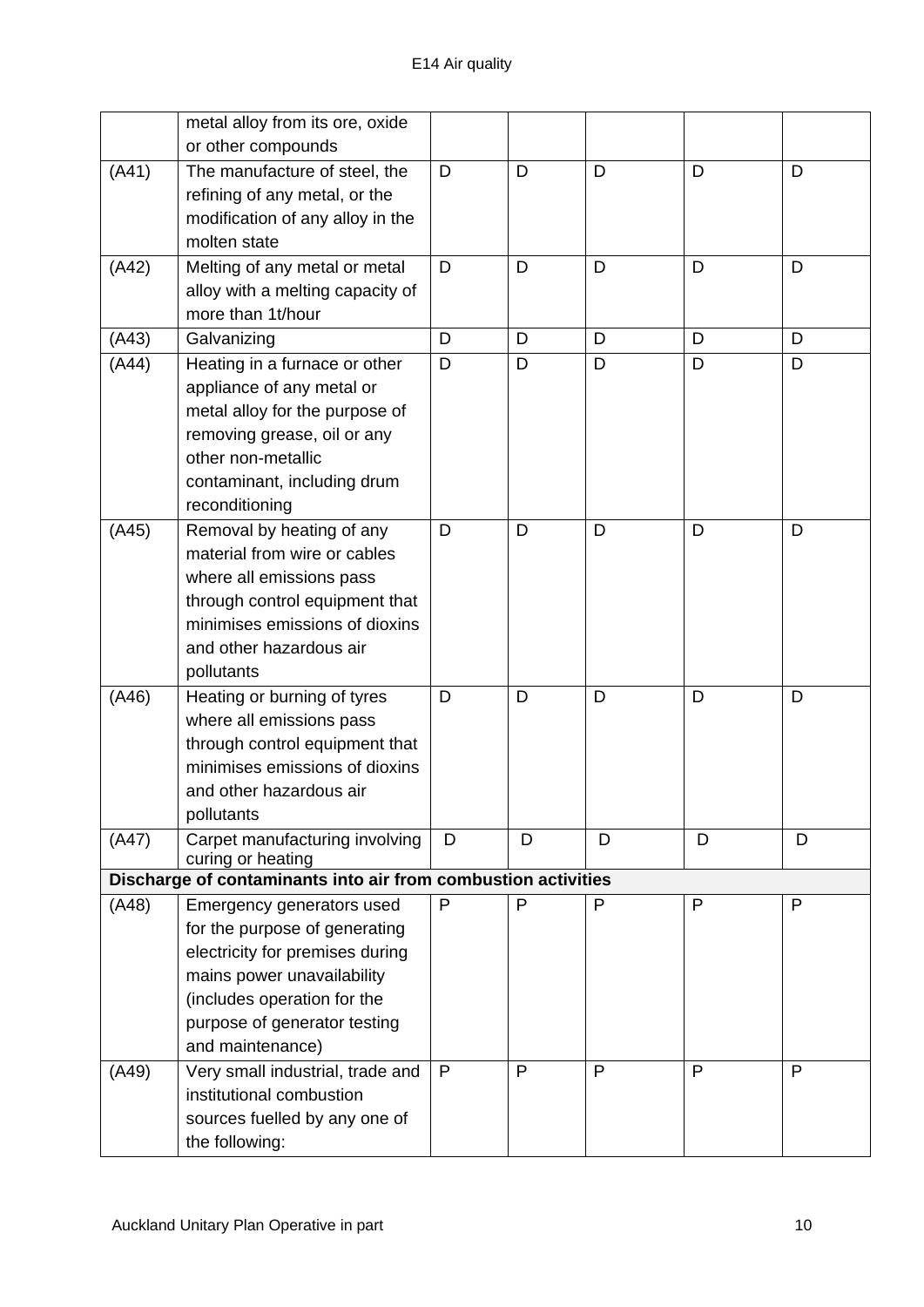|       | natural gas or liquefied<br>a)     |   |   |   |              |   |
|-------|------------------------------------|---|---|---|--------------|---|
|       | petroleum gas up to a total        |   |   |   |              |   |
|       | gross heat release of 2MW;         |   |   |   |              |   |
|       | or                                 |   |   |   |              |   |
|       | wood (including untreated<br>b)    |   |   |   |              |   |
|       | wood products such as              |   |   |   |              |   |
|       | wood chips and pellets) or         |   |   |   |              |   |
|       | diesel up to a total gross         |   |   |   |              |   |
|       | heat release of 500kW              |   |   |   |              |   |
| (A50) | Small combustion sources           | P | P | P | P            | P |
|       | established before 1 May 2014      |   |   |   |              |   |
|       | fuelled by any of the following:   |   |   |   |              |   |
|       | natural gas or liquefied<br>a)     |   |   |   |              |   |
|       | petroleum gas, with a total        |   |   |   |              |   |
|       | gross heat release of more         |   |   |   |              |   |
|       | than 2 and not exceeding           |   |   |   |              |   |
|       | 22MW; or                           |   |   |   |              |   |
|       | diesel, with a total gross<br>b)   |   |   |   |              |   |
|       | heat release of more than          |   |   |   |              |   |
|       | 500kW and not exceeding            |   |   |   |              |   |
|       | 10MW; or                           |   |   |   |              |   |
|       | light or heavy fuel oil,<br>C)     |   |   |   |              |   |
|       | excluding waste oil, not           |   |   |   |              |   |
|       | exceeding a total gross            |   |   |   |              |   |
|       | heat release of 10MW; or           |   |   |   |              |   |
|       | wood, including untreated<br>d)    |   |   |   |              |   |
|       | wood products such as              |   |   |   |              |   |
|       | wood chips and pellets,            |   |   |   |              |   |
|       | with a total gross heat            |   |   |   |              |   |
|       | release of more than               |   |   |   |              |   |
|       |                                    |   |   |   |              |   |
|       | 500kW and not exceeding<br>5MW; or |   |   |   |              |   |
|       |                                    |   |   |   |              |   |
|       | e) coal with a total gross heat    |   |   |   |              |   |
|       | release not exceeding<br>5MW       |   |   |   |              |   |
|       | Small combustion sources           | P | P | P | $\mathsf{P}$ | P |
| (A51) | established from 1 May 2014        |   |   |   |              |   |
|       |                                    |   |   |   |              |   |
|       | fuelled by any of the following:   |   |   |   |              |   |
|       | natural gas or liquefied<br>a)     |   |   |   |              |   |
|       | petroleum gas, in a an             |   |   |   |              |   |
|       | external combustion                |   |   |   |              |   |
|       | engine/boiler with a total         |   |   |   |              |   |
|       | gross heat release of more         |   |   |   |              |   |
|       | than 2 and not exceeding           |   |   |   |              |   |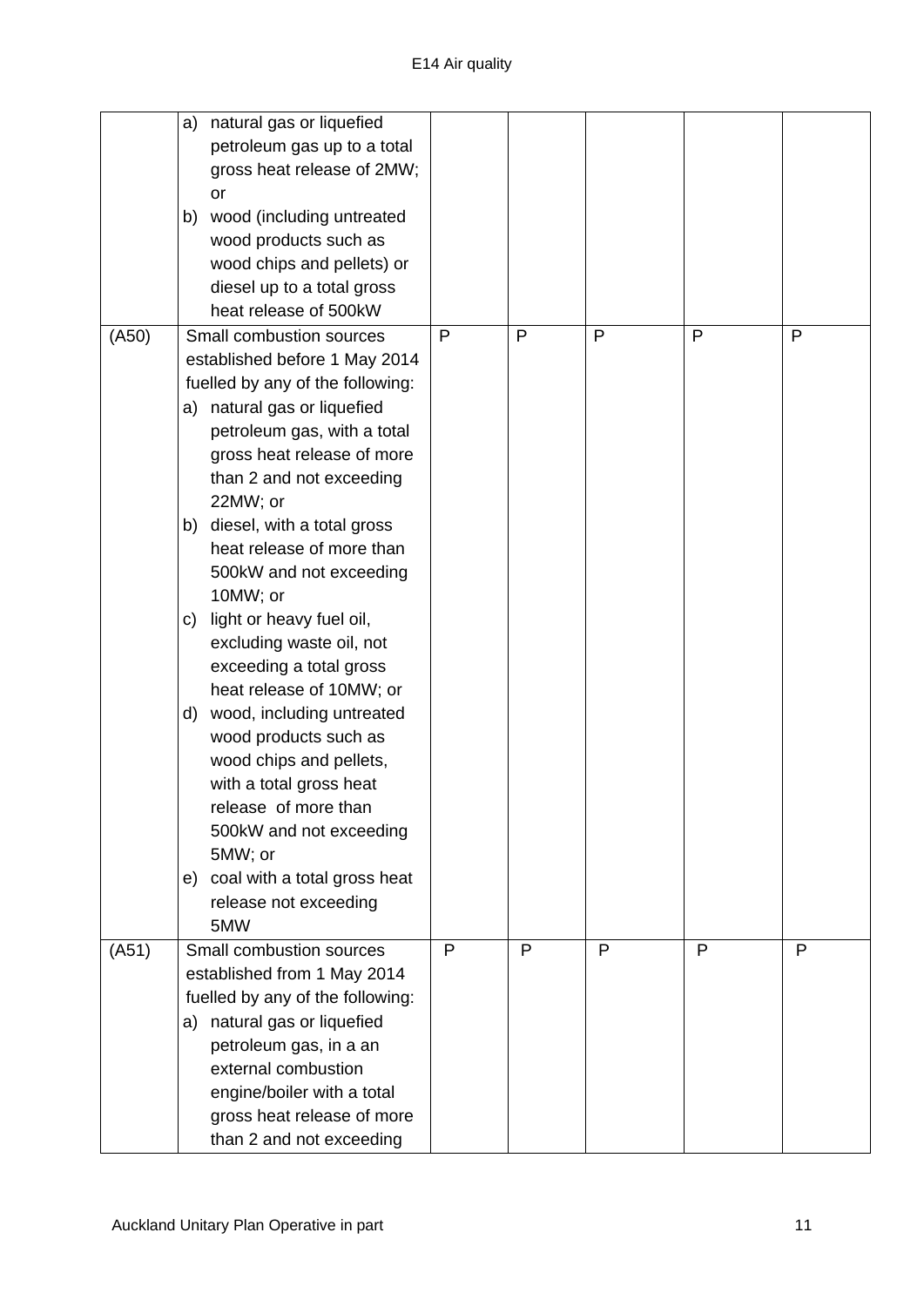|       | 22MW; or                         |              |              |              |              |              |
|-------|----------------------------------|--------------|--------------|--------------|--------------|--------------|
|       | diesel, in a an external<br>b)   |              |              |              |              |              |
|       | combustion engine/boiler         |              |              |              |              |              |
|       | with a total gross heat          |              |              |              |              |              |
|       | release more than 500kW          |              |              |              |              |              |
|       | and not exceeding 10MW           |              |              |              |              |              |
| (A52) | Medium combustion sources        | $\mathsf{C}$ | $\mathsf{C}$ | $\mathsf{C}$ | $\mathsf{C}$ | $\mathsf{C}$ |
|       | established from 1 May 2014      |              |              |              |              |              |
|       | fuelled by any of the following: |              |              |              |              |              |
|       | a) wood, including untreated     |              |              |              |              |              |
|       | wood products such as            |              |              |              |              |              |
|       | wood chips and pellets, in       |              |              |              |              |              |
|       | an external combustion           |              |              |              |              |              |
|       | engine/boiler with a total       |              |              |              |              |              |
|       | gross heat release of more       |              |              |              |              |              |
|       | than 500kW and not               |              |              |              |              |              |
|       | exceeding 2MW; or                |              |              |              |              |              |
|       | light fuel oil (excluding<br>b)  |              |              |              |              |              |
|       | waste oil) in an external        |              |              |              |              |              |
|       | combustion engine/boiler         |              |              |              |              |              |
|       | not exceeding a total gross      |              |              |              |              |              |
|       | heat release of 10MW; or         |              |              |              |              |              |
|       | natural gas or liquefied<br>C)   |              |              |              |              |              |
|       | petroleum gas in an internal     |              |              |              |              |              |
|       | combustion                       |              |              |              |              |              |
|       | engine/generator, with a         |              |              |              |              |              |
|       | total gross heat release of      |              |              |              |              |              |
|       | more than 2 and not              |              |              |              |              |              |
|       | exceeding 10 MW; or              |              |              |              |              |              |
|       | diesel in an internal<br>d)      |              |              |              |              |              |
|       | combustion                       |              |              |              |              |              |
|       | engine/generator, with a         |              |              |              |              |              |
|       | total gross heat release of      |              |              |              |              |              |
|       | more than 500kW and not          |              |              |              |              |              |
|       | exceeding 10 MW                  |              |              |              |              |              |
| (A53) | Medium to large combustion       | <b>RD</b>    | <b>RD</b>    | <b>RD</b>    | <b>RD</b>    | <b>RD</b>    |
|       | sources fuelled by any of the    |              |              |              |              |              |
|       | following:                       |              |              |              |              |              |
|       | natural gas or liquefied<br>a)   |              |              |              |              |              |
|       | petroleum gas in an              |              |              |              |              |              |
|       | external combustion              |              |              |              |              |              |
|       | engine/boiler with a total       |              |              |              |              |              |
|       | gross heat release of more       |              |              |              |              |              |
|       | than 22 and not exceeding        |              |              |              |              |              |
|       |                                  |              |              |              |              |              |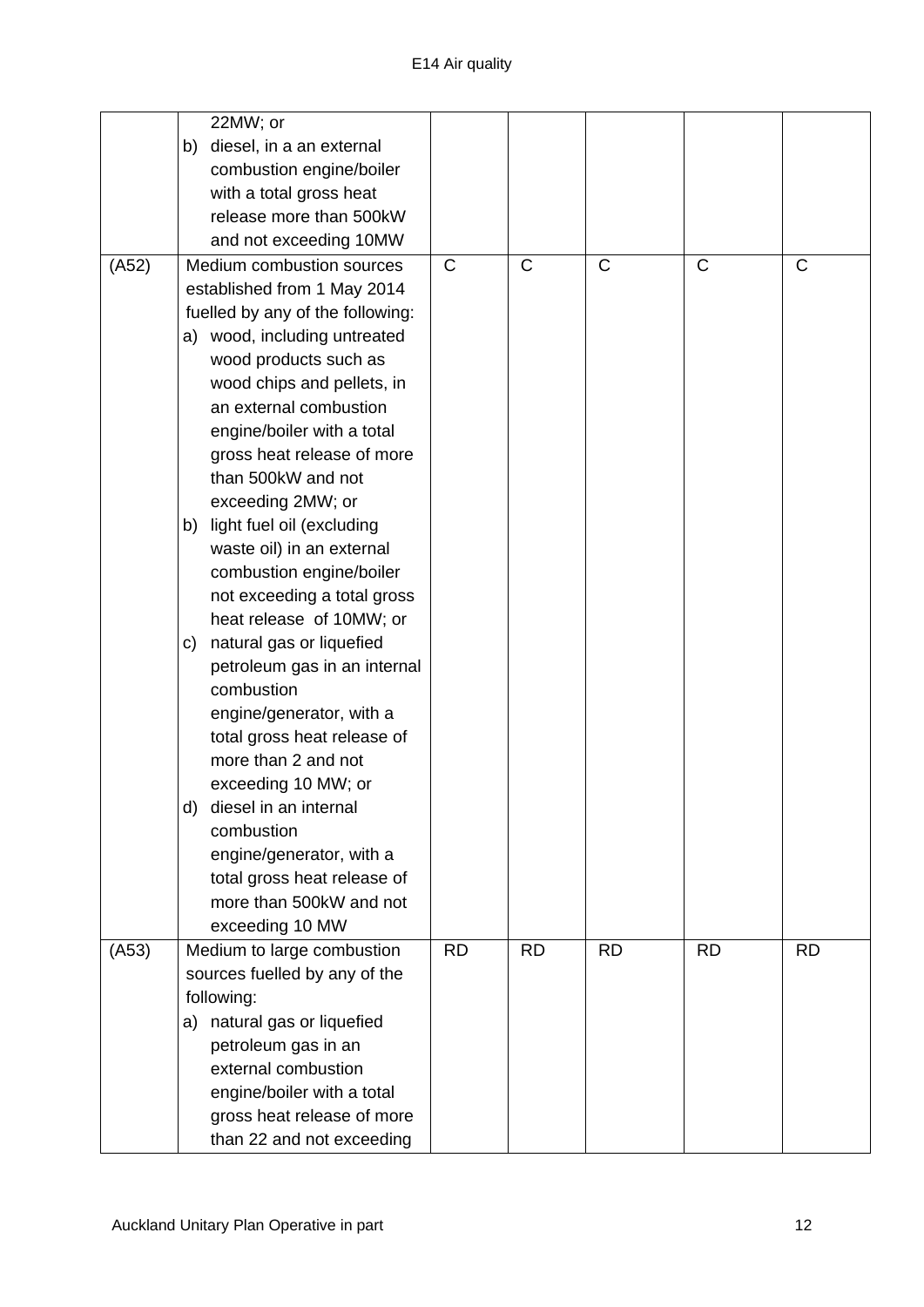|       | 33MW; or                                                                     |           |           |           |           |           |
|-------|------------------------------------------------------------------------------|-----------|-----------|-----------|-----------|-----------|
|       | diesel or light fuel oil in an<br>b)                                         |           |           |           |           |           |
|       | external combustion                                                          |           |           |           |           |           |
|       | engine/boiler with a total                                                   |           |           |           |           |           |
|       | gross heat release of more                                                   |           |           |           |           |           |
|       | than 10 and not exceeding                                                    |           |           |           |           |           |
|       | 20MW; or                                                                     |           |           |           |           |           |
|       | wood, including untreated                                                    |           |           |           |           |           |
|       | C)<br>wood products such as                                                  |           |           |           |           |           |
|       | wood chips and pellets, in                                                   |           |           |           |           |           |
|       | an external combustion                                                       |           |           |           |           |           |
|       | engine/boiler with a total                                                   |           |           |           |           |           |
|       |                                                                              |           |           |           |           |           |
|       | gross heat release of more<br>than 2 and not exceeding                       |           |           |           |           |           |
|       | 10MW; or                                                                     |           |           |           |           |           |
|       | natural gas, liquefied<br>d)                                                 |           |           |           |           |           |
|       | petroleum gas or diesel in                                                   |           |           |           |           |           |
|       | an internal combustion                                                       |           |           |           |           |           |
|       | engine/generator, with a                                                     |           |           |           |           |           |
|       | total gross heat of more                                                     |           |           |           |           |           |
|       | than 10 and not exceeding                                                    |           |           |           |           |           |
|       | 20MW                                                                         |           |           |           |           |           |
| (A54) | Combustion activities not                                                    | D         | D         | D         | D         | D         |
|       | meeting the permitted,                                                       |           |           |           |           |           |
|       | controlled or restricted                                                     |           |           |           |           |           |
|       | discretionary activity standards                                             |           |           |           |           |           |
|       | Discharge of contaminants into air from cremation and incineration processes |           |           |           |           |           |
| (A55) | Cremation of human or animal                                                 | <b>RD</b> | <b>RD</b> | <b>RD</b> | <b>RD</b> | <b>RD</b> |
|       | remains, excluding the burning                                               |           |           |           |           |           |
|       | of animal remains covered by                                                 |           |           |           |           |           |
|       | outdoor burning rules, where                                                 |           |           |           |           |           |
|       | discharges to air are through                                                |           |           |           |           |           |
|       | an afterburner                                                               |           |           |           |           |           |
| (A56) | Cremation of human or animal                                                 | D         | D         | D         | D         | D         |
|       | remains not meeting restricted                                               |           |           |           |           |           |
|       | discretionary activity standards                                             |           |           |           |           |           |
| (457) | Flaring of gas, excluding                                                    | D         | D         | D         | D         | D         |
|       | landfill gas, including biogas                                               |           |           |           |           |           |
|       | and petrochemical products                                                   |           |           |           |           |           |
| (A58) | Incineration of non-hazardous                                                | D         | D         | D         | D         | D         |
|       | waste, including paper,                                                      |           |           |           |           |           |
|       | greenwaste and untreated                                                     |           |           |           |           |           |
|       | wood waste, and excluding                                                    |           |           |           |           |           |
|       | outdoor burning, backyard                                                    |           |           |           |           |           |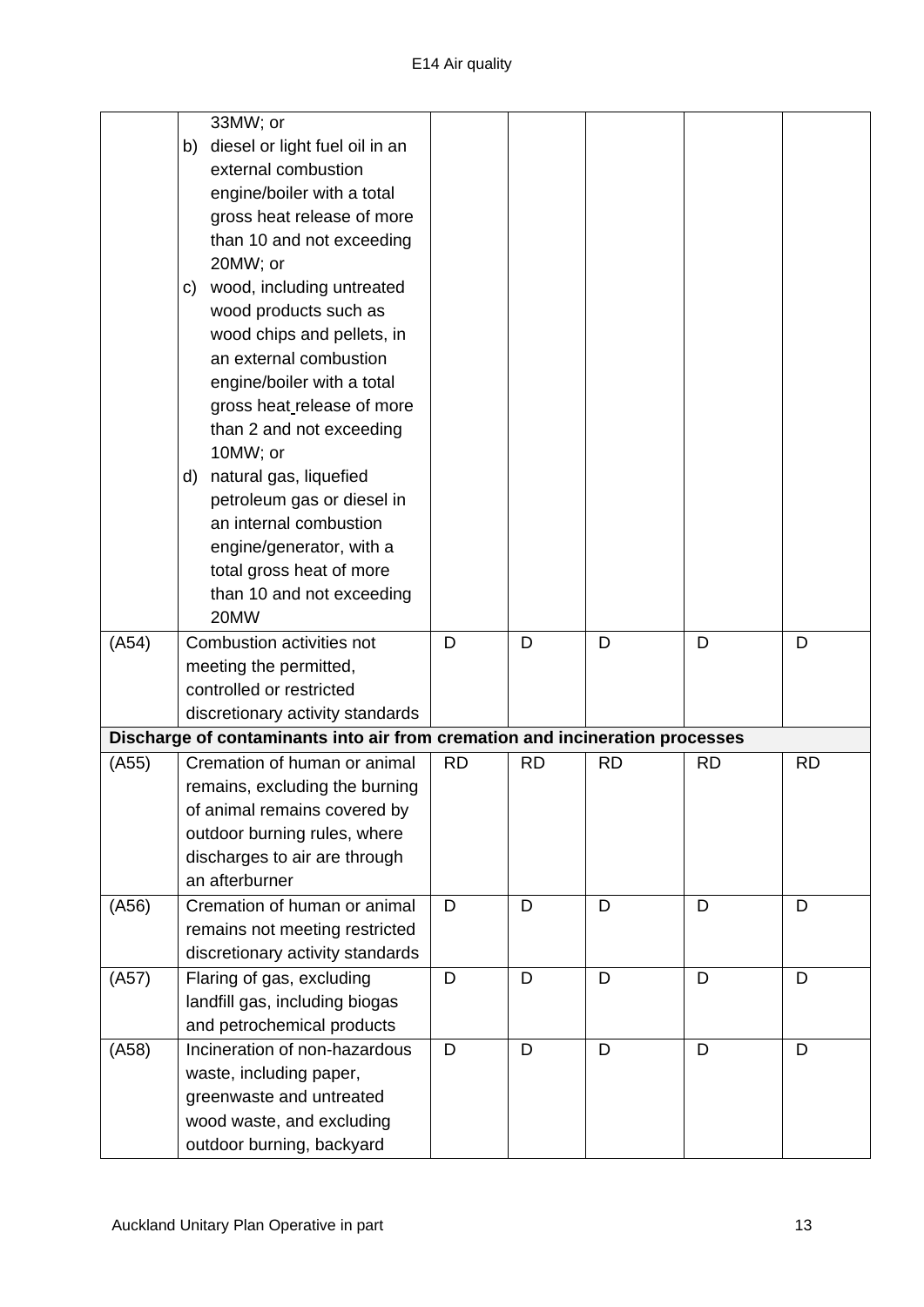|       | incinerators and single                                           |              |           |           |           |           |
|-------|-------------------------------------------------------------------|--------------|-----------|-----------|-----------|-----------|
|       | chamber incinerators covered                                      |              |           |           |           |           |
|       | by outdoor burning rules                                          |              |           |           |           |           |
| (A59) | Incineration of hazardous                                         | Pr           | Pr        | Pr        | Pr        | Pr        |
|       | waste excluding high                                              |              |           |           |           |           |
|       |                                                                   |              |           |           |           |           |
|       | temperature incineration                                          |              |           |           |           |           |
|       | covered by Resource                                               |              |           |           |           |           |
|       | Management (National                                              |              |           |           |           |           |
|       | <b>Environmental Standards for</b>                                |              |           |           |           |           |
|       | Air Quality) Regulations 2004                                     |              |           |           |           |           |
|       | Discharge of contaminants into air from drying and kiln processes |              |           |           |           |           |
| (A60) | The baking of clay or ceramic                                     | NC           | D         | D         | D         | D         |
|       | products, including bricks or                                     |              |           |           |           |           |
|       | tiles with a total on-site                                        |              |           |           |           |           |
|       | production capacity of more                                       |              |           |           |           |           |
|       | than 5t/day of finished product                                   |              |           |           |           |           |
| (A61) | Drying, curing or baking of any                                   | $\mathsf{P}$ | P         | P         | P         | P         |
|       | solvent based coatings onto a                                     |              |           |           |           |           |
|       | surface by application of heat                                    |              |           |           |           |           |
|       | at a solvent volatile organic                                     |              |           |           |           |           |
|       | compound(VOC) application                                         |              |           |           |           |           |
|       | rate of less than 20kg /hour                                      |              |           |           |           |           |
| (A62) | Drying, curing or baking of any                                   | D            | <b>RD</b> | <b>RD</b> | <b>RD</b> | <b>RD</b> |
|       | organic solvent based coating                                     |              |           |           |           |           |
|       | onto a surface by application                                     |              |           |           |           |           |
|       | of heat at a solvent VOC                                          |              |           |           |           |           |
|       | application rate of more than                                     |              |           |           |           |           |
|       | 20kg VOC/hour where                                               |              |           |           |           |           |
|       | discharges to air pass through                                    |              |           |           |           |           |
|       | an afterburner                                                    |              |           |           |           |           |
| (A63) | Drying, curing or baking of any                                   | <b>NC</b>    | D         | D         | D         | D         |
|       | organic solvent-based coating                                     |              |           |           |           |           |
|       | onto a surface by application                                     |              |           |           |           |           |
|       | of heat at a solvent VOC                                          |              |           |           |           |           |
|       | application rate of more than                                     |              |           |           |           |           |
|       | 20kg VOC/hour where                                               |              |           |           |           |           |
|       | discharges to air do not pass                                     |              |           |           |           |           |
|       | through an afterburner                                            |              |           |           |           |           |
| (A64) | Drying, curing or baking of any                                   | D            | D         | D         | D         | D         |
|       | substance, excluding food                                         |              |           |           |           |           |
|       | processes and those                                               |              |           |           |           |           |
|       | processes covered by other                                        |              |           |           |           |           |
|       | rules in this section, that on                                    |              |           |           |           |           |
|       |                                                                   |              |           |           |           |           |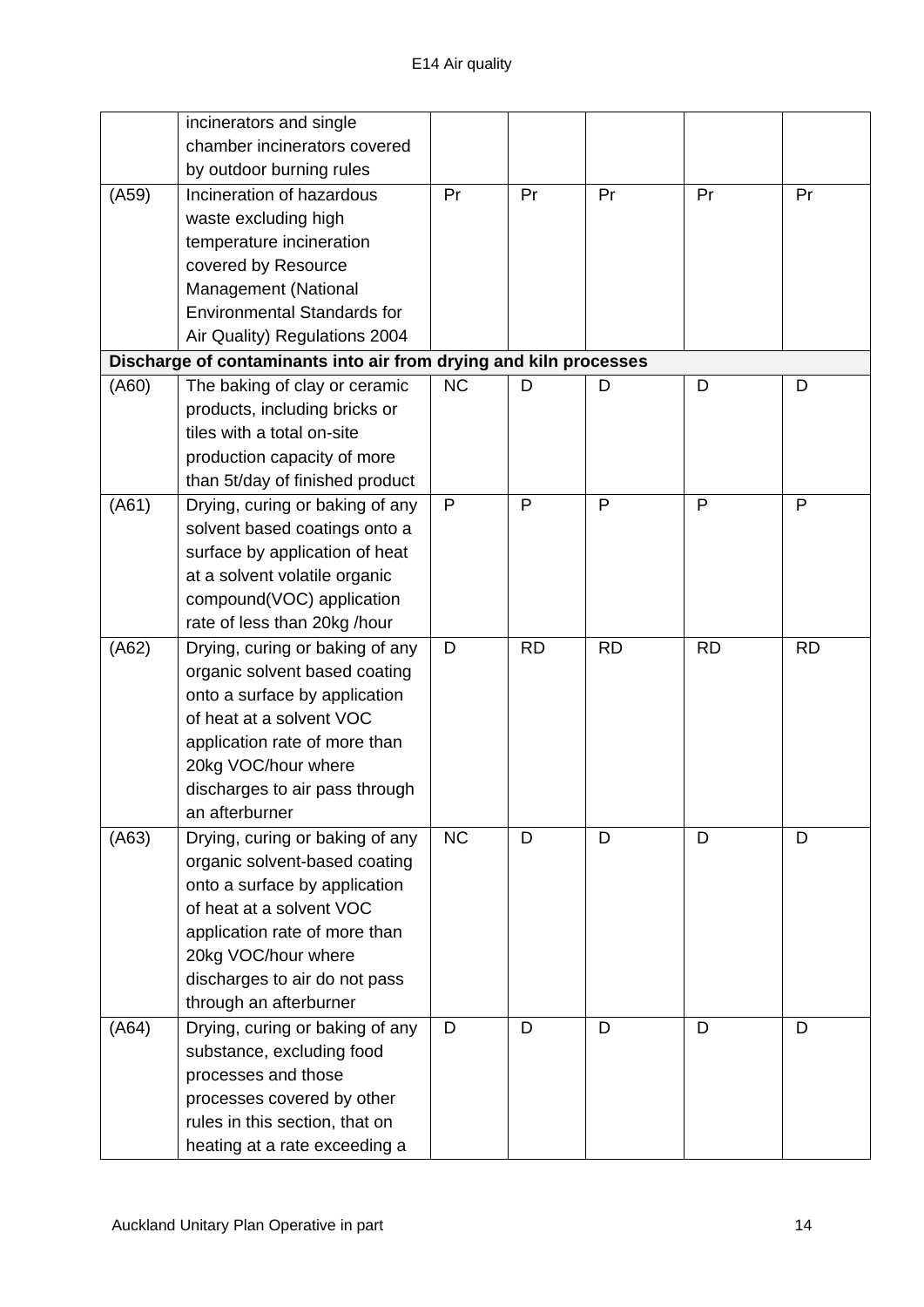|       | total on-site generating                                          |           |           |           |           |           |
|-------|-------------------------------------------------------------------|-----------|-----------|-----------|-----------|-----------|
|       | capacity of 500kW releases                                        |           |           |           |           |           |
|       | dust, odour or other air                                          |           |           |           |           |           |
|       | pollutants                                                        |           |           |           |           |           |
| (A65) | Heat set printing at any rate                                     | <b>RD</b> | <b>RD</b> | <b>RD</b> | <b>RD</b> | <b>RD</b> |
|       | where discharges to air pass                                      |           |           |           |           |           |
|       | through an afterburner                                            |           |           |           |           |           |
| (A66) | Heat set printing at any rate                                     | D         | D         | D         | D         | D         |
|       | where discharges to air do not                                    |           |           |           |           |           |
|       | pass through an afterburner                                       |           |           |           |           |           |
| (AG7) | Manufacture of synthetic wood                                     | D         | D         | D         | D         | D         |
|       | or paper board, including                                         |           |           |           |           |           |
|       | hardboard, plywood or fibre                                       |           |           |           |           |           |
|       | board, by drying, curing or                                       |           |           |           |           |           |
|       | pressing wood, paper or wood                                      |           |           |           |           |           |
|       | or paper products through the                                     |           |           |           |           |           |
|       | application of heat                                               |           |           |           |           |           |
| (A68) | Pulping of wood or paper                                          | <b>NC</b> | D         | D         | D         | D         |
|       | products by mechanical or                                         |           |           |           |           |           |
|       | chemical processes, or the                                        |           |           |           |           |           |
|       | associated processes of                                           |           |           |           |           |           |
|       | bleaching or chemical or by-                                      |           |           |           |           |           |
|       | product recovery including                                        |           |           |           |           |           |
|       | recycled paper pulping                                            |           |           |           |           |           |
| (A69) | Wood or paper processing                                          | Pr        | Pr        | Pr        | Pr        | Pr        |
|       | using the Kraft process                                           |           |           |           |           |           |
|       | Discharge of contaminants into air from dust generating processes |           |           |           |           |           |
| (A70) | Asbestos - extraction,                                            | Pr        | Pr        | Pr        | Pr        | Pr        |
|       | processing, storage or the                                        |           |           |           |           |           |
|       | manufacture of products                                           |           |           |           |           |           |
|       | containing asbestos except                                        |           |           |           |           |           |
|       | where the activity is:                                            |           |           |           |           |           |
|       | associated with site                                              |           |           |           |           |           |
|       | remediation; or                                                   |           |           |           |           |           |
|       | removal of asbestos from                                          |           |           |           |           |           |
|       | existing structures; or                                           |           |           |           |           |           |
|       | the reconditioning or<br>—                                        |           |           |           |           |           |
|       | placing of asbestos                                               |           |           |           |           |           |
|       | containing friction linings to                                    |           |           |           |           |           |
|       | brake or clutch assemblies;                                       |           |           |           |           |           |
|       | and                                                               |           |           |           |           |           |
|       | in accordance with industry                                       |           |           |           |           |           |
|       | best practice that is necessary                                   |           |           |           |           |           |
|       | to meet the requirements of the                                   |           |           |           |           |           |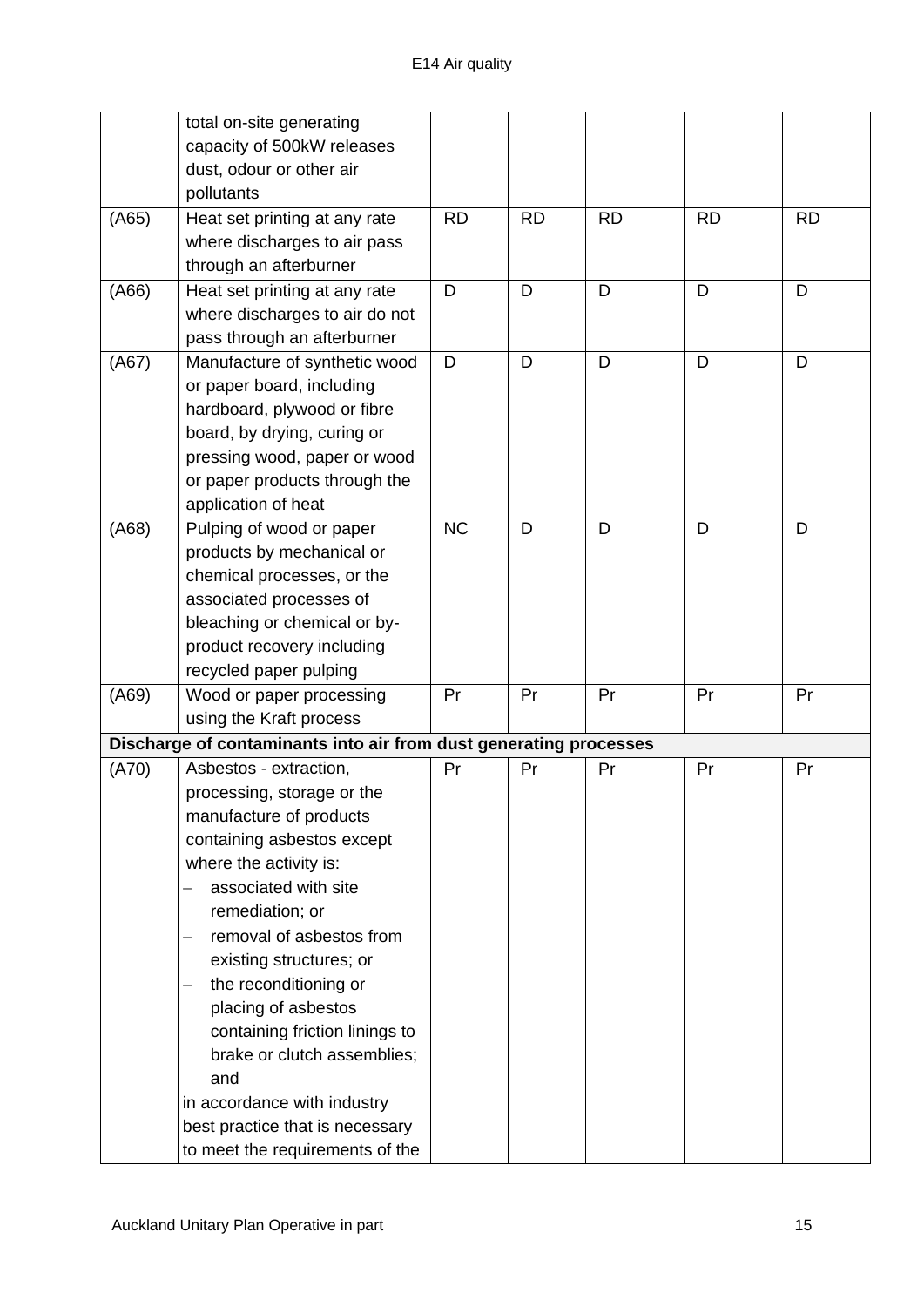|       | Health and Safety in                                                                                                                                                   |              |           |           |           |              |
|-------|------------------------------------------------------------------------------------------------------------------------------------------------------------------------|--------------|-----------|-----------|-----------|--------------|
|       | Employment Act 1992                                                                                                                                                    |              |           |           |           |              |
| (A71) | Blasting (dry abrasive) within a<br>permanent facility (spray<br>booth) using abrasive material<br>containing less than five per<br>cent dry weight free silica        | P            | P         | P         | P         | P            |
| (A72) | Blasting (vacuum) using<br>abrasive material containing<br>less than five per cent dry<br>weight free silica                                                           | P            | P         | P         | P         | P            |
| (A73) | Blasting (sweep) using<br>abrasive material containing<br>less than five per cent dry<br>weight free silica                                                            | P            | P         | P         | P         | P            |
| (A74) | Blasting undertaken outside a<br>permanent facility (spray<br>booth) using abrasive material<br>containing less than five per<br>cent silica                           | <b>RD</b>    | P         | P         | P         | $\mathsf{P}$ |
| (A75) | Blasting (dry abrasive, vacuum<br>or sweep) using abrasive<br>material containing less than<br>five per cent silica not meeting<br>the permitted activity<br>standards | <b>RD</b>    | <b>RD</b> | <b>RD</b> | <b>RD</b> | <b>RD</b>    |
| (A76) | Blasting (including dry<br>abrasive, vacuum, and sweep)<br>using abrasive material<br>containing greater than five per<br>cent silica                                  | <b>NC</b>    | <b>NC</b> | <b>NC</b> | <b>NC</b> | <b>NC</b>    |
| (A77) | Bulk cement storage, handling,<br>redistribution, or packaging                                                                                                         | $\mathsf{P}$ | P         | P         | P         | $\mathsf{P}$ |
| (A78) | Cement storage, handling,<br>redistribution, or packaging<br>that does not comply with the<br>permitted activity standards                                             | D            | D         | D         | <b>RD</b> | <b>RD</b>    |
| (A79) | Coal storage outdoors where<br>total amount on site is not<br>more than two tonnes                                                                                     | P            | P         | P         | P         | P            |
| (A80) | Coal or coal products storage<br>outdoors greater than two<br>tonnes but not more than 500                                                                             | D            | <b>RD</b> | <b>RD</b> | <b>RD</b> | <b>RD</b>    |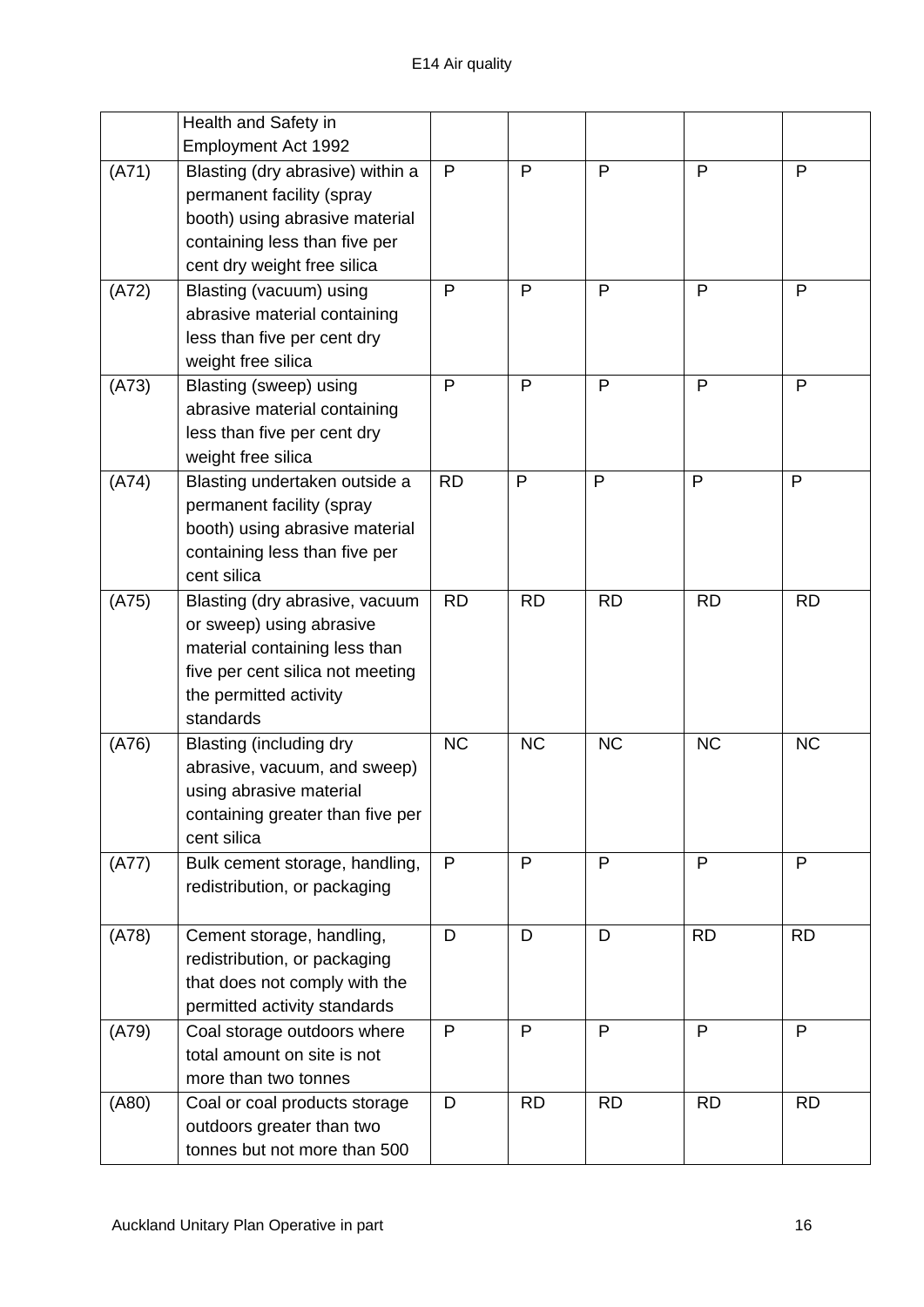|       | tonnes; or not more than two<br>tonnes and not meeting the<br>general permitted activity<br>standards                                                                                                                                                                              |           |           |              |           |           |
|-------|------------------------------------------------------------------------------------------------------------------------------------------------------------------------------------------------------------------------------------------------------------------------------------|-----------|-----------|--------------|-----------|-----------|
| (A81) | Coal or coal products storage<br>outdoors of more than 500<br>tonnes                                                                                                                                                                                                               | D         | D         | D            | D         | D         |
| (A82) | Demolition of buildings not<br>meeting the general permitted<br>activity standards                                                                                                                                                                                                 | <b>RD</b> | <b>RD</b> | <b>RD</b>    | <b>RD</b> | <b>RD</b> |
| (A83) | Earthworks and the<br>construction, maintenance and<br>repair of public roads and<br>railways not meeting the<br>general permitted activity<br>standards                                                                                                                           | <b>RD</b> | <b>RD</b> | <b>RD</b>    | <b>RD</b> | <b>RD</b> |
| (A84) | Manufacture of asphalt paving<br>mix where discharges to air<br>are through a bag filter system                                                                                                                                                                                    | D         | D         | <b>RD</b>    | <b>RD</b> | <b>RD</b> |
| (AB5) | Manufacture of asphalt paving<br>mix where discharges are not<br>through a bag filter system                                                                                                                                                                                       | <b>NC</b> | <b>NC</b> | D            | D         | D         |
| (A86) | Manufacture of concrete at a<br>rate up to 110 tonnes/day                                                                                                                                                                                                                          | P         | P         | $\mathsf{P}$ | P         | P         |
| (A87) | Manufacture of concrete at a<br>rate of more than 110<br>tonnes/day where discharges<br>to air are through a bag filter<br>system                                                                                                                                                  | <b>RD</b> | <b>RD</b> | <b>RD</b>    | <b>RD</b> | <b>RD</b> |
| (A88) | Manufacture of concrete at a<br>rate of more than 110<br>tonnes/day where discharges<br>to air are not through a bag<br>filter system                                                                                                                                              | D         | D         | D            | D         | D         |
| (A89) | Other air discharges from any<br>process that includes:<br>sintering, calcining or<br>a)<br>roasting of metal ores in<br>preparation for smelting; or<br>burning of calcium or<br>b)<br>calcium magnesium<br>carbonates to produce<br>calcium or magnesium<br>oxides or hydroxides | D         | D         | D            | D         | D         |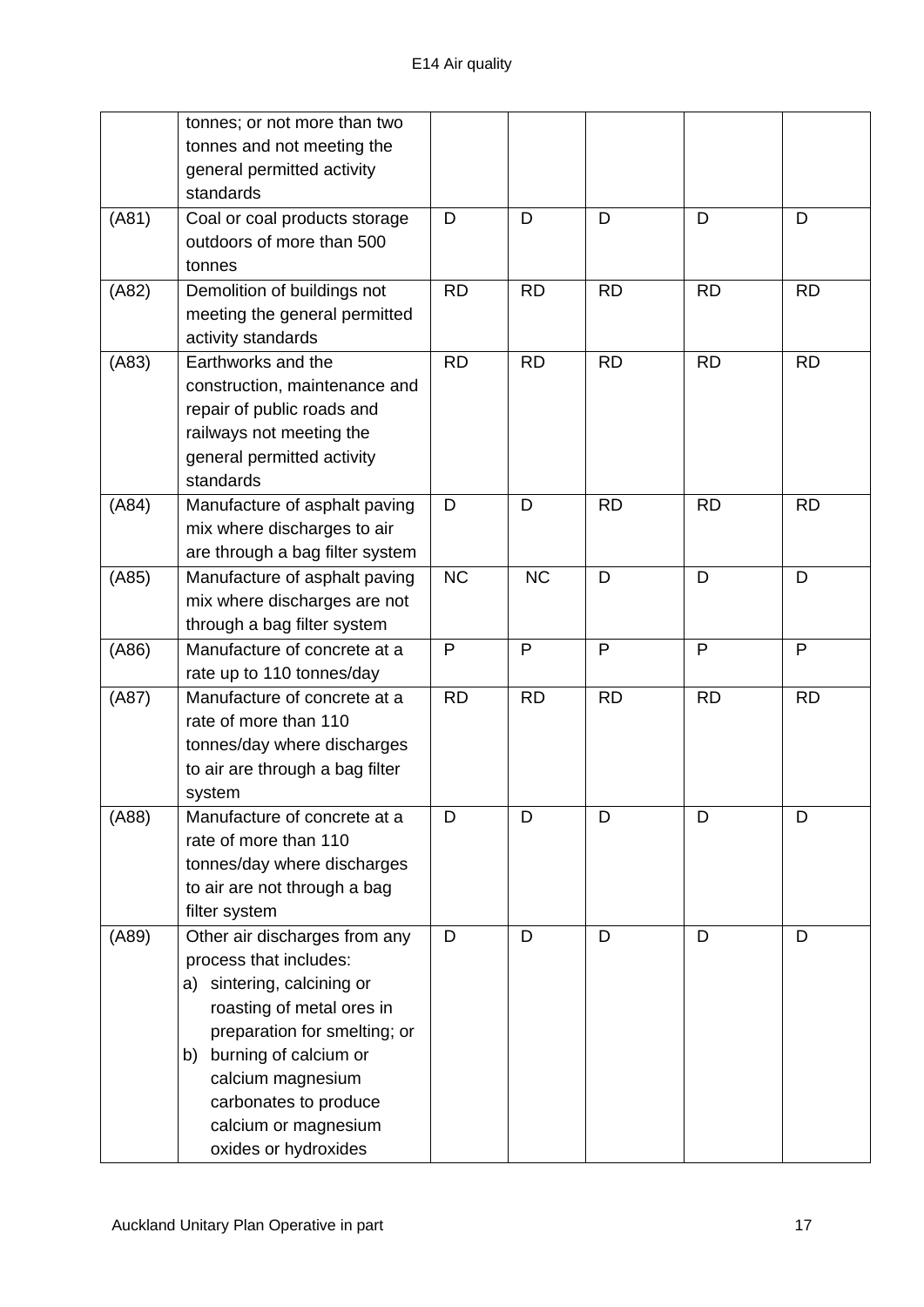|       | (including lime<br>manufacturing); or<br>expansion or exfoliation of<br>C)<br>mineral; or<br>dehydration of gypsum; or<br>d)<br>the manufacture and/or<br>e)<br>melting of glass or glass<br>products, including<br>vitrification, with a<br>production capacity of<br>greater than 1t/day; or<br>manufacture of glass or<br>f) |           |           |           |           |              |
|-------|---------------------------------------------------------------------------------------------------------------------------------------------------------------------------------------------------------------------------------------------------------------------------------------------------------------------------------|-----------|-----------|-----------|-----------|--------------|
|       | mineral wool; or<br>manufacture of cement or<br>g)<br>cement products from raw<br>materials; or                                                                                                                                                                                                                                 |           |           |           |           |              |
| (A90) | Mineral extraction activities at<br>a rate of between five and 200<br>tonnes/hour                                                                                                                                                                                                                                               | <b>NC</b> | <b>RD</b> | <b>RD</b> | <b>RD</b> | C            |
| (A91) | Mineral extraction activities at<br>a rate exceeding 200 tonnes/<br>hour from any one quarrying<br>process                                                                                                                                                                                                                      | <b>NC</b> | D         | D         | D         | $\mathsf{C}$ |
| (A92) | Mineral extraction activities at<br>a rate exceeding five tonnes/<br>hour from any one quarrying<br>process not complying with<br>controlled or restricted<br>discretionary activity standards                                                                                                                                  | <b>NC</b> | D         | D         | D         | D            |
| (A93) | Temporary crushing of<br>concrete, masonry products,<br>minerals, ores and/or<br>aggregates on a development<br>site using a mobile crusher at<br>a rate of up to 60 tonnes/hour                                                                                                                                                | P         | P         | P         | P         | P            |
| (A94) | Crushing of concrete, masonry<br>products, minerals, ores and/or<br>aggregates (not associated<br>with quarrying activities) at a<br>rate:<br>greater than 60<br>tonnes/hour; or<br>up to 60 tonnes/hour and<br>—<br>—<br>not meeting permitted                                                                                 | D         | <b>RD</b> | <b>RD</b> | <b>RD</b> | <b>RD</b>    |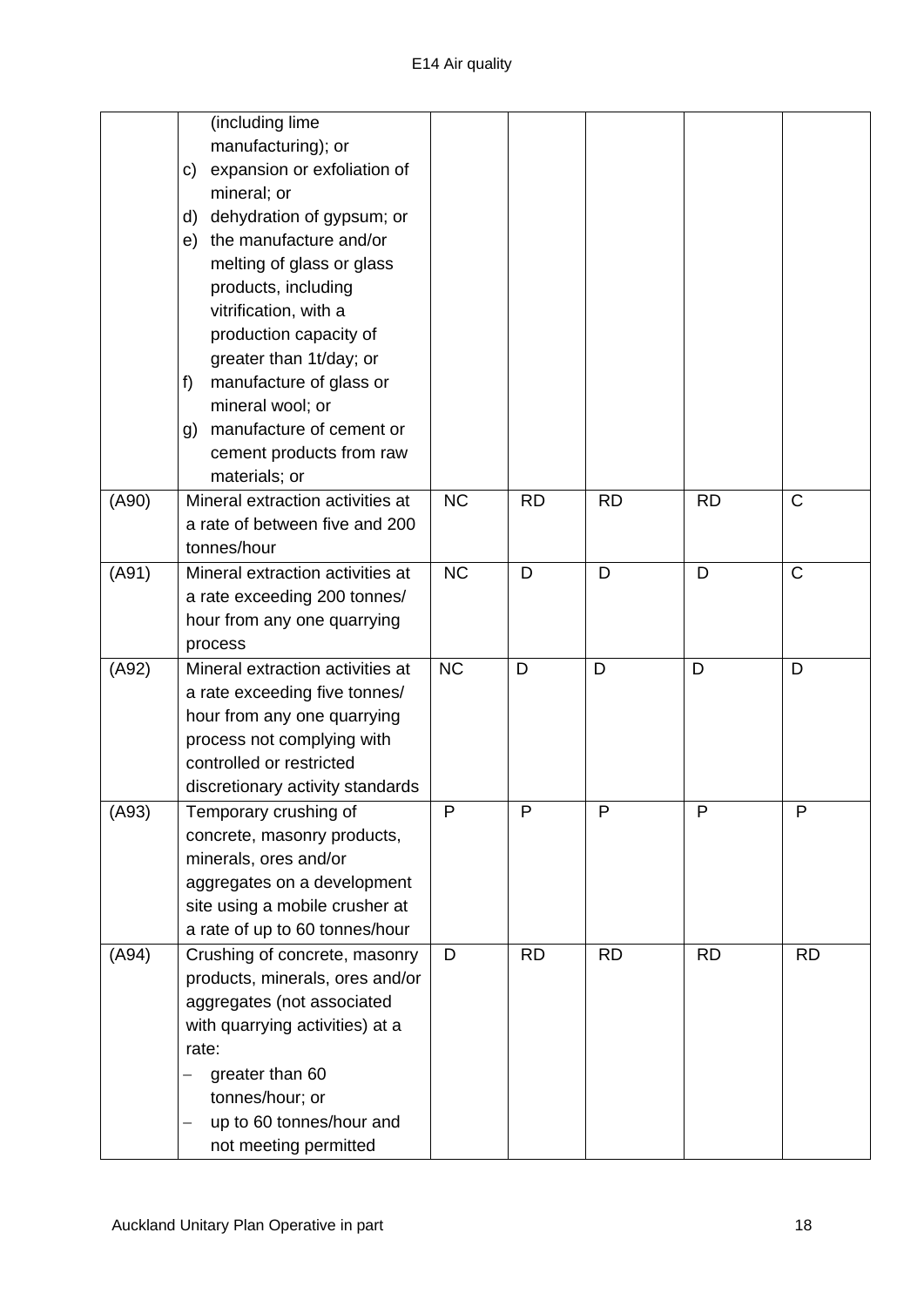|              | activity standards                                                                      |                                                          |           |              |              |           |  |
|--------------|-----------------------------------------------------------------------------------------|----------------------------------------------------------|-----------|--------------|--------------|-----------|--|
| (A95)        | Unsealed public roads                                                                   | P                                                        | P         | $\mathsf{P}$ | P            | P         |  |
|              | Discharge of contaminants into air from emergency services and the New Zealand Defence  |                                                          |           |              |              |           |  |
| <b>Force</b> |                                                                                         |                                                          |           |              |              |           |  |
| (A96)        | Air discharges, including                                                               | P                                                        | P         | P            | $\mathsf{P}$ | P         |  |
|              | outdoor burning of any                                                                  |                                                          |           |              |              |           |  |
|              | material, for the purpose of                                                            |                                                          |           |              |              |           |  |
|              | fire-fighting and other                                                                 |                                                          |           |              |              |           |  |
|              | emergency response activities,                                                          |                                                          |           |              |              |           |  |
|              | carried out by Fire and                                                                 |                                                          |           |              |              |           |  |
|              | Emergency New Zealand,                                                                  |                                                          |           |              |              |           |  |
|              | Auckland International Airport                                                          |                                                          |           |              |              |           |  |
|              | Limited and the New Zealand                                                             |                                                          |           |              |              |           |  |
|              | Defence Force                                                                           |                                                          |           |              |              |           |  |
| (A97)        | Air discharges, including                                                               | P                                                        | P         | P            | P            | P         |  |
|              | outdoor burning of any                                                                  | High air quality area exceptions: permitted in the Rural |           |              |              |           |  |
|              | material, for the purpose of<br>- Countryside Living Zone in the Urban Fire District on |                                                          |           |              |              |           |  |
|              | emergency service training                                                              | properties greater than 1ha if a Council fire permit is  |           |              |              |           |  |
|              |                                                                                         | obtained                                                 |           |              |              |           |  |
| (A98)        | Air discharges, including from                                                          | <b>RD</b>                                                | <b>RD</b> | <b>RD</b>    | <b>RD</b>    | <b>RD</b> |  |
|              | outdoor burning of any                                                                  |                                                          |           |              |              |           |  |
|              | material, for the purpose of fire                                                       |                                                          |           |              |              |           |  |
|              | emergency service training or                                                           |                                                          |           |              |              |           |  |
|              | investigation not meeting the                                                           |                                                          |           |              |              |           |  |
|              | permitted activity standards                                                            |                                                          |           |              |              |           |  |
|              | Discharge of contaminants into air from food, animal or plant matter processes          |                                                          |           |              |              |           |  |
| (A99)        | Alcoholic beverage production                                                           | P                                                        | P         | P            | P            | P         |  |
|              | from fermentation of plant                                                              |                                                          |           |              |              |           |  |
|              | matter to produce up to 25                                                              |                                                          |           |              |              |           |  |
|              | million I/ year or greater than                                                         |                                                          |           |              |              |           |  |
|              | 25 million I/year with the                                                              |                                                          |           |              |              |           |  |
|              | specified odour standards for                                                           |                                                          |           |              |              |           |  |
|              | permitted activities                                                                    |                                                          |           |              |              |           |  |
| (A100)       | Alcoholic beverage production                                                           | <b>RD</b>                                                | <b>RD</b> | <b>RD</b>    | <b>RD</b>    | <b>RD</b> |  |
|              | from fermentation of plant                                                              |                                                          |           |              |              |           |  |
|              | matter not meeting the                                                                  |                                                          |           |              |              |           |  |
|              | permitted activity standards                                                            |                                                          |           |              |              |           |  |
| (A101)       | Coffee roasting at a loading                                                            | P                                                        | P         | $\mathsf{P}$ | P            | P         |  |
|              | rate of green coffee beans up                                                           |                                                          |           |              |              |           |  |
|              | to 50kg/hour and not                                                                    |                                                          |           |              |              |           |  |
|              | exceeding a total weekly                                                                |                                                          |           |              |              |           |  |
|              | production of 100kg                                                                     |                                                          |           |              |              |           |  |
| (A102)       | Coffee roasting at a loading                                                            | P                                                        | P         | $\mathsf{P}$ | P            | P         |  |
|              | rate of green coffee beans                                                              |                                                          |           |              |              |           |  |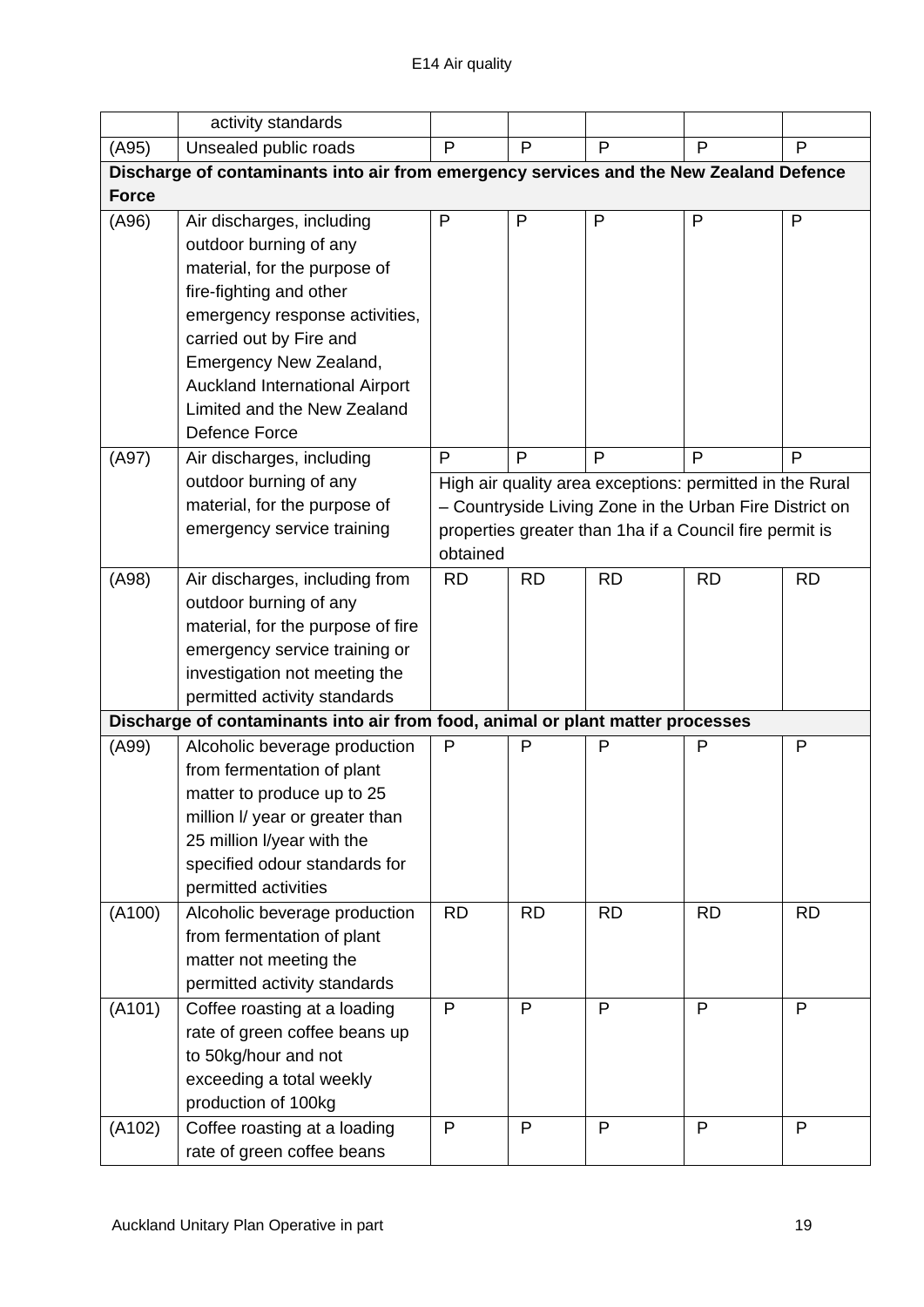|        | greater than 50kg/hour and not<br>exceeding 250kg/hour or with<br>a total weekly production<br>between 100kg and 500kg                                                                                                                                               |   |   |   |   |   |
|--------|----------------------------------------------------------------------------------------------------------------------------------------------------------------------------------------------------------------------------------------------------------------------|---|---|---|---|---|
| (A103) | Coffee roasting at a loading<br>rate of green coffee beans of<br>more than 250kg/hour or with<br>a total weekly production of<br>more than 500kg, or less than<br>250kg/hour and not meeting<br>the permitted activity<br>standards                                  | D | D | D | D | D |
| (A104) | Drying of milk products to<br>produce milk powders                                                                                                                                                                                                                   | D | D | D | D | D |
| (A105) | Extraction, distillation or<br>purification of animal or<br>vegetable fats and oils                                                                                                                                                                                  | D | D | D | D | D |
| (A106) | Manufacture of animal casings                                                                                                                                                                                                                                        | D | D | D | D | D |
| (A107) | Manufacture of yeast or starch                                                                                                                                                                                                                                       | D | D | D | D | D |
| (A108) | Pet food manufacture by the<br>application of heat                                                                                                                                                                                                                   | D | D | D | D | D |
| (A109) | Preservation of animal hides or<br>skins or the removal of hair,<br>wool or feathers, (including<br>tanneries and fellmongeries),<br>by chemical or heat treatment                                                                                                   | D | D | D | D | D |
| (A110) | Refinement of sugars, roasting<br>or drying of berries, grains or<br>plant matter (except roasting of<br>coffee covered by other rules<br>in this table), curing by<br>smoking, flour or grain milling,<br>deep fat or oil frying exceeding<br>250kg/hour of product | D | D | D | D | D |
| (A111) | Rendering, reduction or drying<br>of animal matter through the<br>application of heat                                                                                                                                                                                | D | D | D | D | D |
| (A112) | Treatment of abattoir waste or<br>abattoir wastewater on the<br>premises                                                                                                                                                                                             | D | D | D | D | D |
| (A113) | Wool scouring operations or<br>dag crushing                                                                                                                                                                                                                          | D | D | D | D | D |
|        | Discharge of contaminants into air from mobile sources and tunnels                                                                                                                                                                                                   |   |   |   |   |   |
| (A114) | Discharges to air from the                                                                                                                                                                                                                                           | P | P | P | P | P |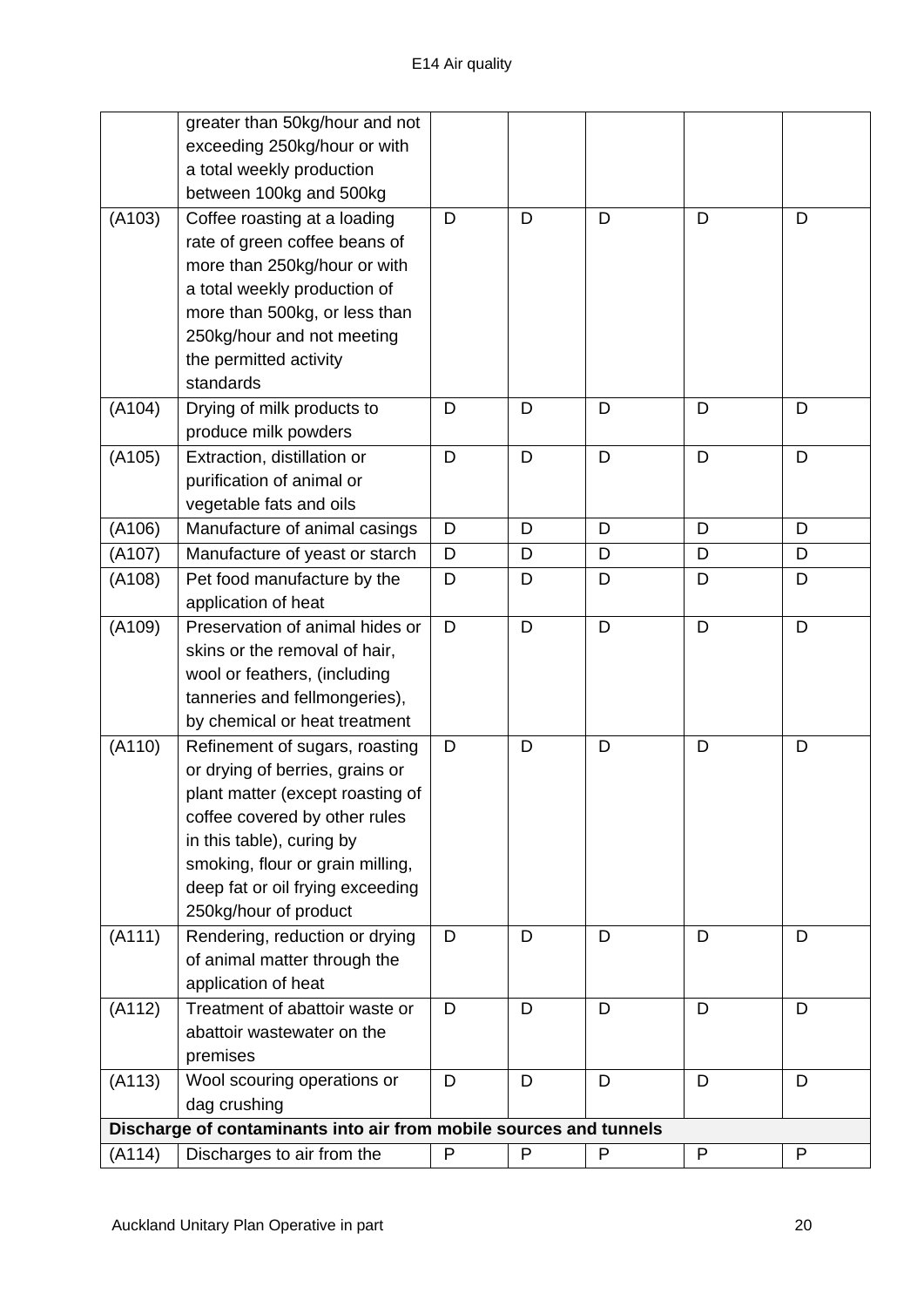|        | engines of motor vehicles, or<br>from aircraft, trains, vessels<br>(including boats) and mobile<br>sources not otherwise<br>specified (such as<br>lawnmowers), including those                                             |           |           |           |              |           |
|--------|----------------------------------------------------------------------------------------------------------------------------------------------------------------------------------------------------------------------------|-----------|-----------|-----------|--------------|-----------|
|        | on industrial or trade premises<br>(excluding tunnels) (permitted<br>standards do not apply)                                                                                                                               |           |           |           |              |           |
| (A115) | Discharges to air from motor<br>vehicle and rail tunnels<br>established before 30<br>September 2013                                                                                                                        | P         | P         | P         | P            | P         |
| (A116) | Discharges to air from motor<br>vehicle tunnels established<br>from 30 September 2013 with<br>a Low or Medium Risk Rating<br>(as assessed under Table<br>E14.6.1.18.1 and Table<br>E14.6.1.18.2 in Standard<br>E14.6.1.18) | P         | P         | P         | $\mathsf{P}$ | P         |
| (A117) | Discharges to air from motor<br>vehicle tunnels after 30<br>September 2013 with a High<br>Risk Rating (as assessed<br>under Table E14.6.1.18.1 and<br>Table E14.6.1.18.2 in<br>Standard E14.6.1.18)                        | <b>RD</b> | <b>RD</b> | <b>RD</b> | <b>RD</b>    | <b>RD</b> |
| (A118) | Discharges to air from rail<br>tunnels established from 30<br>September 2013 that only<br>carry electric-powered<br>locomotives                                                                                            | P         | P         | P         | P            | P         |
| (A119) | Discharges to air from rail<br>tunnels established from 30<br>September 2013 that carry any<br>diesel-powered locomotives                                                                                                  | <b>RD</b> | <b>RD</b> | <b>RD</b> | <b>RD</b>    | <b>RD</b> |
|        | Discharge of contaminants into air from motor fuel storage                                                                                                                                                                 |           |           |           |              |           |
| (A120) | Air discharges of volatile<br>organic compounds (including<br>organic solvents) from:<br>a) dispensing of motor fuels;<br>or<br>ventilation or displacement<br>b)                                                          | P         | P         | P         | P            | P         |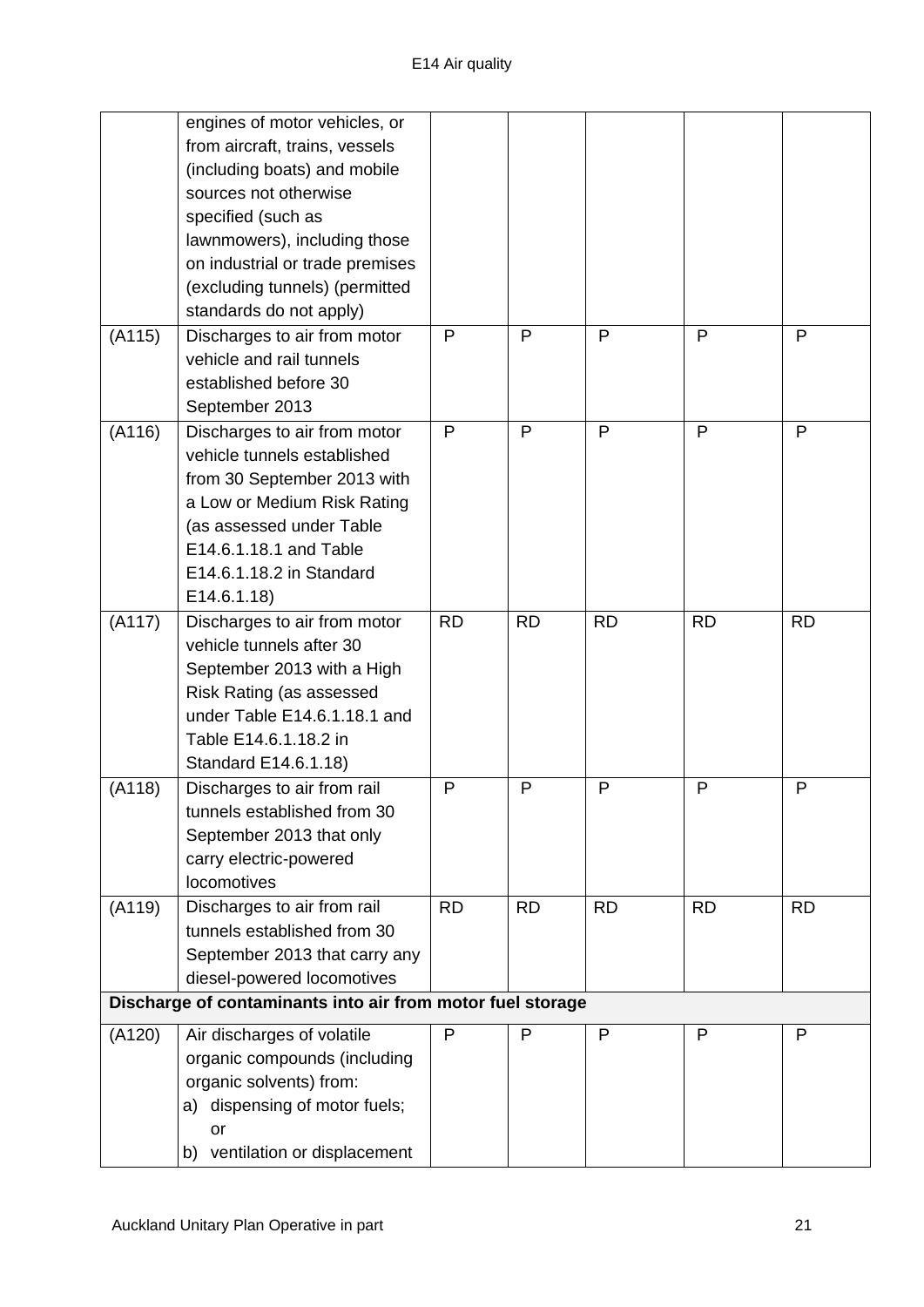|        | of air or vapour from                                   |           |           |           |           |           |
|--------|---------------------------------------------------------|-----------|-----------|-----------|-----------|-----------|
|        | storage tanks containing                                |           |           |           |           |           |
|        | motor fuels; or                                         |           |           |           |           |           |
|        | ventilation or displacement<br>C)                       |           |           |           |           |           |
|        | of air or vapour from motor                             |           |           |           |           |           |
|        | fuel tankers (excluding                                 |           |           |           |           |           |
|        | petrol vapour)                                          |           |           |           |           |           |
| (A121) | Air discharges of volatile                              | <b>RD</b> | <b>RD</b> | <b>RD</b> | <b>RD</b> | <b>RD</b> |
|        | organic compounds (including                            |           |           |           |           |           |
|        | organic solvents) from the                              |           |           |           |           |           |
|        | ventilation or displacement of                          |           |           |           |           |           |
|        | air or vapour from motor fuels                          |           |           |           |           |           |
|        | storage tanks or tankers, or                            |           |           |           |           |           |
|        | from the dispensing of motor                            |           |           |           |           |           |
|        | fuels that does not comply with                         |           |           |           |           |           |
|        | the permitted standards                                 |           |           |           |           |           |
| (A122) | Petrol storage greater than                             | <b>RD</b> | <b>RD</b> | <b>RD</b> | <b>RD</b> | <b>RD</b> |
|        | one million litres on-site                              |           |           |           |           |           |
|        | Discharge of contaminants into air from outdoor burning |           |           |           |           |           |
| (A123) | Burning of waste, including:                            | Pr        | Pr        | Pr        | Pr        | Pr        |
|        | municipal, commercial,<br>a)                            |           |           |           |           |           |
|        | institutional, domestic or                              |           |           |           |           |           |
|        | industrial wastes; or                                   |           |           |           |           |           |
|        | wood that is painted or<br>b)                           |           |           |           |           |           |
|        | chemically treated; or                                  |           |           |           |           |           |
|        | plastic (including<br>C)                                |           |           |           |           |           |
|        | agrichemical containers                                 |           |           |           |           |           |
|        | and silage wrap), rubber                                |           |           |           |           |           |
|        | and paint; or                                           |           |           |           |           |           |
|        | sewage sludge or<br>d)                                  |           |           |           |           |           |
|        | screenings; or                                          |           |           |           |           |           |
|        | motor vehicles and motor<br>e)                          |           |           |           |           |           |
|        | vehicle parts; or                                       |           |           |           |           |           |
|        | f)<br>pathological, clinical or                         |           |           |           |           |           |
|        | veterinary wastes; or                                   |           |           |           |           |           |
|        | solid, liquid or gaseous<br>g)                          |           |           |           |           |           |
|        | chemical wastes; or                                     |           |           |           |           |           |
|        | construction or demolition<br>h)                        |           |           |           |           |           |
|        | waste; or                                               |           |           |           |           |           |
|        | i)<br>road seal and bitumen; or                         |           |           |           |           |           |
|        | j)<br>tyres; or                                         |           |           |           |           |           |
|        | oil (including crude oil, fuel<br>k)                    |           |           |           |           |           |
|        | oil sludge, waste oil, refined                          |           |           |           |           |           |
|        | oil products such as diesel                             |           |           |           |           |           |
|        |                                                         |           |           |           |           |           |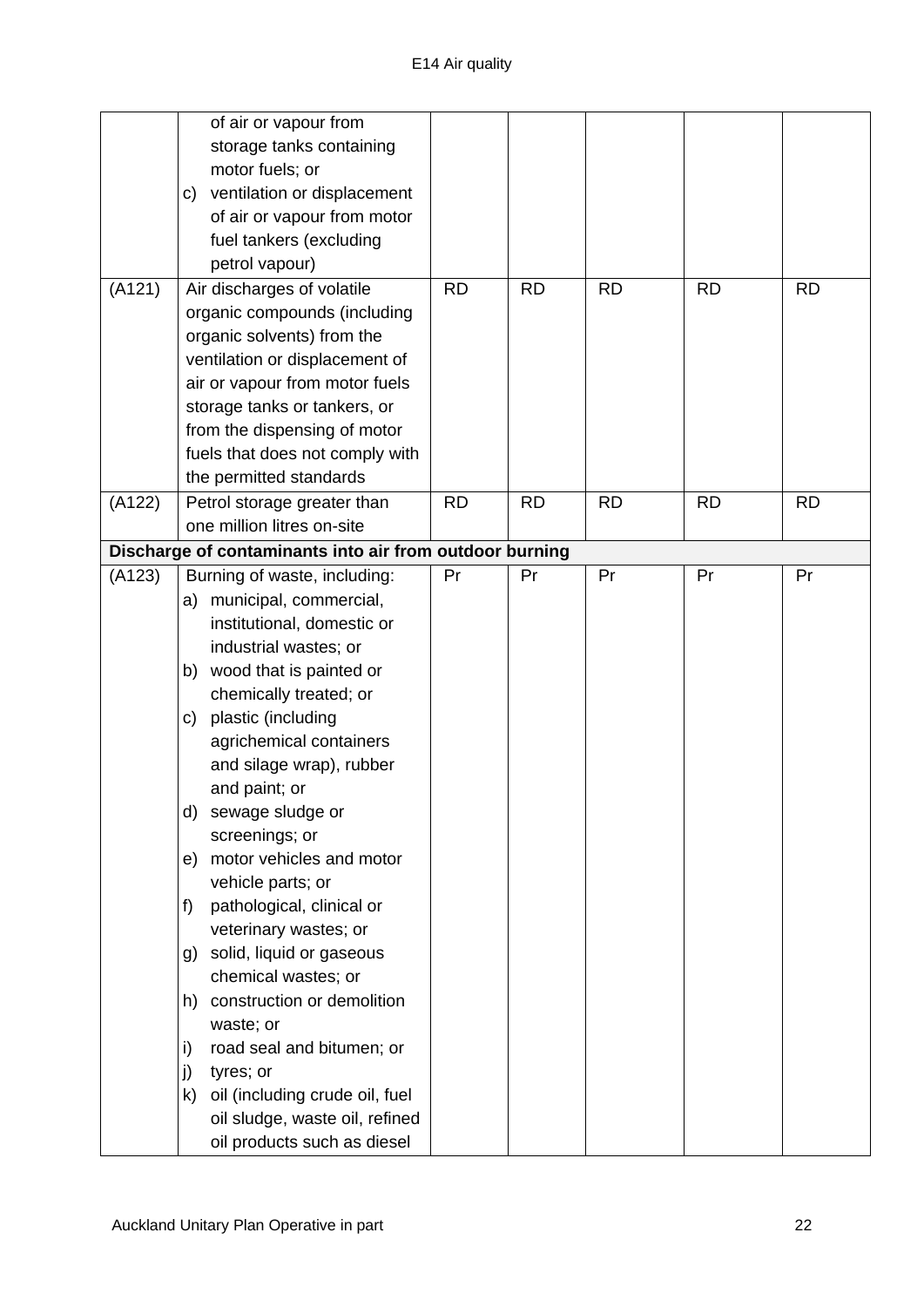|        | fuel, kerosene and motor<br>gasoline); or<br>fuels with more than 0.5 per<br>I)<br>cent by weight sulphur<br>content; or<br>m) coatings from wire or cable<br>Excludes untreated wood,<br>paper, greenwaste, dead on-<br>farm animal stock and<br>materials burnt for the purpose<br>of emergency service training                                                                                                                                                                                  |                      |           |                                                                                    |                                                                                                                                                                                                                                  |    |
|--------|-----------------------------------------------------------------------------------------------------------------------------------------------------------------------------------------------------------------------------------------------------------------------------------------------------------------------------------------------------------------------------------------------------------------------------------------------------------------------------------------------------|----------------------|-----------|------------------------------------------------------------------------------------|----------------------------------------------------------------------------------------------------------------------------------------------------------------------------------------------------------------------------------|----|
|        | and investigation as allowed for                                                                                                                                                                                                                                                                                                                                                                                                                                                                    |                      |           |                                                                                    |                                                                                                                                                                                                                                  |    |
| (A124) | by other rules in this table<br>Cooking or heating outdoors<br>using fuels (including natural<br>gas, liquid fossil fuels, solid<br>fuels or untreated dry wood<br>containing less than 25 per<br>cent moisture) that contain<br>less than 0.5 per cent sulphur<br>by weight providing it does not<br>cause offensive or<br>objectionable smoke beyond<br>the site boundary (includes<br>braziers, firepits, barbecues,<br>umus, hangis, domestic<br>smokehouses and other ethnic<br>cooking fires) | P                    | P         | P                                                                                  | $\mathsf{P}$                                                                                                                                                                                                                     | P  |
| (A125) | Dead farm animals - outdoor                                                                                                                                                                                                                                                                                                                                                                                                                                                                         | Pr                   | P         | Pr                                                                                 | Pr                                                                                                                                                                                                                               | P  |
|        | burning of up to 1.5t/day                                                                                                                                                                                                                                                                                                                                                                                                                                                                           |                      |           | High air quality area exceptions:<br>Council fire permit is obtained               | Permitted in Rural - Countryside Living Zone and Rural<br>- Rural Conservation Zone in a Rural Fire District<br>Permitted in Rural - Countryside Living Zone in the<br>Urban Fire District on properties greater than 1 ha if a  |    |
| (A126) | Dead farm animals - outdoor                                                                                                                                                                                                                                                                                                                                                                                                                                                                         | Pr                   | <b>RD</b> | Pr                                                                                 | Pr                                                                                                                                                                                                                               | Pr |
|        | burning of more than 1.5t/day                                                                                                                                                                                                                                                                                                                                                                                                                                                                       |                      |           |                                                                                    |                                                                                                                                                                                                                                  |    |
|        |                                                                                                                                                                                                                                                                                                                                                                                                                                                                                                     | <b>Fire District</b> |           | High air quality area exceptions:<br>than 1ha if a council fire permit is obtained | Restricted discretionary in Rural - Countryside Living<br>Zone and Rural - Rural Conservation Zone in a Rural<br>Restricted discretionary in Rural - Countryside Living<br>Zone in the Urban Fire District on properties greater |    |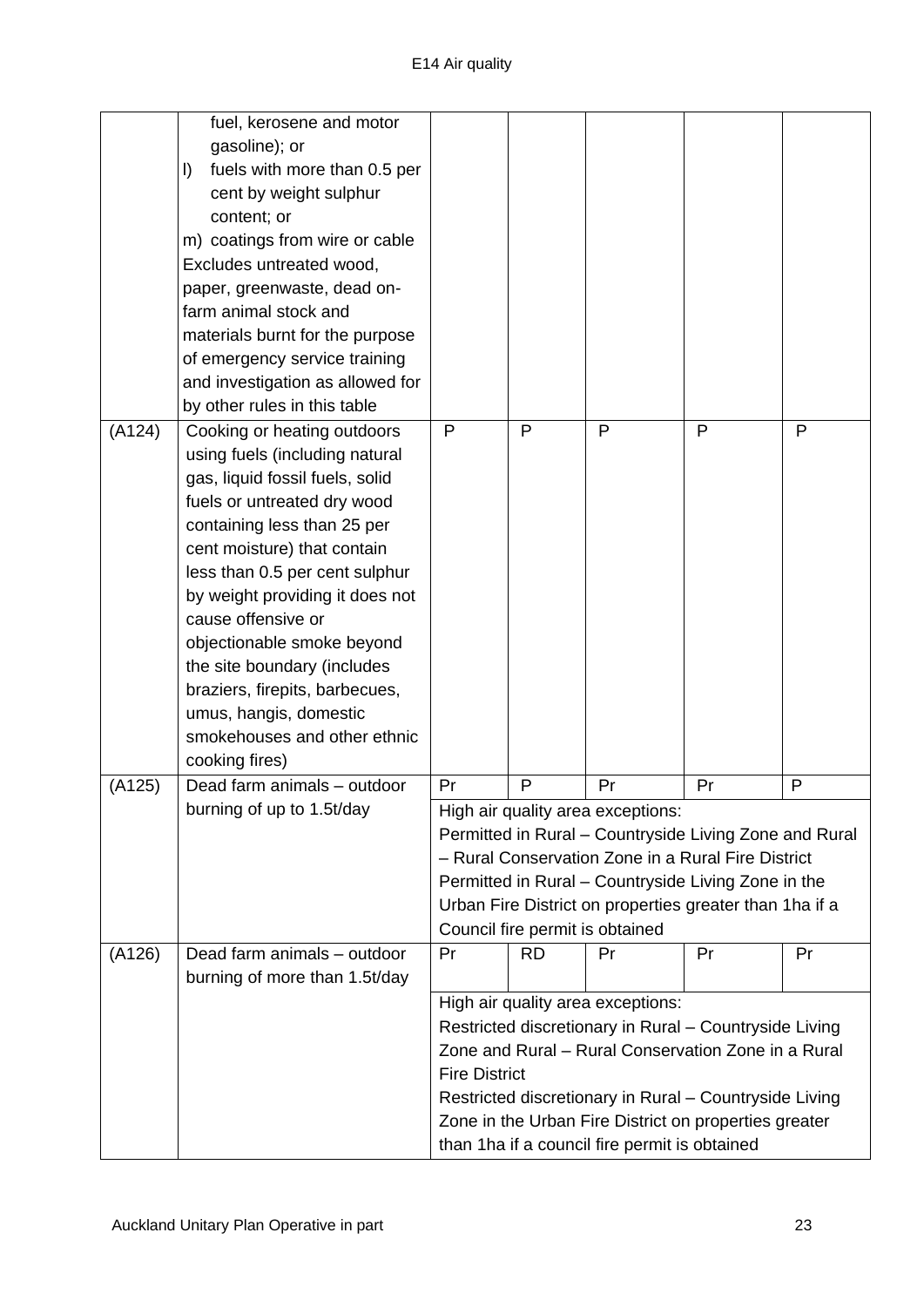| (A127) | Fireworks below 450kg (as net                            | P                    | P            | P                                             | $\mathsf{P}$                                             | $\mathsf{P}$ |
|--------|----------------------------------------------------------|----------------------|--------------|-----------------------------------------------|----------------------------------------------------------|--------------|
|        | explosive quantity)                                      |                      |              |                                               |                                                          |              |
| (A128) | Fireworks more than 450kg (as                            | <b>RD</b>            | <b>RD</b>    | <b>RD</b>                                     | <b>RD</b>                                                | <b>RD</b>    |
|        | net explosive quantity)                                  |                      |              |                                               |                                                          |              |
| (A129) | Outdoor burning of any                                   | P                    | P            | P                                             | $\mathsf{P}$                                             | P            |
|        | material required by Ministry                            |                      |              |                                               |                                                          |              |
|        | for Primary Industries or                                |                      |              |                                               |                                                          |              |
|        | designated authorities under                             |                      |              |                                               |                                                          |              |
|        | the Health Act 1956 or                                   |                      |              |                                               |                                                          |              |
|        | <b>Biosecurity Act 1993</b>                              |                      |              |                                               |                                                          |              |
| (A130) | Outdoor burning of untreated                             | <b>RD</b>            | $\mathsf{P}$ | <b>RD</b>                                     | <b>RD</b>                                                | P            |
|        | wood, or paper for the purpose                           |                      |              |                                               |                                                          |              |
|        | of controlled public displays for                        |                      |              |                                               |                                                          |              |
|        | celebrations (e.g. Guy Fawkes                            |                      |              |                                               |                                                          |              |
|        | bonfires)                                                |                      |              |                                               |                                                          |              |
| (A131) | Outdoor burning of untreated                             | Pr                   | $\mathsf{P}$ | Pr                                            | Pr                                                       | P            |
|        | wood, paper, and greenwaste                              |                      |              | High air quality area exceptions:             |                                                          |              |
|        | (that was generated on the                               |                      |              |                                               | Permitted in Rural - Countryside Living Zone and Rural   |              |
|        | premises where it is to be                               |                      |              |                                               | - Rural Conservation Zone in a Rural Fire District       |              |
|        | burned or on property under                              |                      |              |                                               | Permitted in Rural - Countryside Living Zone in the      |              |
|        | same ownership or operation)                             |                      |              |                                               | Urban Fire District on properties greater than 1 ha if a |              |
|        | except where expressly                                   |                      |              | council fire permit is obtained               |                                                          |              |
|        | allowed for by another rule in<br>this table             |                      |              |                                               |                                                          |              |
| (A132) | Outdoor burning of untreated                             | <b>NC</b>            | <b>RD</b>    | <b>NC</b>                                     | <b>NC</b>                                                | <b>NC</b>    |
|        | wood, paper, and greenwaste                              |                      |              | High air quality area exceptions:             |                                                          |              |
|        | (not generated on the                                    |                      |              |                                               | Restricted discretionary in Rural - Countryside Living   |              |
|        | premises where it is to be                               |                      |              |                                               | Zone and Rural – Rural Conservation Zone in a Rural      |              |
|        | burned or on a property in the                           | <b>Fire District</b> |              |                                               |                                                          |              |
|        | same ownership or operation)                             |                      |              |                                               | Restricted discretionary in Rural - Countryside Living   |              |
|        | except where allowed for by                              |                      |              |                                               | Zone in the Urban Fire District on properties greater    |              |
|        | another rule in this table                               |                      |              | than 1ha if a council fire permit is obtained |                                                          |              |
|        | Discharge of contaminants into air from rural activities |                      |              |                                               |                                                          |              |
| (A133) | Animal feedlots for cattle                               | D                    | P            | P                                             | P                                                        | P            |
| (A134) | Disposal of livestock and offal,                         | D                    | P            | D                                             | P                                                        | P            |
|        | using offal holes or shallow                             |                      |              |                                               |                                                          |              |
|        | trenches                                                 |                      |              |                                               |                                                          |              |
| (A135) | Disposal of livestock and offal                          | D                    | <b>RD</b>    | <b>RD</b>                                     | <b>RD</b>                                                | <b>RD</b>    |
|        | using offal holes or shallow                             |                      |              |                                               |                                                          |              |
|        | trenches not complying with                              |                      |              |                                               |                                                          |              |
|        | the permitted activity                                   |                      |              |                                               |                                                          |              |
|        | standards                                                |                      |              |                                               |                                                          |              |
| (A136) | Poultry hatcheries                                       | D                    | P            | P                                             | P                                                        | P            |
| (A137) | The storage and application of                           | P                    | P            | P                                             | P                                                        | P            |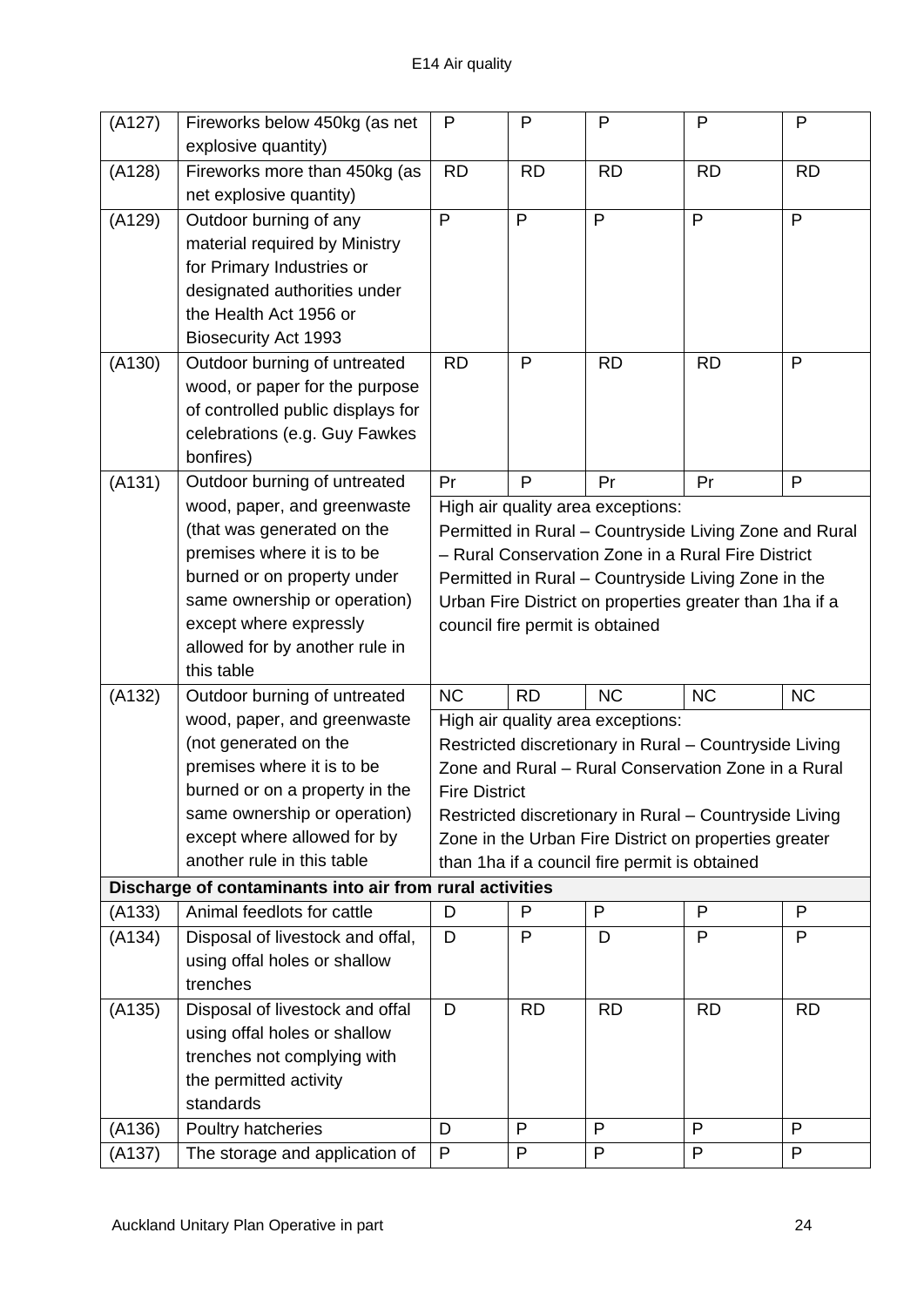|        | fertiliser (including agricultural<br>lime)                                                                                                                                                                         |              |              |              |              |              |
|--------|---------------------------------------------------------------------------------------------------------------------------------------------------------------------------------------------------------------------|--------------|--------------|--------------|--------------|--------------|
| (A138) | Intensive farming of up to<br>10,000 poultry                                                                                                                                                                        | D            | $\mathsf{P}$ | $\mathsf{P}$ | P            | $\mathsf{P}$ |
| (A139) | Intensive farming of up to<br>10,000 poultry that does not<br>comply with the permitted<br>activity standards                                                                                                       | D            | <b>RD</b>    | <b>RD</b>    | P            | P            |
| (A140) | Intensive farming of more than<br>25 pig equivalents or more<br>than 10,000 poultry that was<br>established before 21 October<br>2001                                                                               | $\mathsf{C}$ | $\mathsf{C}$ | $\mathsf{C}$ | $\mathsf{C}$ | P            |
| (A141) | Intensive farming established<br>from 21 October 2001 housing<br>between 10,000 to 180,000<br>chickens                                                                                                              | D            | <b>RD</b>    | <b>RD</b>    | <b>RD</b>    | <b>RD</b>    |
| (A142) | Intensive farming of more than<br>25 pig equivalents or any<br>number of poultry not meeting<br>permitted, controlled or<br>restricted discretionary<br>standards                                                   | <b>NC</b>    | D            | D            | D            | D            |
| (A143) | Intensive farming not covered<br>by any other rule                                                                                                                                                                  | D            | D            | D            | D            | D            |
| (A144) | Manufacture and storage of<br>silage                                                                                                                                                                                | D            | P            | P            | P            | $\mathsf{P}$ |
|        | Discharge of contaminants into air from waste processes                                                                                                                                                             |              |              |              |              |              |
| (A145) | Composting of refuse, waste,<br>organic materials or green<br>wastes where the total amount<br>on site is not more than 10m <sup>3</sup>                                                                            | P            | P            | $\mathsf{P}$ | P            | P            |
| (A146) | Composting, where the<br>operation is not fully enclosed,<br>of refuse, waste, organic<br>materials excluding green<br>wastes where the total amount<br>on site is between 10m <sup>3</sup> and<br>50 <sup>m3</sup> | D            | P            | P            | P            | P            |
| (A147) | Composting, where the<br>operation is not fully enclosed,<br>of only greenwaste where the<br>total amount on site is between<br>10 $m3$ and 100 $m3$                                                                | D            | P            | $\mathsf{P}$ | P            | P            |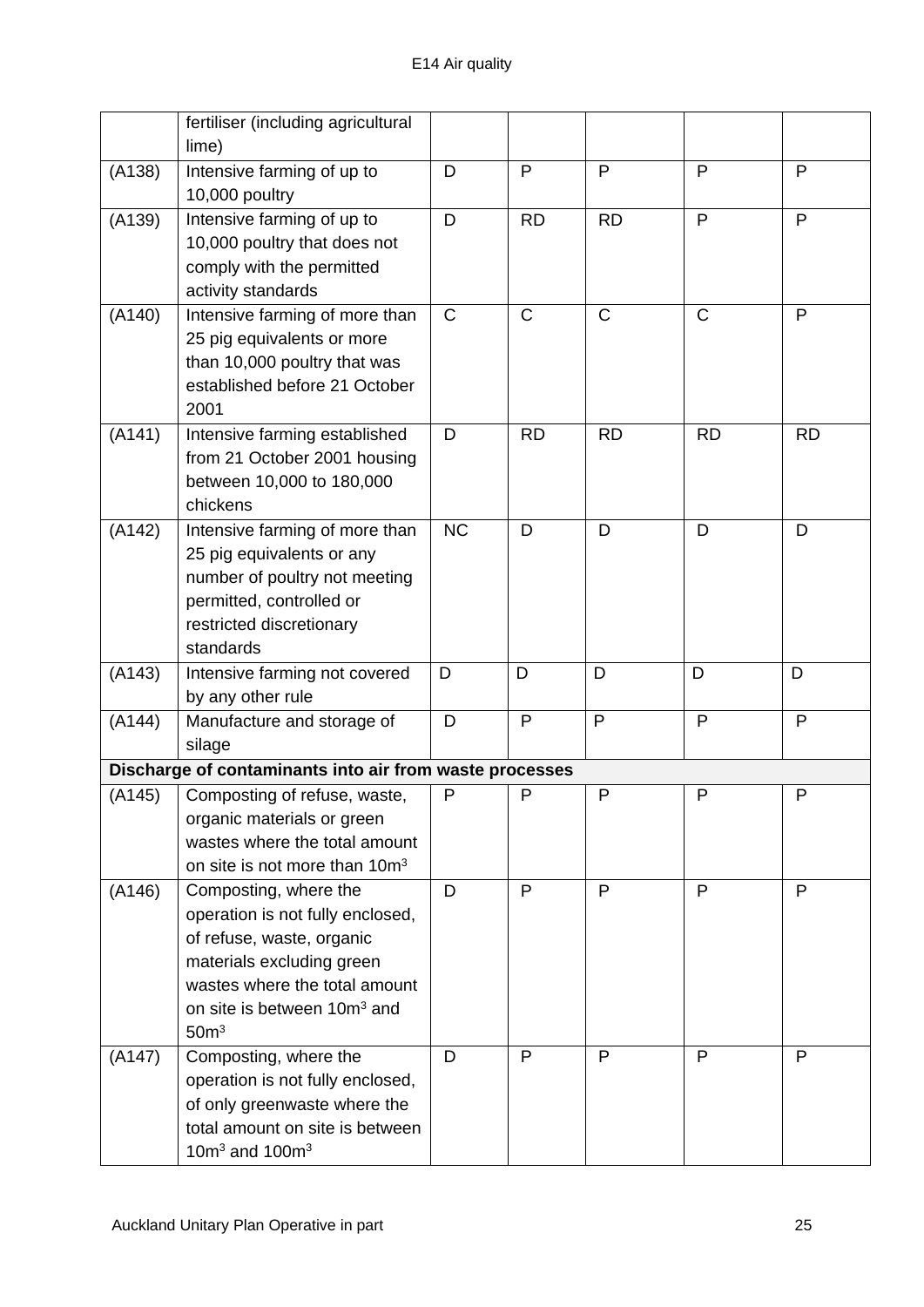| (A148) | Composting, where the                                 | <b>RD</b> | P            | $\mathsf{P}$ | $\mathsf{P}$ | $\mathsf{P}$ |
|--------|-------------------------------------------------------|-----------|--------------|--------------|--------------|--------------|
|        | operation is fully enclosed, of                       |           |              |              |              |              |
|        | refuse, waste, organic                                |           |              |              |              |              |
|        | materials or green wastes                             |           |              |              |              |              |
|        | where the total amount on site                        |           |              |              |              |              |
|        | is more than 10m <sup>3</sup> and not                 |           |              |              |              |              |
|        | exceeding 100m <sup>3</sup>                           |           |              |              |              |              |
| (A149) | Composting where the                                  | D         | <b>RD</b>    | <b>RD</b>    | <b>RD</b>    | <b>RD</b>    |
|        | operation is fully enclosed, of                       |           |              |              |              |              |
|        | refuse, waste, organic                                |           |              |              |              |              |
|        | materials or green wastes from                        |           |              |              |              |              |
|        | 100m <sup>3</sup> and not exceeding                   |           |              |              |              |              |
|        | 1000m <sup>3</sup>                                    |           |              |              |              |              |
| (A150) | Composting – any other                                | D         | D            | D            | D            | D            |
|        | composting including those not                        |           |              |              |              |              |
|        | meeting permitted and                                 |           |              |              |              |              |
|        | restricted discretionary activity                     |           |              |              |              |              |
|        | standards                                             |           |              |              |              |              |
| (A151) | Greenwaste collection stations                        | P         | P            | P            | P            | P            |
| (A152) | Greenwaste collection stations                        | D         | <b>RD</b>    | <b>RD</b>    | <b>RD</b>    | <b>RD</b>    |
|        | not meeting the permitted                             |           |              |              |              |              |
|        | activity standards                                    |           |              |              |              |              |
| (A153) | Refuse transfer stations with                         | D         | P            | P            | P            | P            |
|        | up to 30m <sup>3</sup> of refuse or 500m <sup>3</sup> |           |              |              |              |              |
|        | of green waste                                        |           |              |              |              |              |
| (A154) | Refuse transfer stations with                         | <b>NC</b> | $\mathsf{C}$ | $\mathsf{C}$ | $\mathsf{C}$ | $\mathsf C$  |
|        | more than 30m <sup>3</sup> of refuse or               |           |              |              |              |              |
|        | 500m <sup>3</sup> of green waste                      |           |              |              |              |              |
| (A155) | Refuse transfer stations not                          | D         | <b>RD</b>    | <b>RD</b>    | <b>RD</b>    | <b>RD</b>    |
|        | meeting the permitted or                              |           |              |              |              |              |
|        | controlled activity standards                         |           |              |              |              |              |
| (A156) | Recycling stations where no                           | D         | $\mathsf{P}$ | $\mathsf{P}$ | P            | P            |
|        | greenwaste is collected on site                       |           |              |              |              |              |
| (A157) | Recycling stations not meeting                        | <b>NC</b> | <b>RD</b>    | <b>RD</b>    | <b>RD</b>    | <b>RD</b>    |
|        | the permitted activity                                |           |              |              |              |              |
|        | standards                                             |           |              |              |              |              |
| (A158) | Landfills that ceased receiving                       | <b>RD</b> | <b>RD</b>    | <b>RD</b>    | <b>RD</b>    | <b>RD</b>    |
|        | waste materials (closed                               |           |              |              |              |              |
|        | landfill) after 1 October 1991,                       |           |              |              |              |              |
|        | and contained at least 200,000                        |           |              |              |              |              |
|        | tonnes of waste materials at                          |           |              |              |              |              |
|        | time of closure                                       |           |              |              |              |              |
| (A159) | Landfills receiving waste                             | D         | D            | D            | D            | D            |
|        | material, including domestic                          |           |              |              |              |              |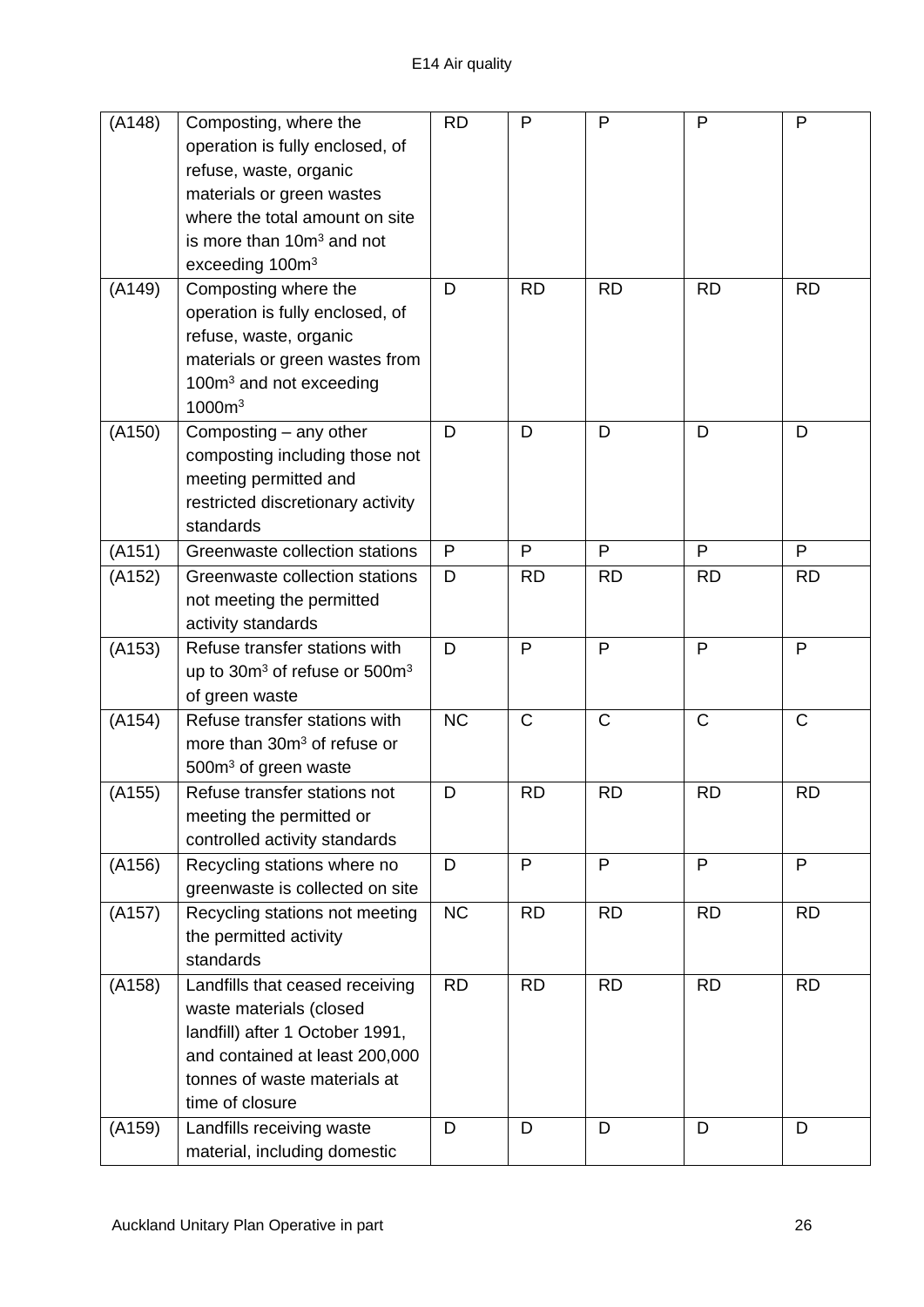|        | and industrial wastes                                                                                                                                                |                                   |           |                                              |              |           |
|--------|----------------------------------------------------------------------------------------------------------------------------------------------------------------------|-----------------------------------|-----------|----------------------------------------------|--------------|-----------|
| (A160) | Landfills that do not comply<br>with restricted discretionary or<br>discretionary activity<br>standards                                                              | <b>NC</b>                         | <b>NC</b> | <b>NC</b>                                    | <b>NC</b>    | <b>NC</b> |
| (A161) | Treatment of industrial,<br>chemical, pathological or<br>hazardous waste materials<br>prior to disposal which are not<br>generated on site                           | <b>NC</b>                         | D         | D                                            | D            | D         |
| (A162) | Treatment of wastewater that<br>was generated on-site (on-site<br>wastewater treatment<br>systems) - excluding municipal<br>wastewater                               | $\mathsf{P}$                      | P         | P                                            | P            | P         |
| (A163) | Treatment of municipal<br>wastewater (municipal<br>wastewater treatment plants)                                                                                      | D                                 | D         | D                                            | D            | D         |
| (A164) | Disposal to ground of septage                                                                                                                                        | D                                 | P         | D                                            | D            | D         |
|        |                                                                                                                                                                      | High air quality area exceptions: |           |                                              |              |           |
|        | (septic tank cleanings) up to                                                                                                                                        |                                   |           |                                              |              |           |
|        | 10t/day                                                                                                                                                              |                                   |           | Permitted in Rural - Countryside Living Zone |              |           |
| (A165) | Disposal to ground of treated<br>sewage sludge (biosolids) or<br>septage (septic tank cleanings)<br>greater than 10t/day                                             | <b>NC</b>                         | D         | D                                            | D            | D         |
| (A166) | Wastewater facility that is for<br>the primary purpose of<br>pumping or transfer or storage<br>of raw or partially treated<br>wastewater                             | P                                 | P         | P                                            | $\mathsf{P}$ | P         |
| (A167) | Wastewater facility that is for<br>the primary purpose of<br>pumping, or storage or transfer<br>of wastewater and not meeting<br>the permitted activity<br>standards | <b>RD</b>                         | <b>RD</b> | <b>RD</b>                                    | <b>RD</b>    | <b>RD</b> |
| (A168) | Discharge of contaminants into air from other processes<br>Nuclear power generation                                                                                  |                                   |           |                                              |              |           |

## **E14.5. Notification**

(1) An application for resource consent for a controlled activity to discharge contaminants to air listed in Table E14.4.1 Activity table above will be considered without public or limited notification or the need to obtain written approval from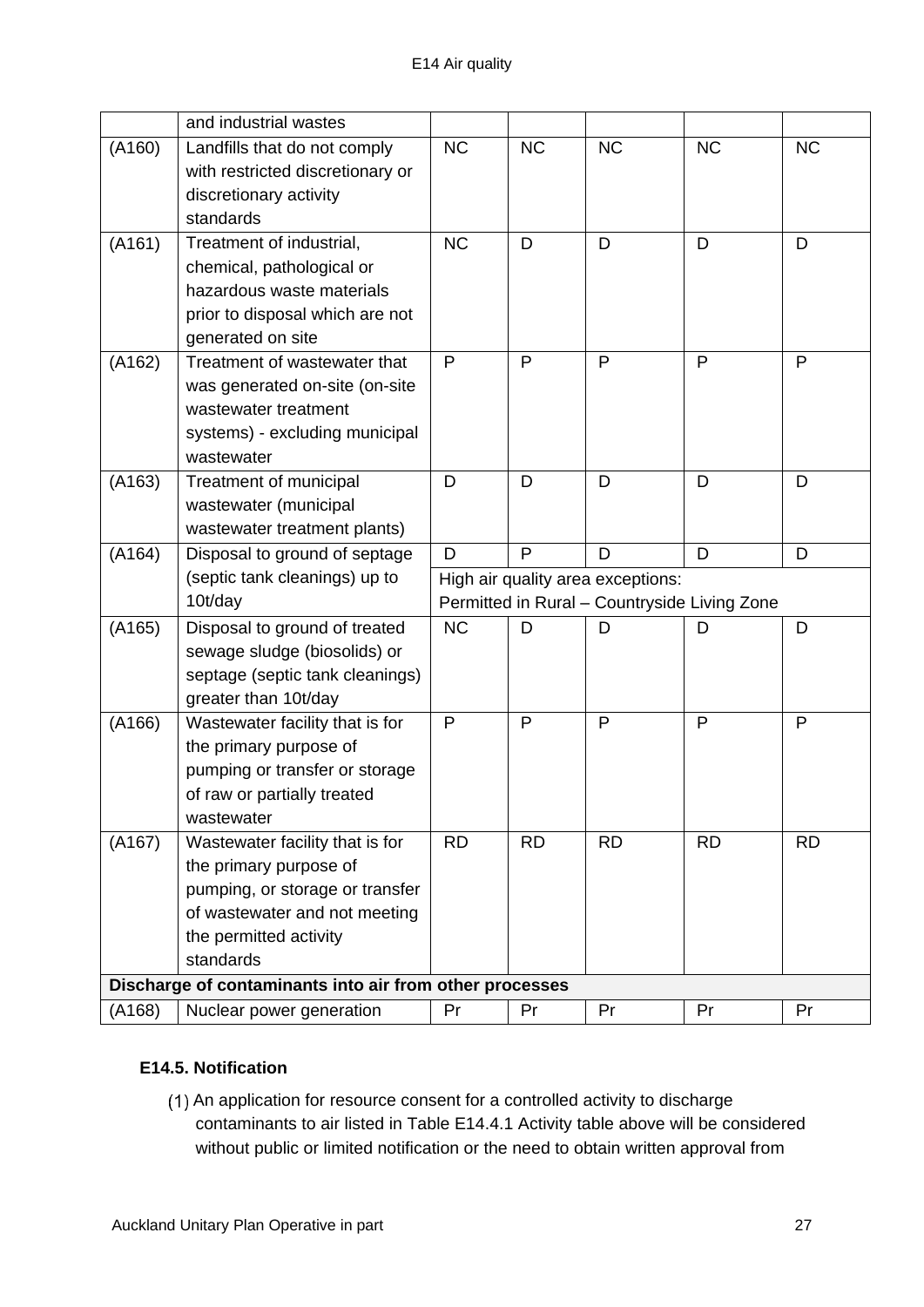affected parties unless the Council decides that special circumstances exist under section 95A(9) of the Resource Management Act 1991.

- An application for resource consent for a restricted discretionary activity to discharge contaminants to air, that is listed in Table E14.4.1 Activity table above except for waste processes and rural activities, but including landfills and wastewater activities; will be considered without public or limited notification or the need to obtain written approval from affected parties unless the Council decides that special circumstances exist under section 95A(9) of the Resource Management Act 1991.
- An application for resource consent for a restricted discretionary activity to discharge contaminants to air, for waste processes (excluding landfills and wastewater activities) and rural activities listed in Table E14.4.1 Activity table above will be subject to the normal tests for notification under the relevant sections of the Resource Management Act 1991.
- Any application for resource consent for an activity listed in Table E14.4.1 Activity table and which is not listed in E14.5(1), (2) or (3) will be subject to the normal tests for notification under the relevant sections of the Resource Management Act 1991.
- When deciding who is an affected person the Council will give specific consideration to those persons listed in Rule [C1.13\(4\).](http://unitaryplan.aucklandcouncil.govt.nz/Images/Auckland%20Unitary%20Plan%20Operative/Chapter%20C%20General%20Rules/C%20General%20rules.pdf)

## **E14.6. Standards**

## **E14.6.1. Permitted Standards**

All activities listed as permitted in Table E14.4.1 Activity table must comply with the following general standards and specific standards where applicable.

## **General standards**

The following standards apply to all permitted activities that discharge contaminants into air except for:

- mobile sources; and
- fire-fighting and other emergency response activities.
- The discharge must not cause, or be likely to cause, adverse effects on human health, property or ecosystems beyond the boundary of the premises where the activity takes place.
- (2) The discharge must not cause noxious, dangerous, offensive or objectionable odour, dust, particulate, smoke or ash beyond the boundary of the premises where the activity takes place.
- There must be no dangerous, offensive or objectionable visible emissions.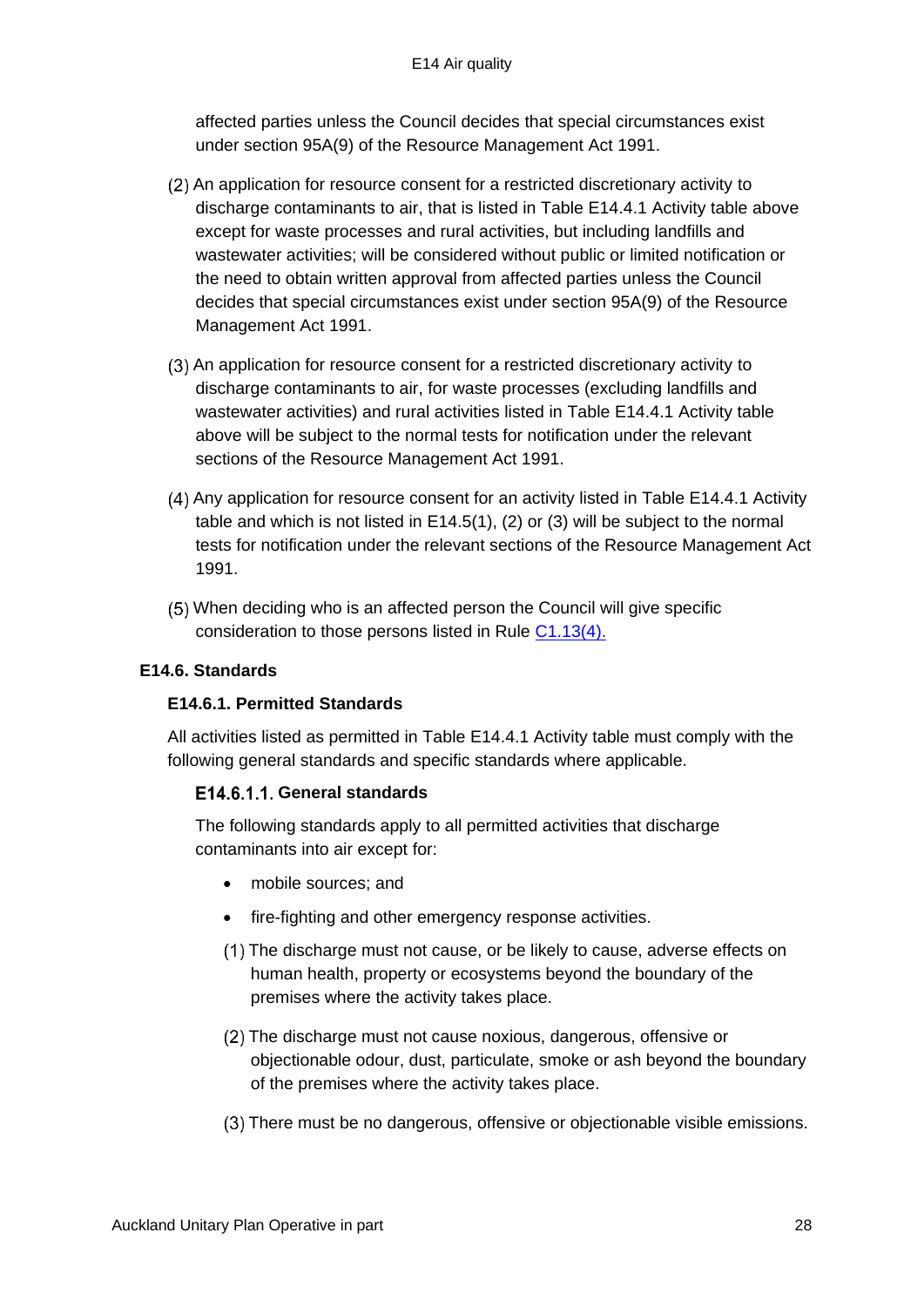There must be no spray drift or overspray beyond the boundary of the premises where the activity takes place.

#### Note 1

When making a determination of adverse effects in relation to odour and dust, the FIDOL factors (frequency, intensity, duration, offensiveness and location) should be used. The use of the FIDOL factors provides a framework for making an objective and consistent assessment in relation to the degree of effects. The nature of the zone, predominant types of activities within any given area and amenity provisions for each zone, precinct or overlay will be taken into account when undertaking the assessment effects on the environment.

#### *Chemical and metallurgical processes*

### **Mechanical shredding of scrap indoors, including the mechanical removal of plastic or rubber covering from cable**

- Before discharging to air, all emissions must pass through control equipment that achieves a particulate emission rate of no more than 10mg/m<sup>3</sup> (STP and dry gas basis).
- Emissions control equipment must be maintained in accordance with manufacturers specifications. Where alternative maintenance programme is proposed, that programme must be certified by an independent chartered professional engineer to meet the above standards.

## **Thermal metal spraying, including the melting of any metal or metal alloy**

- The process must be contained within a spray booth.
- Before discharging of contaminants to air, all emissions must pass through control equipment that achieves a particulate emission rate of no more than 30mg/m<sup>3</sup> (STP and dry gas basis).

### E14.6.1.4. Spray application of surface coatings containing diisocyanates **or organic plasticisers for maintenance of infrastructure**

- There must be no activities sensitive to air discharges within 30m of the activity.
- There must be an exclusion zone that prevents public access within 15m of the activity.
- The quantity of paint containing diisocyanates or organic plasticisers applied in a continuous application at a single location must not exceed 18 litres per day.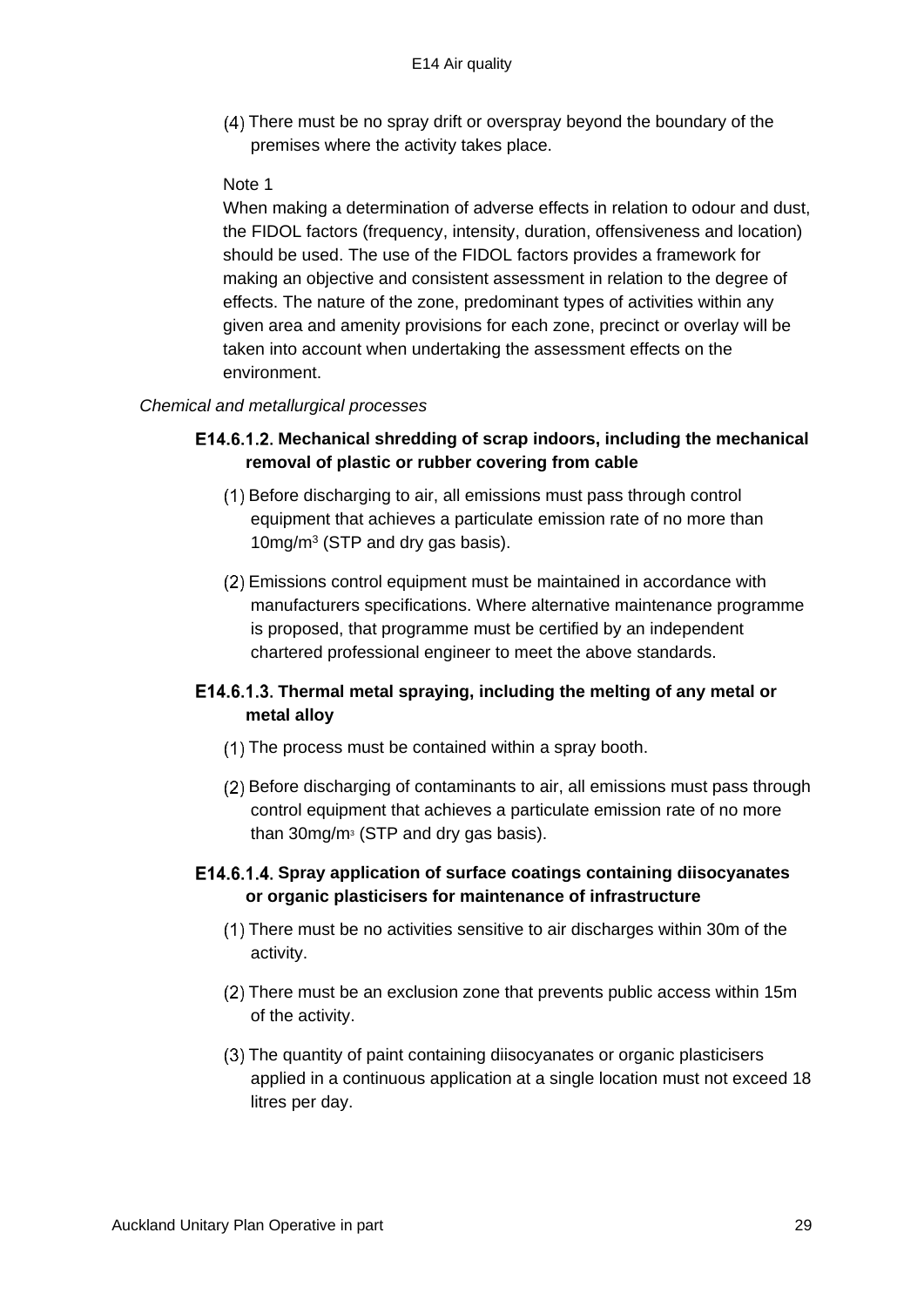# **Spray application of surface coatings containing diisocyanates or organic plasticisers in a spray booth**

- The spray booth or room must be fitted with a suitable filter system to minimise air discharges of diisocyanates and organic plasticisers.
- Vents from the spray booth or room must discharge vertically, at least 3m above the ridge height of the building and not be fitted with a cap that impedes the upward discharge of emissions.

#### *Combustion activities*

### **Small combustion sources established before 1 May 2014**

- This rule will cease to be in effect after 30 April 2024.
- The activity must have been lawfully established as a permitted activity before 1 May 2014.
- (3) Any change in the activity must not change the character or increase the scale or intensity of any adverse effects of the activity on the environment.
- There must be no visible emissions resulting from the combustion process other than heat haze and clean steam during normal operation.
- $(5)$  Air discharges must be through a stack, the height of which must be determined by the procedures set out by the NSW Environment Protection Agency Guidelines for estimating Chimney Heights for small and medium sized Fuel Burning Equipment February 1993 or if the stack height does not comply then the operator must demonstrate that the activity will not cause an exceedance of the relevant air quality standards beyond the site boundary.
- Rain excluders must not impede the upward discharge of combustion gases.
- (7) Air discharges from combustion of wood, including untreated wood products such as wood chips and pellets, and coal combustion processes must discharge through particulate emissions control equipment such as a bag filter or electrostatic precipitator.
- The sulphur content of the fuel must be no more than 0.5 per cent by weight.
- The wood (including untreated wood products such as wood chips and pellets) must have a moisture content of less than 25 per cent by weight (dry basis).
- (10) Any wood (including wood products such as wood chips and pellets) must not be not painted, tanalised (treated with copper, chrome and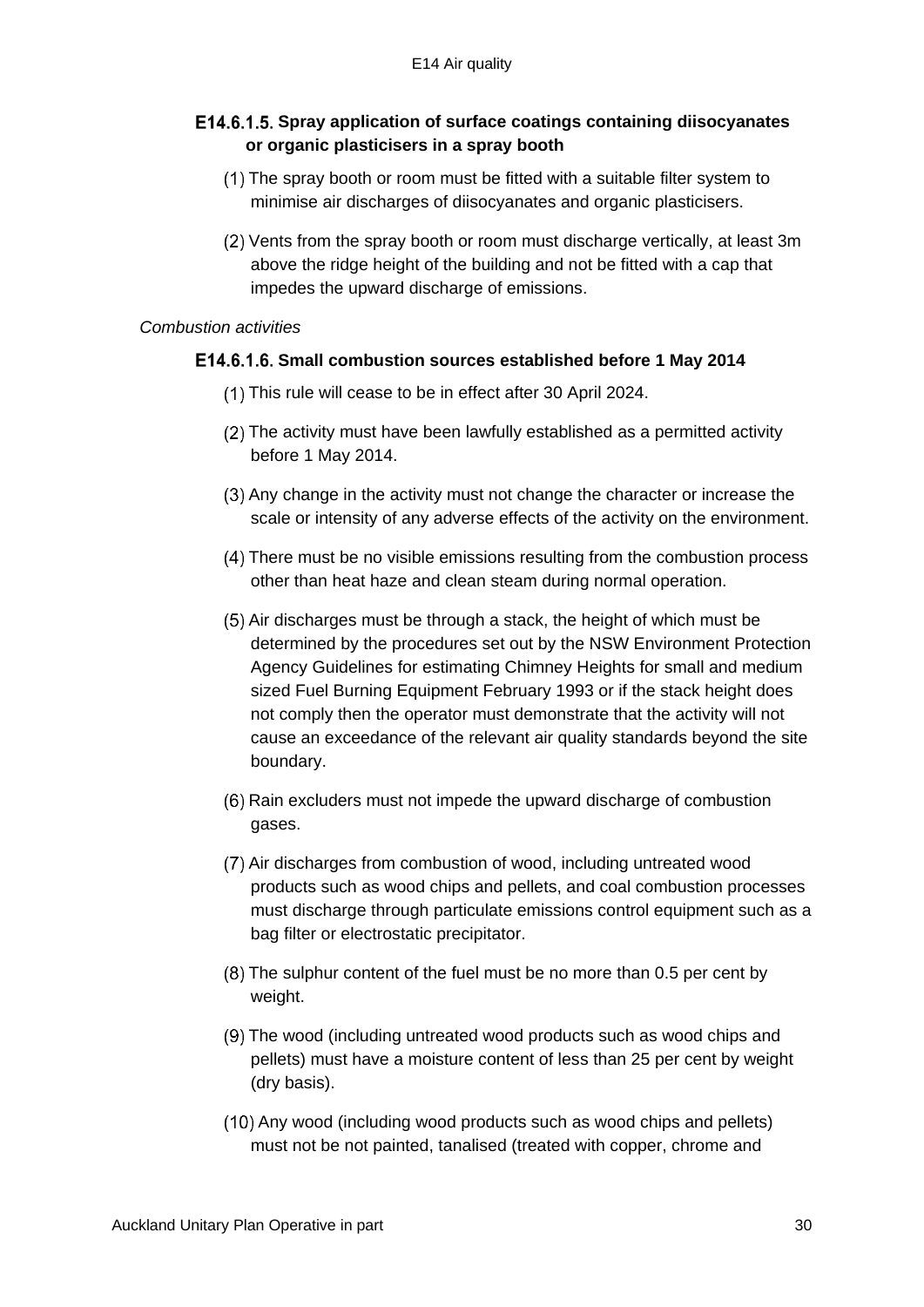arsenic) or treated with preservatives or impregnated with chemicals, including chipboard.

- Maintenance of combustion appliances must occur in accordance with manufacturer's specifications and maintenance records are made available to Council officers on request.
- The Council must be provided with the following information on 1 May 2016 and 1 May 2021:
	- (a) location of combustion process and stack;
	- (b) fuel source;
	- (c) type of device and total gross heat release; and
	- (d) details of any particulate emissions control employed.

#### Note 1

Combustion sources lawfully established as permitted activities before 30 September 2013 and in compliance with the above standard may continue until 30 April 2024. From 1 May 2024 all small combustion activities operating as a permitted activity and complying with Standard E14.6.1.6(1) must comply with Standard E14.6.1.7 or otherwise obtain resource consent.

#### E14.6.1.7. Small combustion sources established from 1 May 2014

- (1) The activity must not include internal combustion engines/generators.
- There must be no visible emissions resulting from the combustion process other than heat haze and clean steam during normal operation.
- $(3)$  Air discharges must be through a stack, the height of which must be determined by the procedures set out by the NSW Environment Protection Agency Guidelines for estimating Chimney Heights for small and medium sized Fuel Burning Equipment February 1993 or if the stack height does not comply then the operator must demonstrate that the activity will not cause an exceedance of the relevant air quality standards beyond the site boundary.
- Rain excluders must not impede the upward discharge of combustion gases.
- The sulphur content of the fuel is no more than 0.5 per cent by weight.
- Maintenance of combustion appliances must occur in accordance with manufacturer's specifications and maintenance records must be made available to Council officers on request.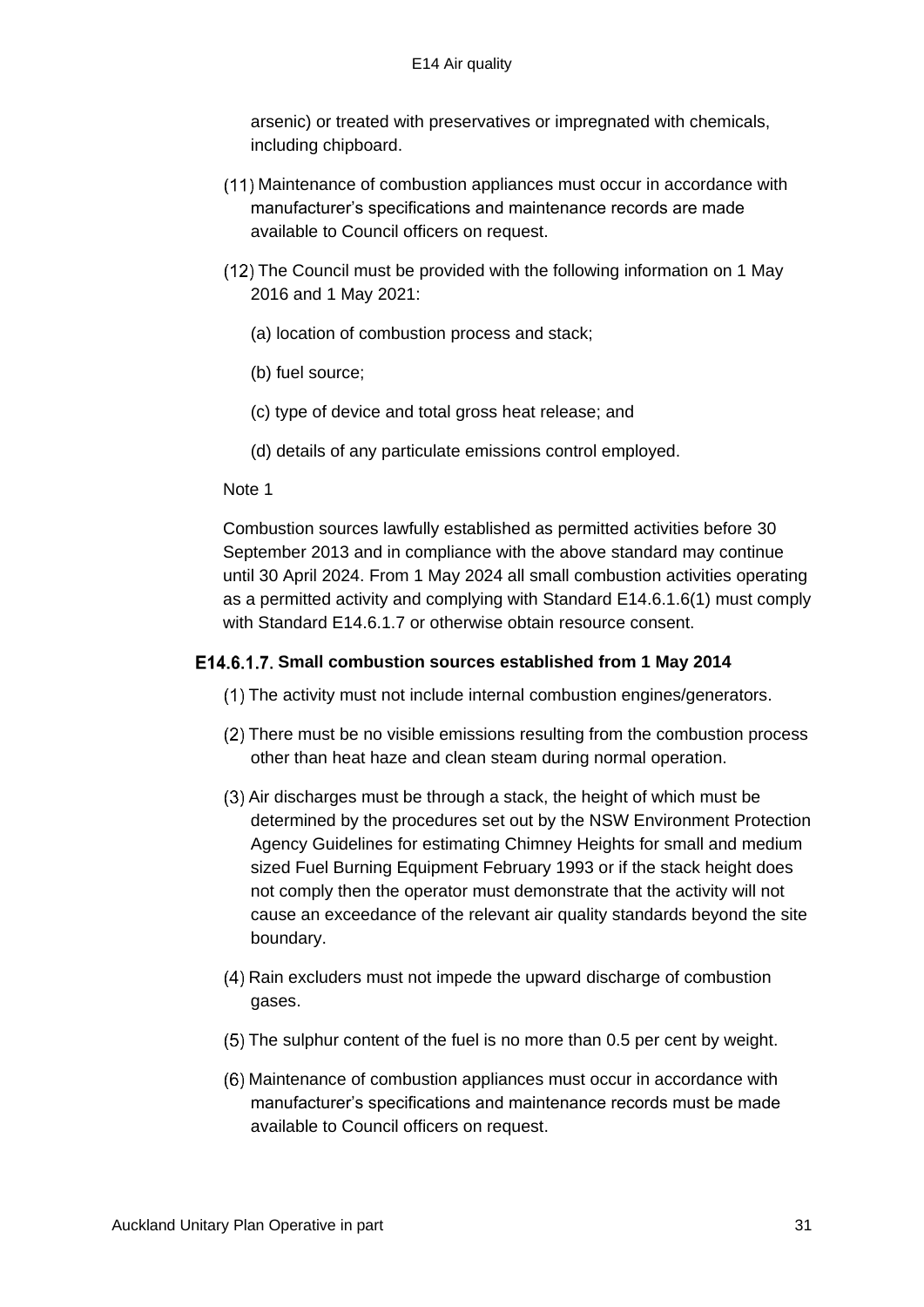- The Council must be provided with the following information on 1 May 2016 and 1 May 2021:
	- (a) location of combustion process and stack;
	- (b) fuel source;
	- (c) type of device and total gross heat release; and
	- (d) details of any particulate emissions control employed.

#### *Dust generating processes*

# **Blasting (dry abrasive) within a permanent facility (spray booth) using abrasive material containing less than five per cent dry weight free silica**

- Emissions must pass through a filtration system that achieves a particulate emission rate of 30mg/m<sup>3</sup> (STP and dry gas basis).
- Emissions control equipment must be maintained in accordance with manufacturers specifications.
- A differential pressure gauge must be installed across the filtration system and the processing monitoring equipment must be fitted with audible alarms.
- The control equipment and maintenance programme must be certified by an independent chartered professional engineer to demonstrate that the control equipment is adequate to meet the criteria specified standards  $E14.6.1.8(1) - (3)$ .
- All work areas and surrounding areas must be kept clean and substantially free of accumulations of deposited blasting material and other debris.
- Abrasive material used for the blasting must contain less than two per cent by dry weight dust able to pass a 0.15 mm sieve.

### **Blasting (vacuum) using abrasive material containing less than five per cent dry weight free silica**

- Material collected by the vacuum device must pass through a fabric filter or other collection system capable of achieving a non-visible discharge.
- All work areas and surrounding areas must be kept clean and substantially free of accumulations of deposited abrasive blasting material and other debris.
- **Blasting (sweep) using abrasive material containing less than five per cent dry weight free silica**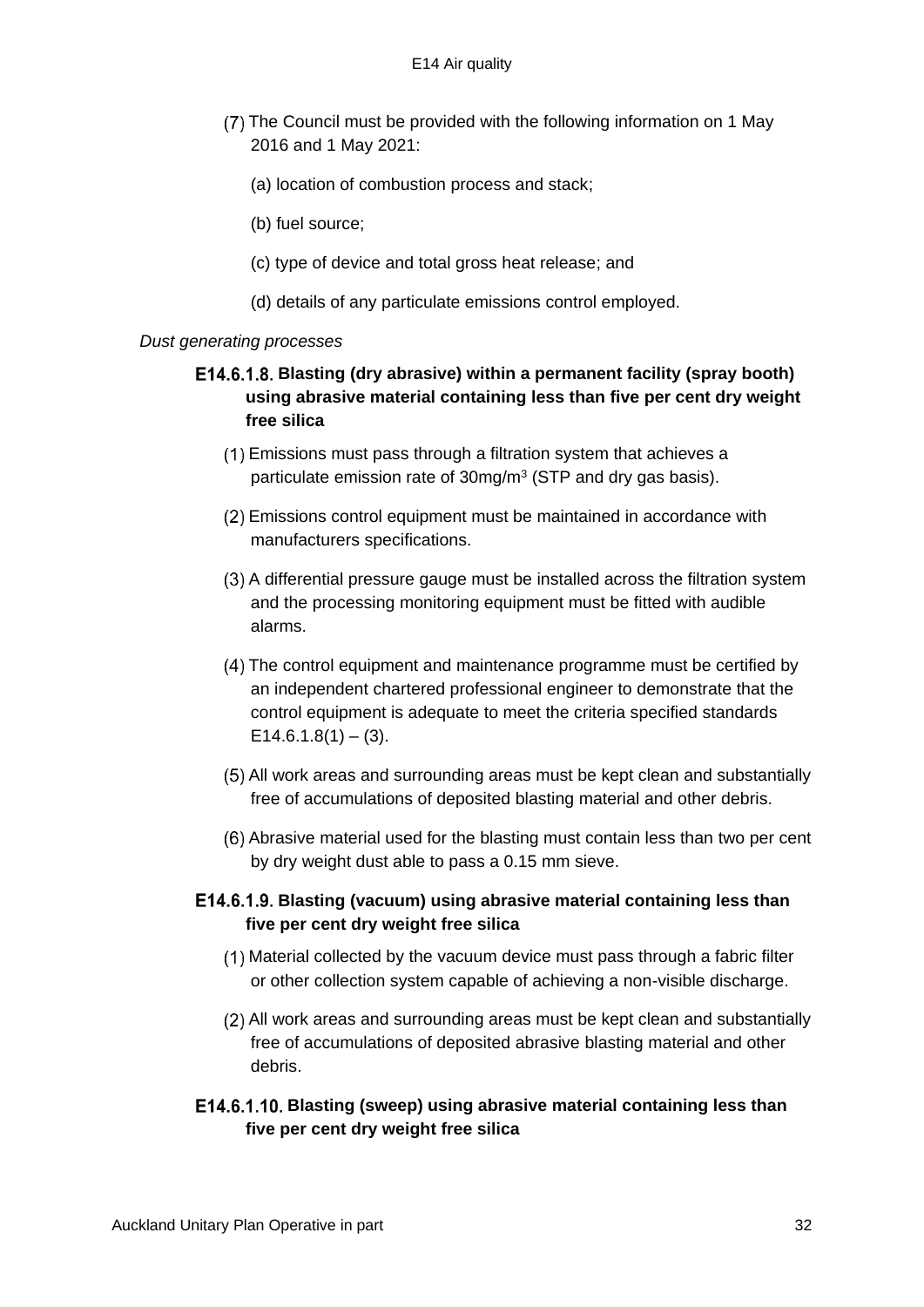All work areas and surrounding areas must be kept clean and substantially free of accumulations of deposited abrasive blasting material and other debris.

# **Blasting (abrasive) outside of permanent facility (spray booth) using abrasive material containing less than five per cent dry weight free silica**

- Blasting must not be done within 50m of a public road or within 100m of an occupied building.
- Waste and debris resulting from abrasive blasting must be removed from the site of the blasting to the extent practicable.
- $(3)$  Dry abrasive blasting:
	- (a) must be done more than 1m above ground level; and
	- (b) may only be done if covers or screens are used to mitigate the effects of any contaminants discharges by the blasting.

### **Bulk cement storage, handling, redistribution, or packaging**

- Cement is stored in fully enclosed silos that must be fitted with a filtration system with a filter surface area of at least  $24m^2$ .
- (2) There should be no visible discharges of dust.
- Cement must be delivered via a fully enclosed system.
- Silos must either have an automated remote filling system or be fitted with a high level alarm that has both an audible and visual indicator and when the alarm is triggered it will stop the filling of the silo.

# **Temporary crushing of concrete, masonry products, minerals, ores and/or aggregates on a development site, using a mobile crusher, at a rate of up to 60 tonnes per hour**

- (1) An effective watering system must be available to minimise dust emissions.
- Operation of the crusher must occur on no more than 180 days over the duration of the development project.
- Temporary crushing plant must be located on a development site and must only crush material originating from and to be utilised at the development site.

### E14.6.1.14. Drying and kiln processes

The solvent volatile organic compound application rate must be calculated from the proportion of the coating material that is a volatile organic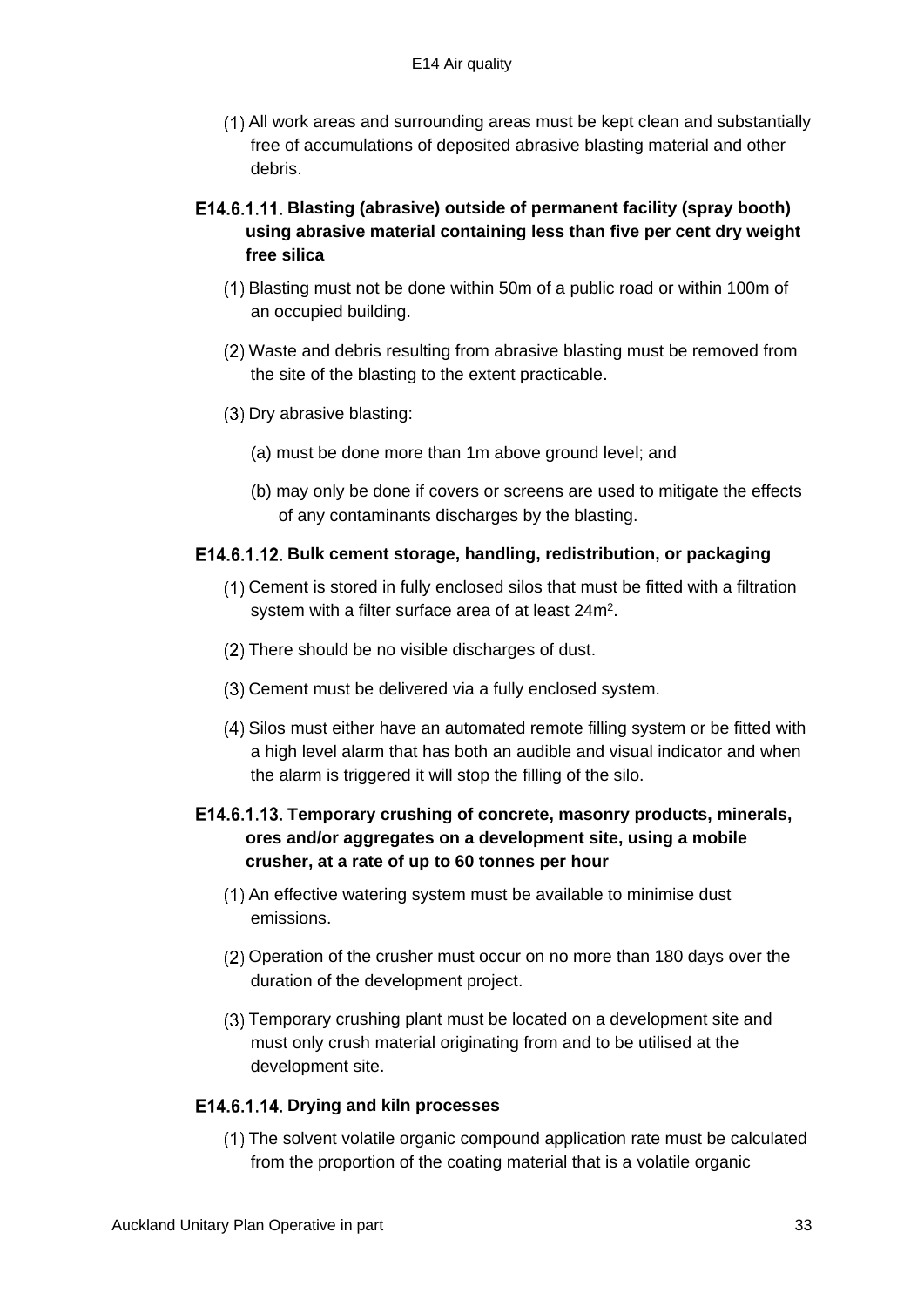compound (taking into account the volatility under the particular conditions of use) multiplied by the total application rate of the coating material.

For clarity, all substances that are subjected to temperatures in excess of their boiling point shall be considered volatile under the conditions of use.

### *Emergency Services*

## E14.6.1.15. Burning of any material for the purpose of fire emergency **service training or investigation**

- All adjacent neighbours must be advised in writing at least 48 hours prior to the fire being lit.
- The Auckland Council Compliance Team must be advised at least seven working days in writing in advance of the location and duration of the fire and the contact details of the person overseeing the fire.
- The fire must be under the direction and supervision of Fire and Emergency New Zealand, the New Zealand Defence Force (in the case of fires in defence areas as defined in the Defence Act, or otherwise in areas being used for defence purposes) or the Auckland Airport Fire Service in the case of fires at Auckland Airport.

#### *Food, animal or plant matter processes*

### **Coffee roasting at a loading rate of green coffee beans between 50kg/hour and 250kg/hour**

- Where the operation was established prior to 1 May 2014: any change in the activity must not change the character or increase the scale or intensity of any adverse effects on the environment as a result of air discharges from the activity.
- Where the operation was established, or production increased, on or after 1 May 2014 and air emissions are discharged through an afterburner:
	- (a) the afterburner must have a minimum operating temperature of 750 degrees C and a residence time of 0.5 seconds;
	- (b) the afterburner must have a temperature gauge with readout easily accessible to the operator; and
	- (c) the afterburner must be interlocked with the coffee roaster burner control or a log must be maintained which clearly documents that the afterburner temperature is operating at 750 degrees C when the temperature of the coffee beans exceeds 120 degrees C during the roasting process.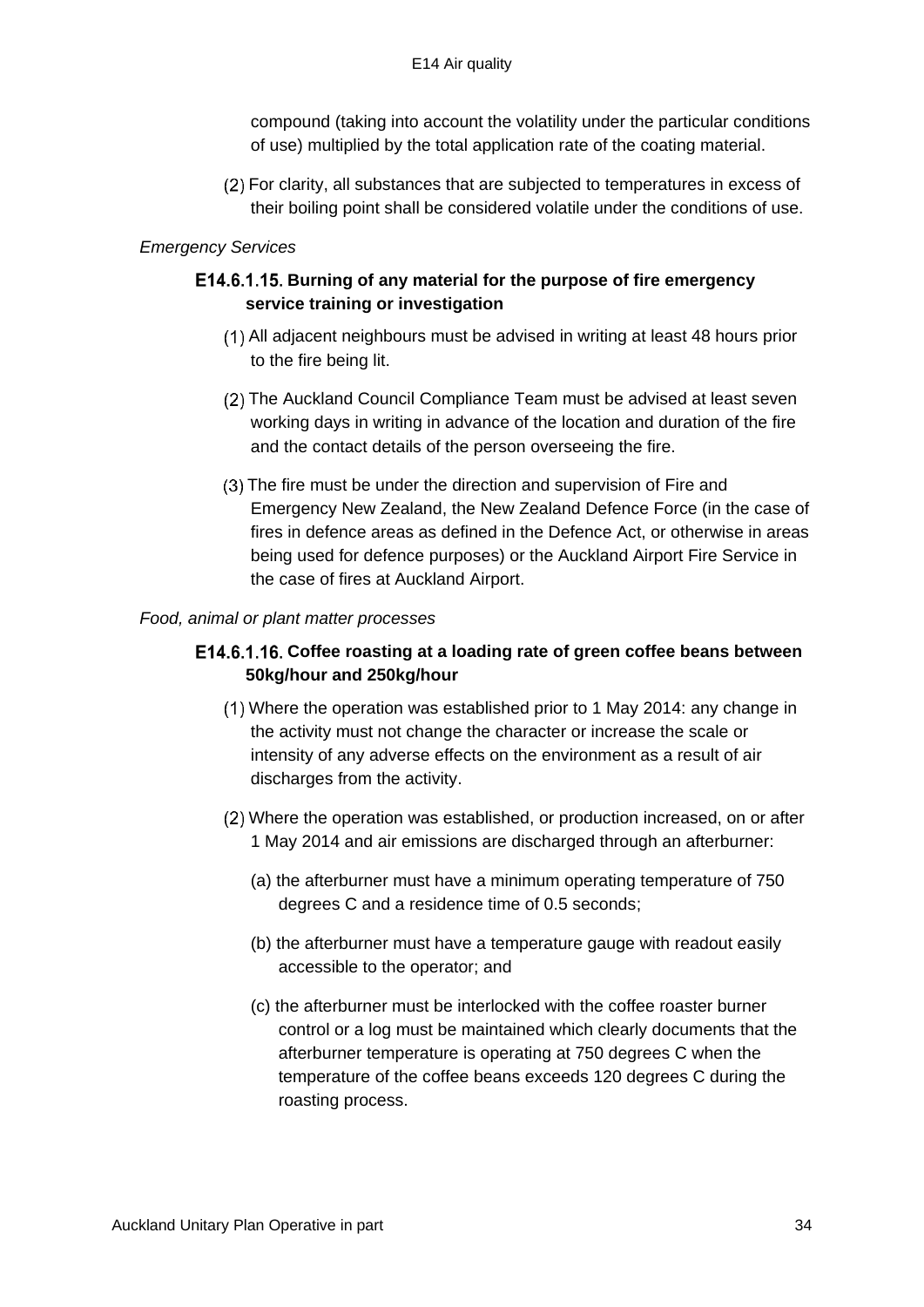# E14.6.1.17. Alcoholic beverage production from fermentation of plant **matter to produce up to 25 million l/ year or greater than 25 million l/year with the specified odour standards for permitted activities**

Odour discharges from the wort kettles (or equivalent equipment) from the fermentation of plant matter to produce more than 25 million l/year must be discharged through control equipment with an odour removal efficiency of better than 90 per cent.

## E14.6.1.18. Mobile sources and tunnels

(1) Table E14.6.1.18.1 Risk assessment process and Table E14.6.1.18.2 Overall risk rating are to be utilised to assess whether the proposed motor vehicle tunnel is a permitted or restricted discretionary activity.

| Individual<br>Rating | Is the project in an area where<br><b>PM10 National Environmental</b><br><b>Standard Air Quality for PM10</b><br>is exceeded?<br>OR.<br>Does the annual average<br>nitrogen dioxide at the nearest<br>equivalent roadside monitoring<br>site exceed 30 $\mu$ g/m <sup>3</sup> ? | How many<br>activities<br>sensitive to<br>air discharges<br>are there<br>located within<br>200m of any<br>point of<br>discharge? | What is the<br>annual<br>average<br>daily traffic<br>flow in<br>vehicles per<br>day at the<br>opening<br>year? |
|----------------------|---------------------------------------------------------------------------------------------------------------------------------------------------------------------------------------------------------------------------------------------------------------------------------|----------------------------------------------------------------------------------------------------------------------------------|----------------------------------------------------------------------------------------------------------------|
| Low                  | No                                                                                                                                                                                                                                                                              | $<$ 10                                                                                                                           | $<$ 10,000                                                                                                     |
| Medium               | Not applicable                                                                                                                                                                                                                                                                  | 10-50                                                                                                                            | 10,000-<br>50,000                                                                                              |
| High                 | Yes                                                                                                                                                                                                                                                                             | >50                                                                                                                              | >50,000                                                                                                        |

#### **Table E14.6.1.18.1 Risk assessment process**

### **Table E14.6.1.18.2 Overall risk rating**

| Overall<br>Rating | <b>Individual Rating</b>                                                                                                   |
|-------------------|----------------------------------------------------------------------------------------------------------------------------|
| Low               | Two or more Low results in Table E14.6.1.18.1                                                                              |
| Medium            | Two or more Medium results in Table E14.6.1.18.1<br>OR<br>One Low, one Medium and one High result in Table<br>E14.6.1.18.1 |
| High              | Two or more High results in Table E14.6.1.18.1                                                                             |

## E14.6.1.19. Motor fuel storage

The storage tank containing petrol must have been installed prior to 1 January 2007; or the storage tank containing petrol must have been installed or replaced (for existing tanks) from 1 January 2007, and must include measures to ensure that petrol vapour arising from storage tank filling is captured.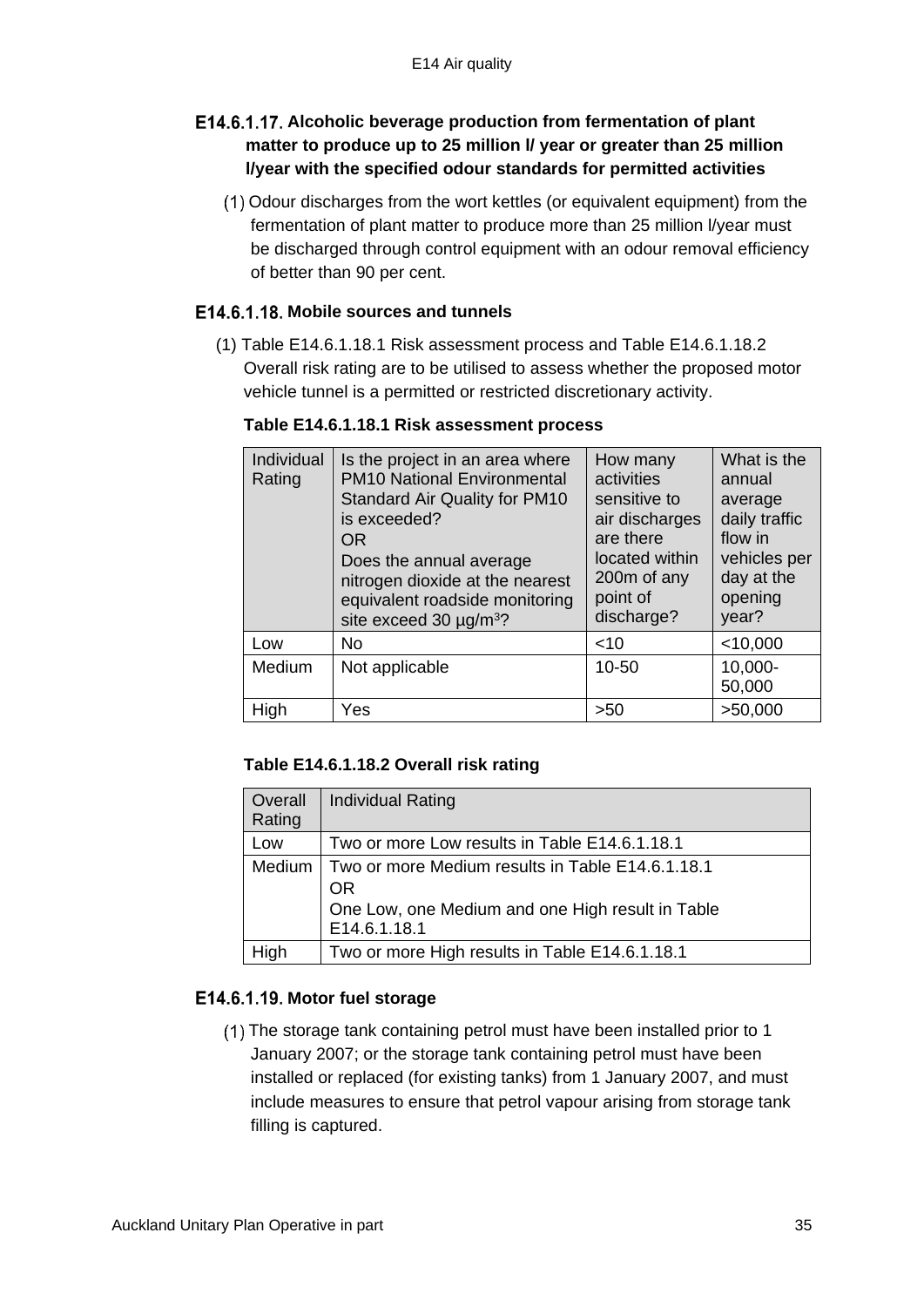### *Outdoor burning*

# E14.6.1.20. Outdoor burning of any material required by Ministry for **Primary Industries or designated authorities under the Health Act 1965 or Biosecurity Act 1993 (excluding rural and quarry zones)**

- All adjacent neighbours must be advised in writing at least 48 hours prior to the fire being lit.
- The Auckland Council Compliance Team must be advised in writing at least 48 hours in advance of the location and duration of the fire and the contact details of the person overseeing the fire.
- (3) The fire must be under the direction and supervision of Fire and Emergency New Zealand or the Auckland Airport Fire Service in the case of fires at Auckland Airport.

# **Other outdoor burning and burning within a backyard or single chamber incinerator but excluding outdoor cooking or heating**

- $(1)$  The burning must comply with Standard E14.6.1.1.
- (2) The burning must use untreated wood or vegetation that is dry and wellseasoned.
- The burning must be located as far as practicable from adjacent premises.
- (4) The burning must be undertaken during daylight hours.
- (5) The burning must be supervised.
- The burning must be located at least 3m from any combustible material including buildings, fences, hedges and trees.
- The burning must be undertaken in accordance with any instructions provided by the manufacturer if vegetation has been treated or sprayed by an agrichemical.
- The burning must be undertaken in suitable weather conditions, for example light winds.

*Waste processes*

## **Green waste collection stations**

- Green wastes must be kept on-site for not more than three days from date of receipt.
- (2) There must be no shredding of green waste.

## **Refuse transfer stations where less than 30m<sup>3</sup> of refuse or 500m<sup>3</sup> of green waste is kept on site**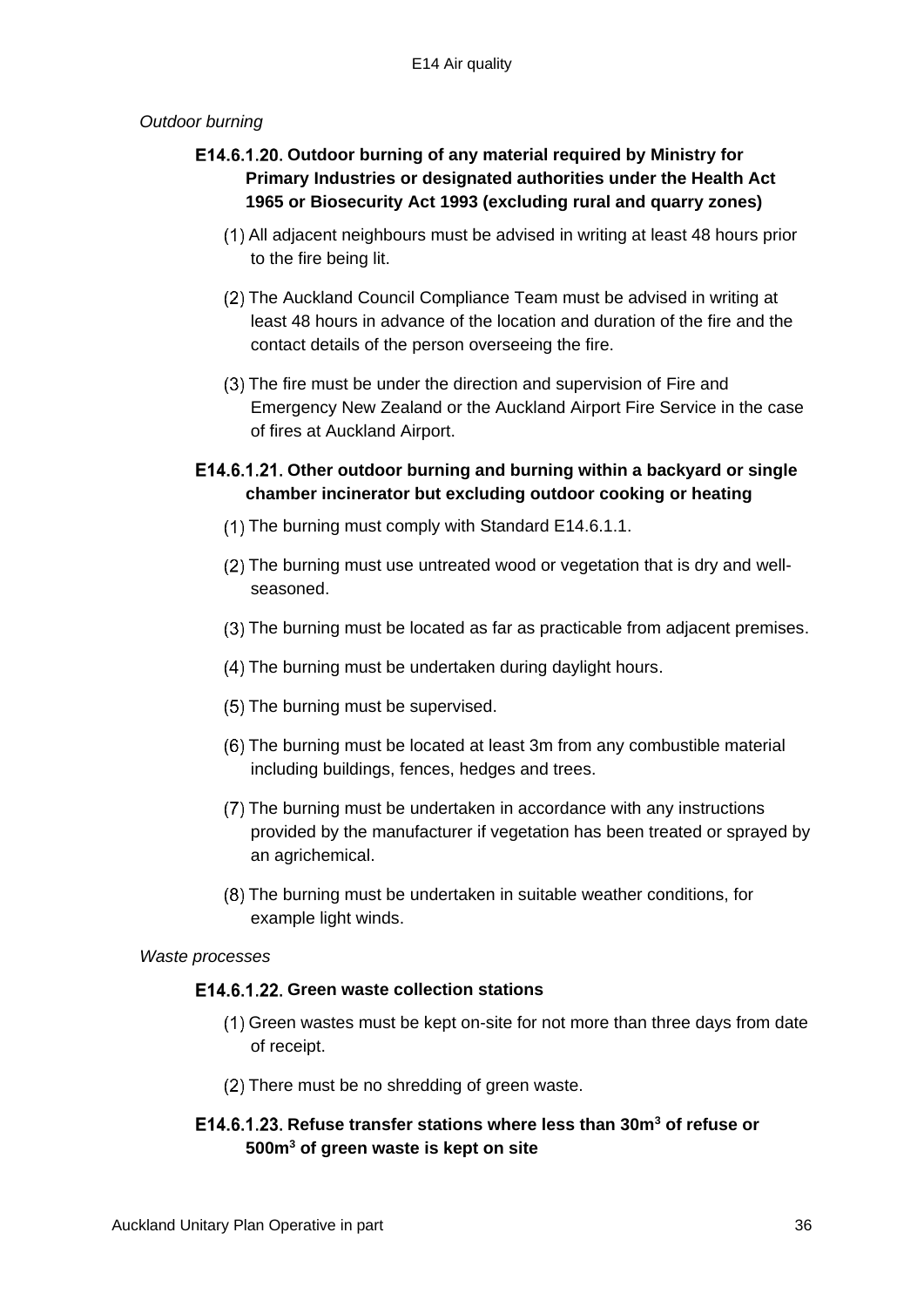- Green waste must be kept on-site for no more than three days from the date of receipt.
- (2) There must be no shredding of green waste.

## **Wastewater facility that is for the primary purpose of pumping or transfer or storage of raw or partially treated wastewater**

(1) Storage of wastewater must be within an enclosed tank of less than 4000 $m^3$ ; or between 4000 $m^3$  and 10,000 $m^3$  where it is fitted with an effective odour control system such as a bio-filter.

### **E14.6.2. Controlled activities**

Activities listed as controlled activities in Table E14.4.1 Activity table must comply with the following standards where applicable.

#### *Combustion activities*

#### E14.6.2.1. Medium combustion sources established from 1 May 2014

- There must be no visible emissions resulting from the combustion process other than heat haze and clean steam.
- (2) Air discharges must be through a stack, the height of which must be determined by the procedures set out by the NSW Environment Protection Agency Guidelines for estimating Chimney Heights for small and medium sized Fuel Burning Equipment February 1993.
- Rain excluders must not impede the upward discharge of combustion gases.
- The wood, including untreated wood products such as wood chips and pellets, has a moisture content of less than 25 per cent by weight (dry basis).
- (5) Any wood, including wood products such as wood chips and pellets, must not be painted, tanalised (treated with copper, chrome and arsenic) or treated with preservatives or impregnated with chemicals (including chipboard).
- (6) Air discharges from wood, including untreated wood products such as wood chips and pellets, combustion must discharge through particulate emissions control equipment such as a bag filter or electrostatic precipitator that achieves a maximum total suspended particulate emission rate of 50mg/m<sup>3</sup> (STP, dry gas basis, corrected to 12 per cent  $CO<sub>2</sub>$  by volume).

#### *Dust generating processes*

#### E14.6.2.2. Mineral extraction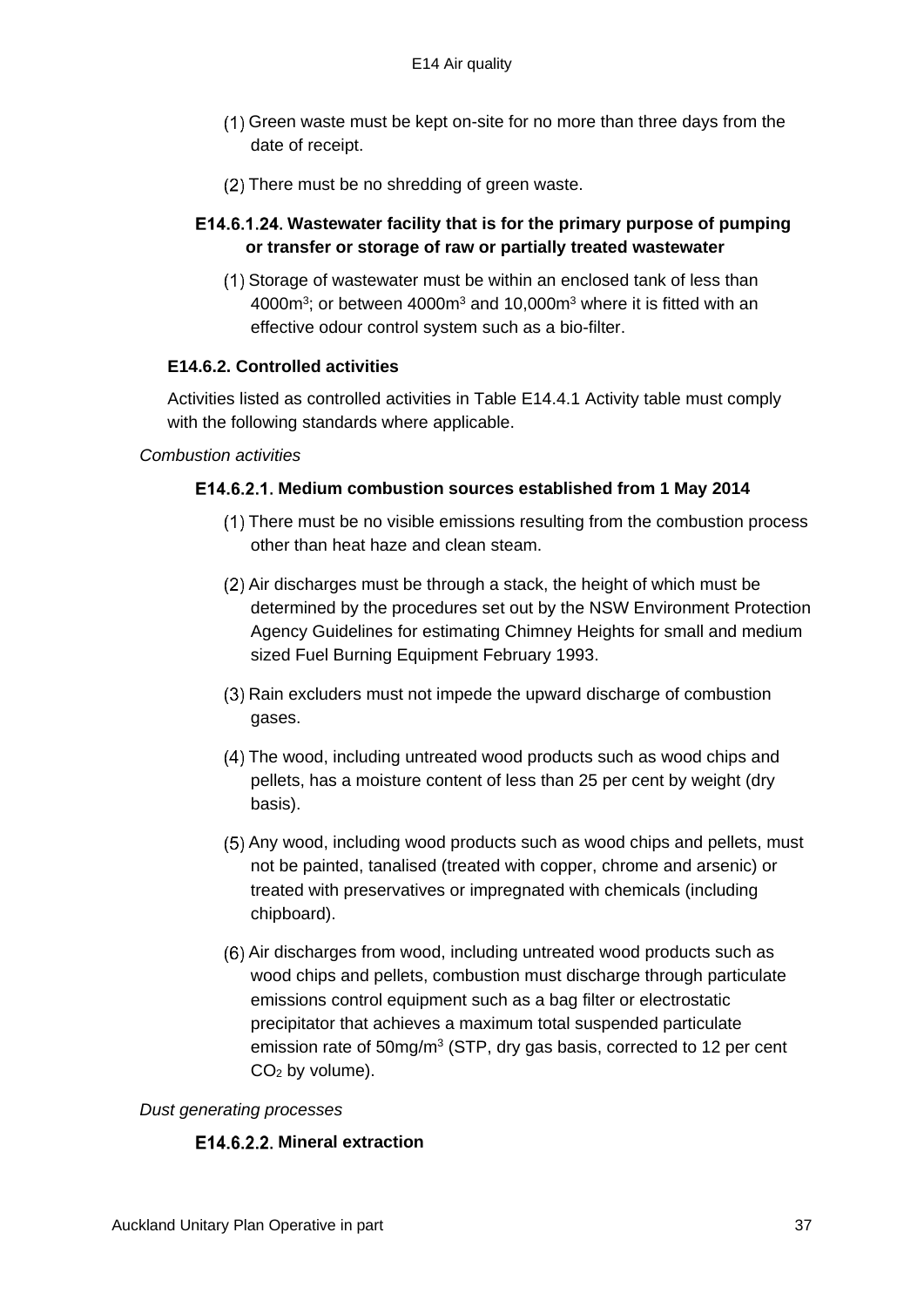The crushing of minerals and aggregates associated with a mineral extraction activity must be located at least 200m from any dwelling located outside the site zoned Special Purpose – Quarry Zone that is not under the control of the quarry operator.

### *Rural activities*

# **Intensive farming indoors of more than 25 pig equivalents or more than 10,000 poultry that was lawfully established or authorised before 21 October 2001**

- $(1)$  Any change in the activity must not change the character or increase the scale or intensity of any adverse effects of the activity on the environment.
- $(2)$  The activity must have a management plan recording all management, operational and monitoring procedures, methodologies and contingency plans necessary to comply with this rule.

#### *Waste processes*

# **Refuse transfer station with more than 30m<sup>3</sup> of refuse or 500m<sup>3</sup> of green waste**

- The refuse station must be located more than 300m from any dwelling or residential zone.
- (2) The premises must be in an industrial or rural area and have either:
	- (a) a minimum separation distance of 300m from any dwelling on another property or any residentially zoned area; or
	- (b) a minimum notional odour boundary of 300m through designation or an instrument registered against the land title of the owners of any residential property within 300m of the activity, and such designation or registered instrument must provide a restriction on the owners and occupiers of such land from complaining about any offensive or objectionable odour generated by the activity in respect of that property.
- The refuse transfer station must be designed to ensure that litter and dust is kept to a practicable minimum and with sufficient capacity to hold all waste materials received on-site indoors or under cover, except green wastes.
- All access and transfer areas must be sealed and designed with sufficient room for the movement of vehicles within the yard area.
- (5) The consent applicant must have clear protocols for:
	- (a) acceptance criteria for materials delivered to the site;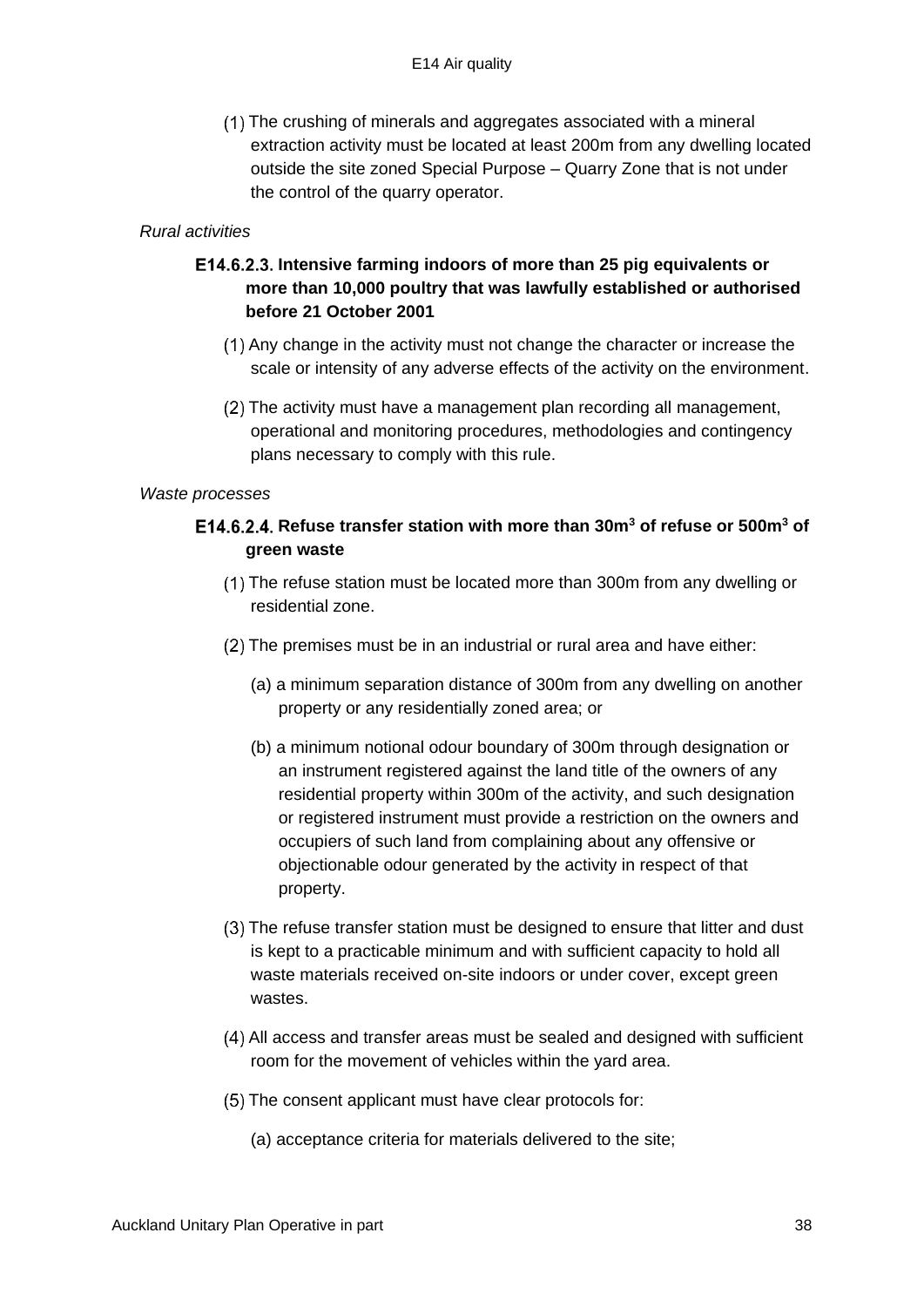- (b) odour, dust and litter mitigation; and
- (c) storage, handling and disposal of all types of refuse accepted on the site.
- (6) There must be no shredding of green waste.
- The activity must have an operations plan outlining the protocols developed in accordance with Standard E14.6.2.4(5) above and measures to mitigate or prevent adverse effects beyond the boundary of the premises.

#### **E14.6.3. Restricted discretionary activities**

Activities listed as restricted discretionary activities in Table E14.4.1 Activity table must comply with the following standards where applicable.

#### *Combustion activities*

#### E14.6.3.1. Medium to large combustion sources

- There must be no visible emissions resulting from the combustion process other than heat haze and clean steam.
- $(2)$  Air discharges must be through a stack, the height of which must be determined by the procedures set out by the NSW Environment Protection Agency Guidelines for estimating Chimney Heights for small and medium sized Fuel Burning Equipment February 1993.
- Rain excluders must not impede the upward discharge of combustion gases.
- The wood, including untreated wood products such as wood chips and pellets, must have a moisture content of less than 25 per cent by weight (dry basis).
- Any wood, including wood products such as wood chips and pellets, must not be painted, tanalised (treated with copper, chrome and arsenic) or treated with preservatives or impregnated with chemicals (including chipboard).
- (6) Air discharges from combustion of wood, including untreated wood products such as wood chips and pellets, combustion must discharge through particulate emissions control equipment such as a bag filter or electrostatic precipitator that achieves a maximum total suspended particulate emission rate of 50mg/m<sup>3</sup> (STP, dry gas basis, corrected to 12 per cent  $CO<sub>2</sub>$  by volume).

*Cremation and incineration processes*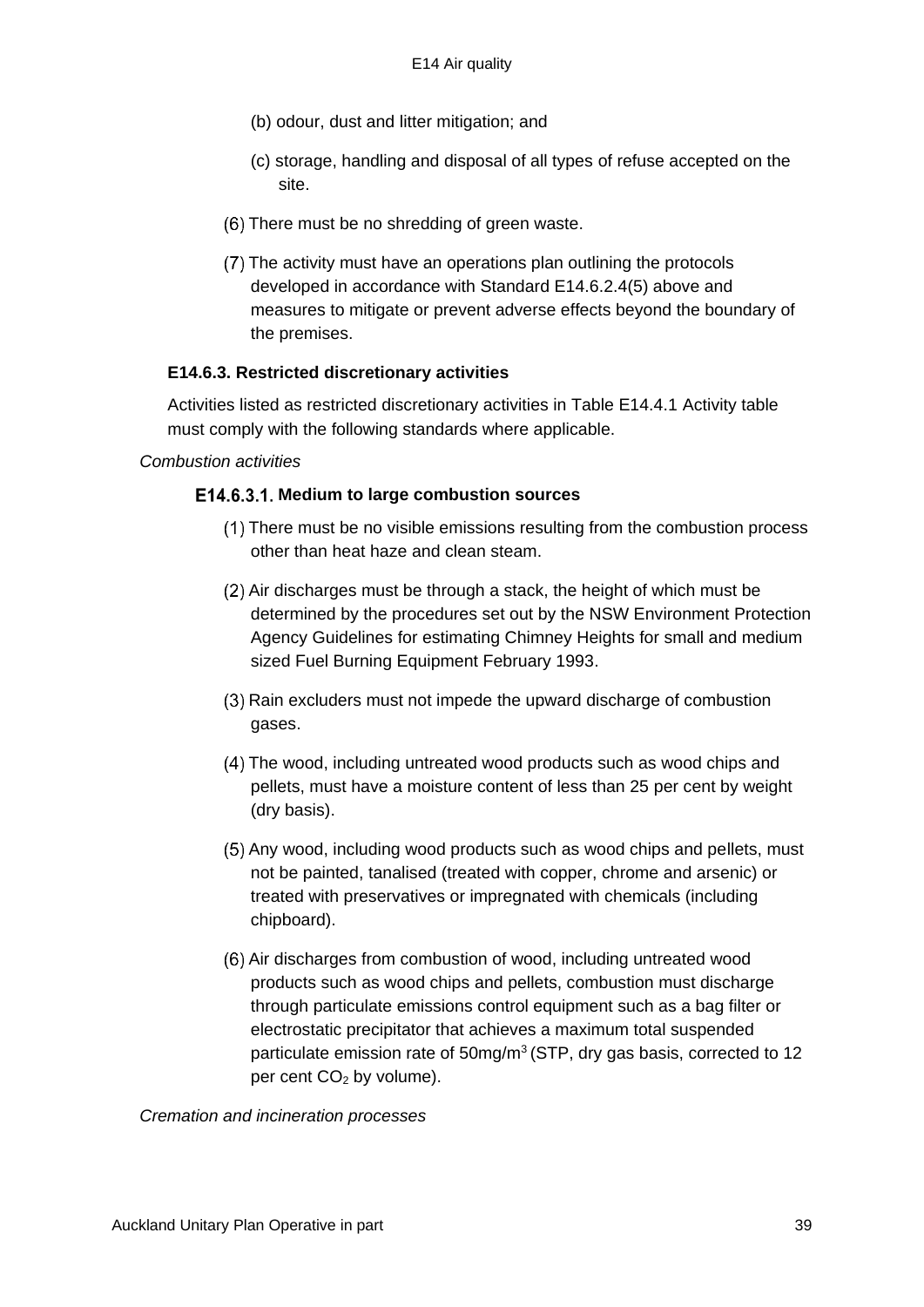## **Cremation of human or animal remains, excluding the burning of animal remains covered by outdoor burning rules**

- The crematorium must be designed so that before discharge to air, all emissions from the crematorium chamber must be contained and must pass through an afterburner.
- The afterburner must be capable of maintaining all gases passing through it at a minimum temperature of 850 degrees C in greater than six per cent oxygen for a design residence time of at least two seconds.
- The afterburner must have a temperature probe installed to continuously monitor and record the temperature of the waste gases in the afterburner. The stack must have an opacity meter installed to continuously monitor and record the opacity of the discharge. All process monitoring equipment must be fitted with audible alarms.
- A manufacturer guarantee or certification by an independent chartered professional engineer that design of the afterburner system is adequate to meet standards E14.6.3.2(1) to (3) must be provided.
- (5) The following materials must not be burned:
	- (a) coffins constructed or furnished with PVC or melamine;
	- (b) cardboard coffins containing chlorine in the wet-strength agent;
	- (c) chlorinated plastic packaging for stillbirth, neonatal and foetal remains;
	- (d) coffins containing metals (except steel screws and staples) e.g. lead and zinc; and
	- (e) halogenates and wax.

### E14.6.3.3. Drying and kiln processes

- The solvent VOC application rate must be calculated from the proportion of the coating material that is a VOC (taking into account the volatility under the particular conditions of use) multiplied by the total application rate of the coating material.
- For clarity, all substances that are subjected to temperatures in excess of their boiling point shall be considered volatile under the conditions of use.

#### E14.6.3.4. Dust generating processes

The crushing of minerals and aggregates associated with mineral extraction activity must be located at least 200m from any dwelling that is not under the control of the quarry operator.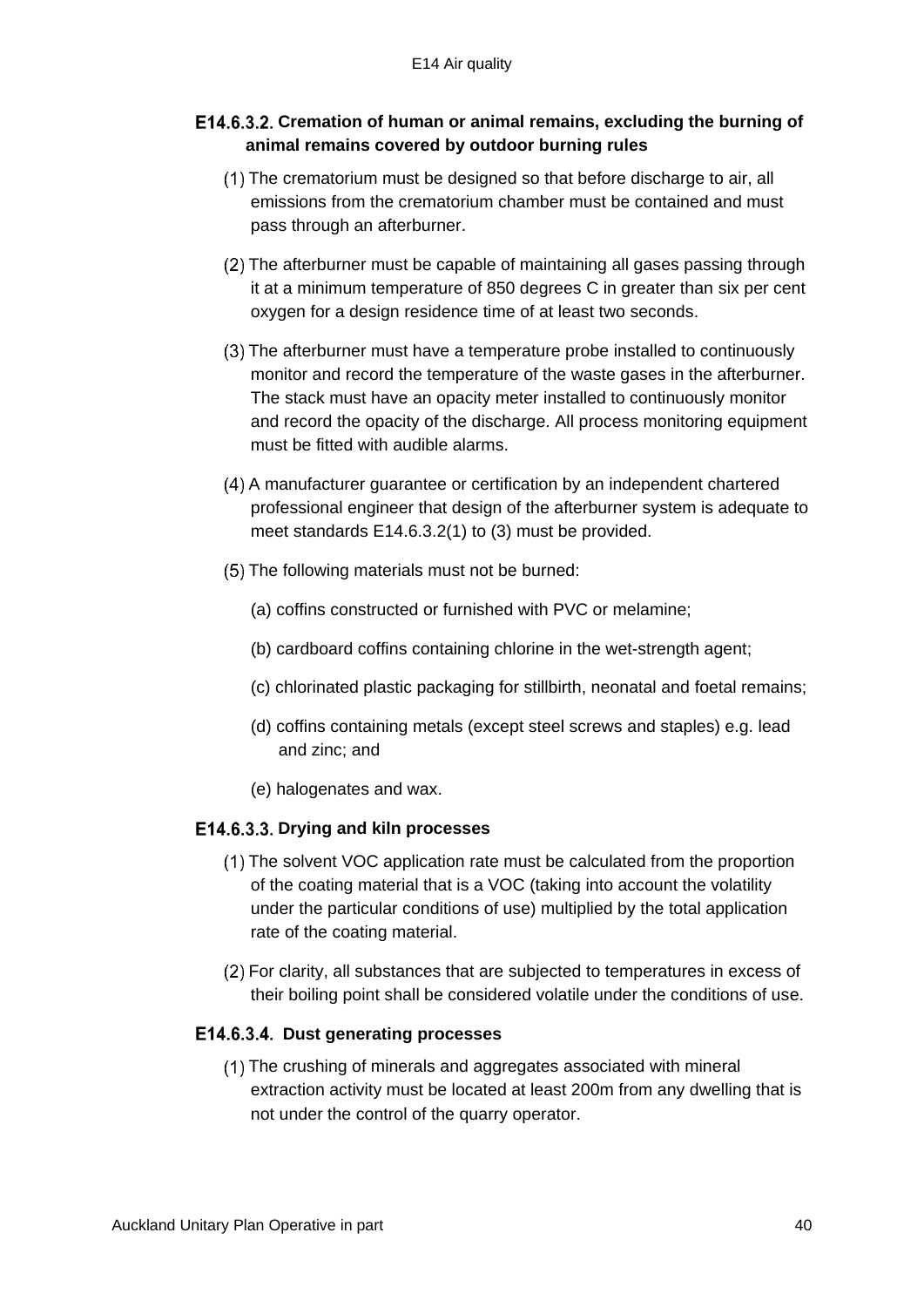- Discharges to air from the demolition of buildings containing asbestos materials must be undertaken in a way that avoids the discharge of asbestos and provides for the health and safety of all people, including those working on the site, and in accordance with the Health and Safety in Employment Act 1992.
- For discharges or dust from earthworks or road construction and maintenance that do not meet permitted activity standards, a dust management and monitoring plan must be submitted to Council. The Plan must show the means to minimise dust such that it does not cause nuisance effects beyond the boundary of the works.

#### *Rural activities*

## E14.6.3.5. Intensive farming established from 21 October 2001 housing **between 10,000 to 180,000 chickens**

- The premises, measured from the exhaust vents closest to the neighbouring site, must be located a minimum of 400m from the property boundary or notional property boundary. Notional property boundaries must be established through an instrument registered against the land title or any neighbouring property within the buffer area. Such registered instrument must provide a restriction on the owners and occupiers of such land from complaining about any offensive or objectionable odours or dust within the buffer area generated by the intensive livestock chicken farm.
- (2) There must be a management plan for the activity detailing:
	- (a) environmental objectives and targets, use of best practicable options, performance reviews, checklists;
	- (b) shed management details including ventilation and litter management;
	- (c) drinker and feeding systems operation;
	- (d) waste management and litter disposal; and
	- (e) complaints system and management including schedule of neighbouring properties and contact phone list.

#### **E14.6.4. Discretionary activities**

Activities listed as discretionary activities in Table E14.4.1 Activity table must comply with the following standards where applicable.

*Waste processes*

## **Discharges to air from landfills receiving waste materials, including domestic and industrial wastes**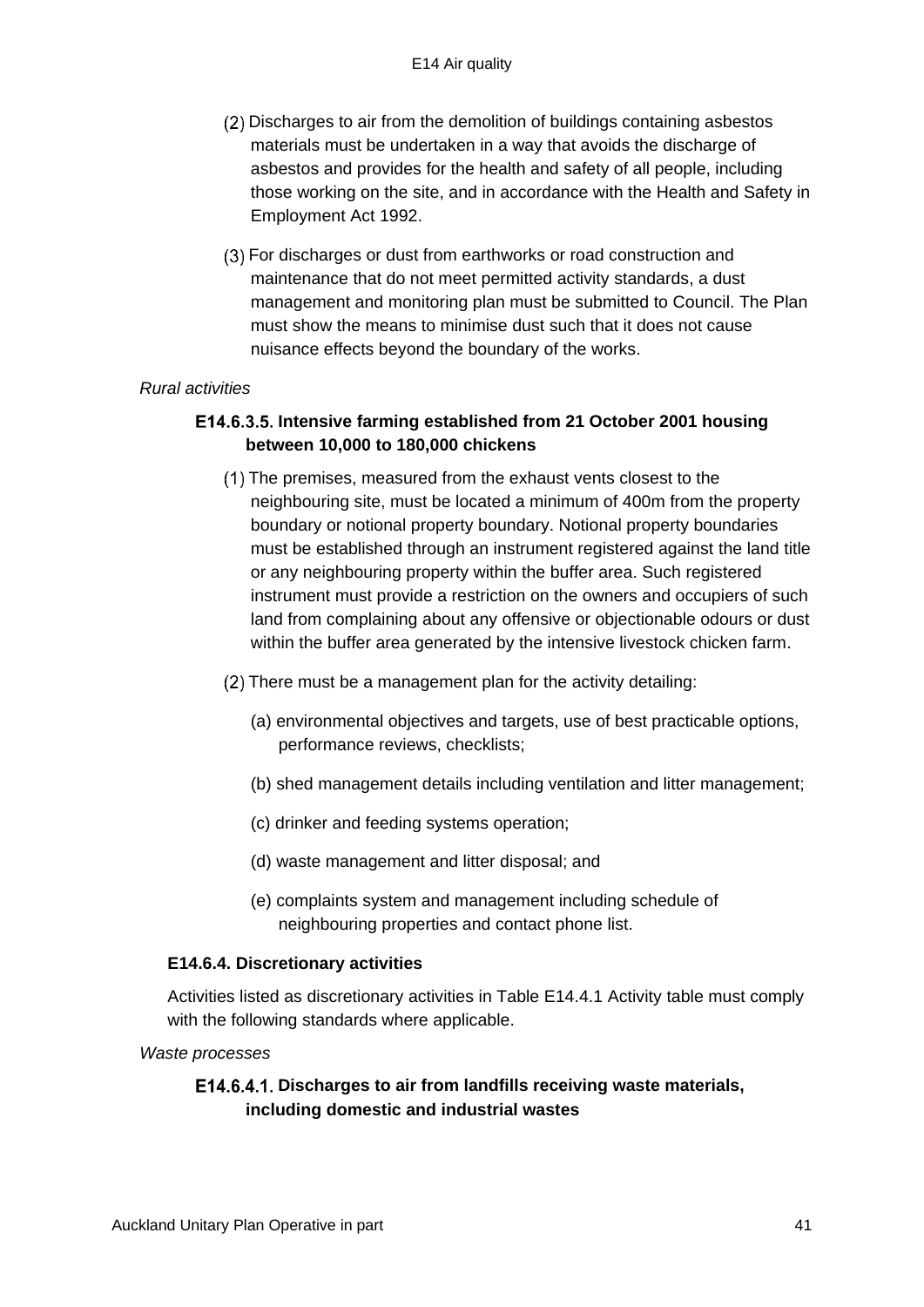- The landfill must have been issued with resource consent or an application has been lodged to discharge contaminants into air prior to 1 January 2002 and the landfill is still receiving waste provided the footprint and contours of the landfill remain unchanged.
- The landfill operation must be able to maintain a minimum separation distance of one kilometre between the landfill footprint and nearest dwelling located in the urban area and zoned for residential activities on the 21 October 2010.
- The landfill operation must be able to maintain a minimum notional odour boundary of one kilometre through designation or an instrument registered against the land title of any residential property within one kilometre of the landfill footprint for the active life of the landfill. Such designation or instrument must provide a restriction on the owners and occupiers of such land from complaining about any offensive or objectionable odour generated by the landfill in respect of that property.

#### **E14.7. Assessment – controlled activities**

#### **E14.7.1. Matters of control**

The Council will reserve its control to the following matters when assessing a controlled activity resource consent application.

- (1) For discharge of contaminant into air from combustion activities:
	- (a) stack height, design and emission discharge velocity;
	- (b) fuel source, burning rate, emissions controls and maintenance; and
	- (c) duration of consent.
- (2) For discharge of contaminant into air from dust generating processes:
	- (a) location of activity and distance from activities sensitive to air discharges;
	- (b) dust mitigation measures;
	- (c) dust management plan; and
	- (d) duration of consent.
- (3) For discharge of contaminant into air from rural activities:
	- (a) location of activity;
	- (b) dust and odour mitigation methods;
	- (c) type of waste treatment; and
	- (d) duration of consent.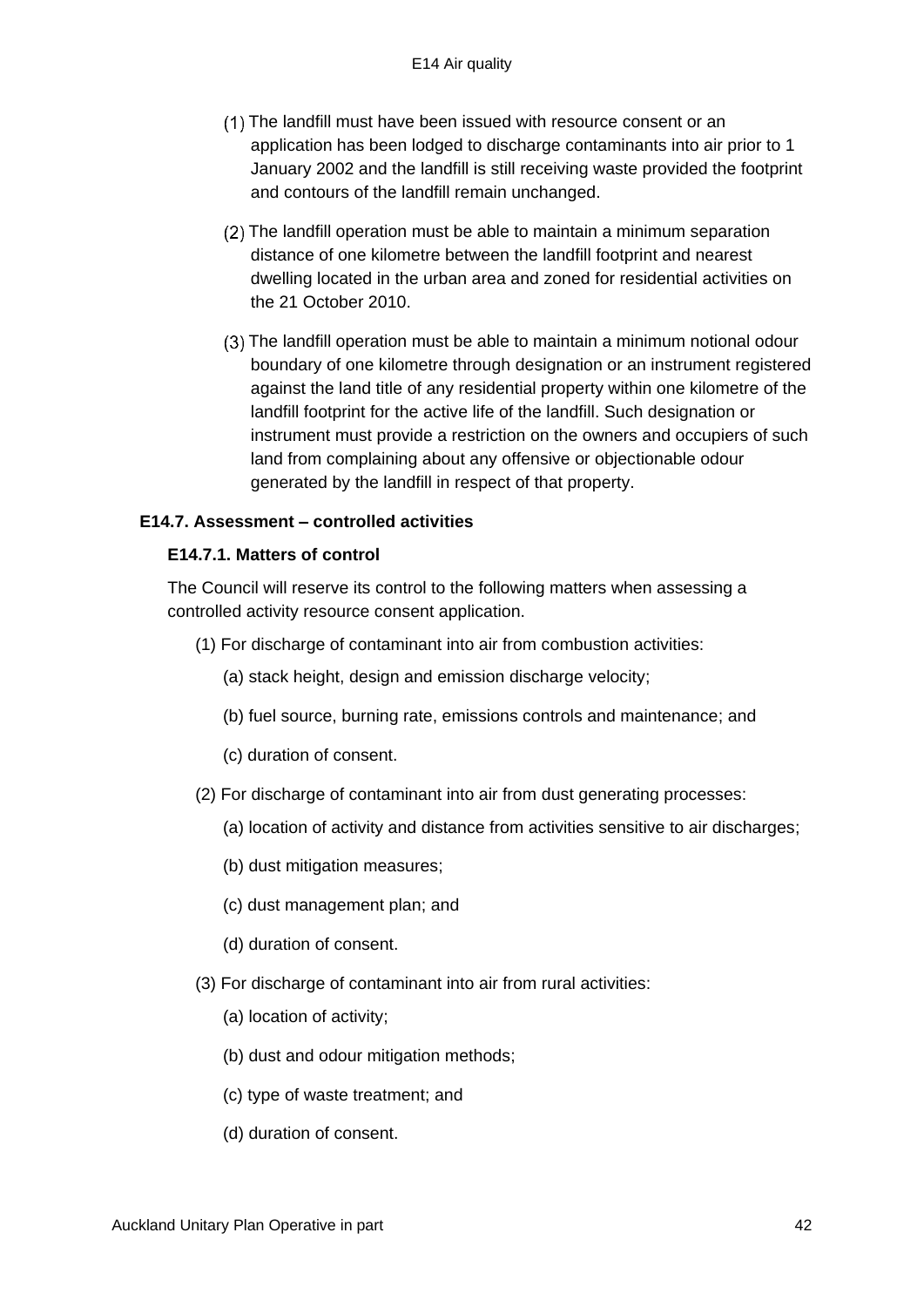- (4) For discharge of contaminant into air from waste processes:
	- (a) location of activity and site layout and station design to ensure required indoor capacity and separation distances between any sensitive land uses;
	- (b) protocols for waste acceptance;
	- (c) odour, dust, and litter control measures;
	- (d) operation plan and its adequacy; and
	- (e) duration of consent.

### **E14.7.2. Assessment criteria**

The Council will consider the relevant assessment criteria below for controlled activities.

- (1) The extent to which the discharge of contaminants into air are minimised as far as practicable, and where appropriate through:
	- (a) use of clean burning fuels;
	- (b) efficient use of energy;
	- (c) use of best practicable option emissions control; and
	- (d) minimisation of fugitive emissions.
- (2) The extent to which adverse effects on health, amenity, property and the environment are avoided, remedied or mitigated including appropriate emissions control technology and management practices.
- (3) Whether there are practicable location, method and options that cause less adverse effects on health, amenity, property and the environment and can still achieve the applicant's objectives.
- (4) Whether the duration of the consent should be limited to address:
	- (a) limitations in the existing technology and emission management systems; and
	- (b) future changes in the use and amenity of the neighbourhood.

#### **E14.8. Assessment – restricted discretionary activities**

### **E14.8.1. Matters of discretion**

The Council will reserve its discretion to all the following matters when assessing a restricted discretionary resource consent application.

(1) For discharge of contaminants into air from all restricted discretionary activities: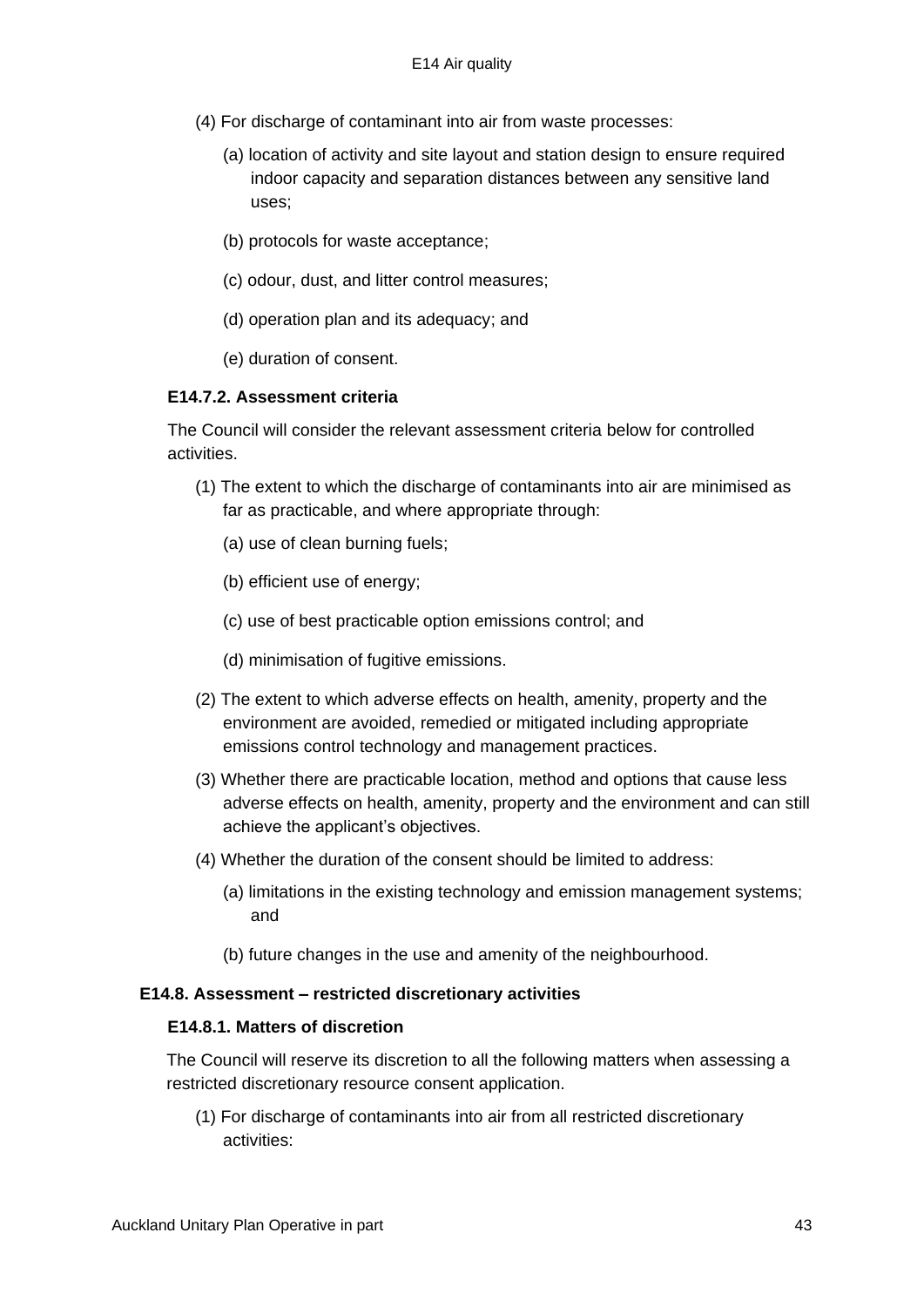- (a) the matters in Policy E14.3(1); and
- (b) location of site and activity; and
- (c) site and plant layout.
- (2) For discharge of contaminants into air from chemical and metallurgical processes:
	- (a) quantity, quality and type of discharges and any effects arising from that discharge:
	- (b) sensitivity of receiving environment and separation distances between the activity and any sensitive land uses;
	- (c) production capacity and material that can be burnt;
	- (d) emissions of odour, dust, visible emissions and hazardous air pollutant, including any mitigation measures;
	- (e) management plans; and
	- (f) emissions control and plant maintenance.
- (3) For discharge of contaminants into air from outdoor burning:
	- (a) location of the fire and duration;
	- (b) weather conditions for the burning;
	- (c) the need for the fire and the consideration of alternatives;
	- (d) quantity and type of material to be burnt and any effects arising from the fire;
	- (e) methods to control and minimise air discharges from the fire;
	- (f) how neighbours will be informed; and
	- (g) sensitivity of downwind receiving environment.
- (4) For discharge of contaminants into air from cremation and incineration processes:
	- (a) quantity, quality and type of discharge and any effects arising from that discharges;
	- (b) sensitivity of receiving environment and separation distances between the activity and any sensitive land uses;
	- (c) production capacity and material that can be burnt;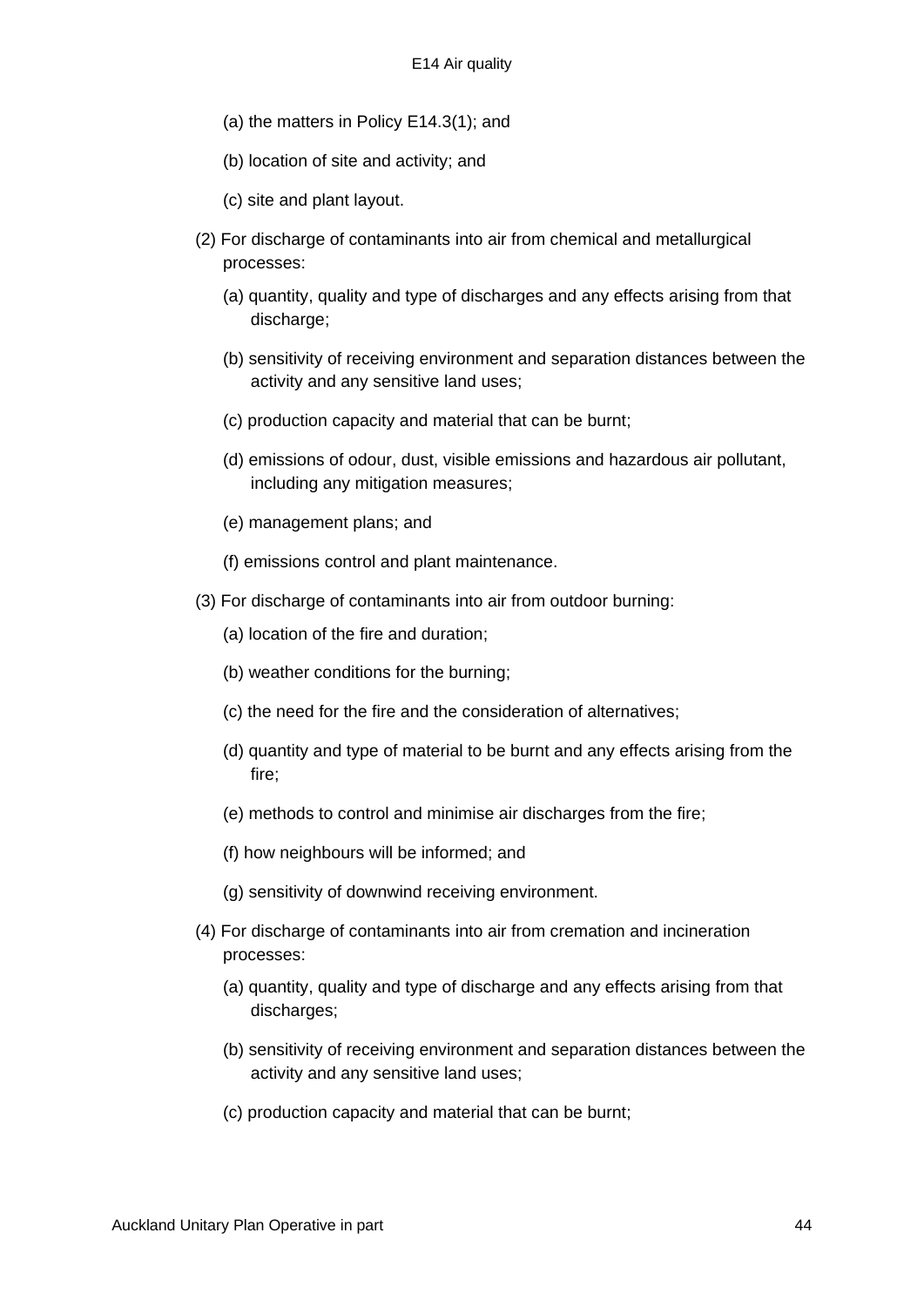- (d) odour, dust, visible emissions and hazardous air pollutant mitigation measures;
- (e) management plans; and
- (f) emissions control and plant maintenance.
- (5) For discharge of contaminants into air from drying and kiln processes:
	- (a) quantity, quality and type of discharge and any effects arising from that discharge:
	- (b) sensitivity of receiving environment and separation distances between the activity and any sensitive land uses;
	- (c) production capacity;
	- (d) odour, dust, visible emissions and hazardous air pollutant mitigation measures; and
	- (e) effectiveness of the afterburner for emissions control.
- (6) For discharge of contaminants into air from dust-generating activities:
	- (a) quantity, quality and type of discharge and any effects arising from that discharge;
	- (b) sensitivity of receiving environment and separation distances between the activity and any sensitive land uses;
	- (c) production capacity of activity;
	- (d) dust and odour mitigation measures; and
	- (e) dust management plan and other management plans.
- (7) For discharge of contaminants into air from food, animal, or plant matter processes:
	- (a) quantity, quality and type of discharge;
	- (b) sensitivity of receiving environment and separation distances between the activity and any sensitive land uses; and
	- (c) odour and dust mitigation measures.
- (8) For discharge of contaminants into air from combustion activities:
	- (a) quantity, quality and type of discharge and any effects arising from that discharge;
	- (b) stack height, design and emissions discharge velocity; and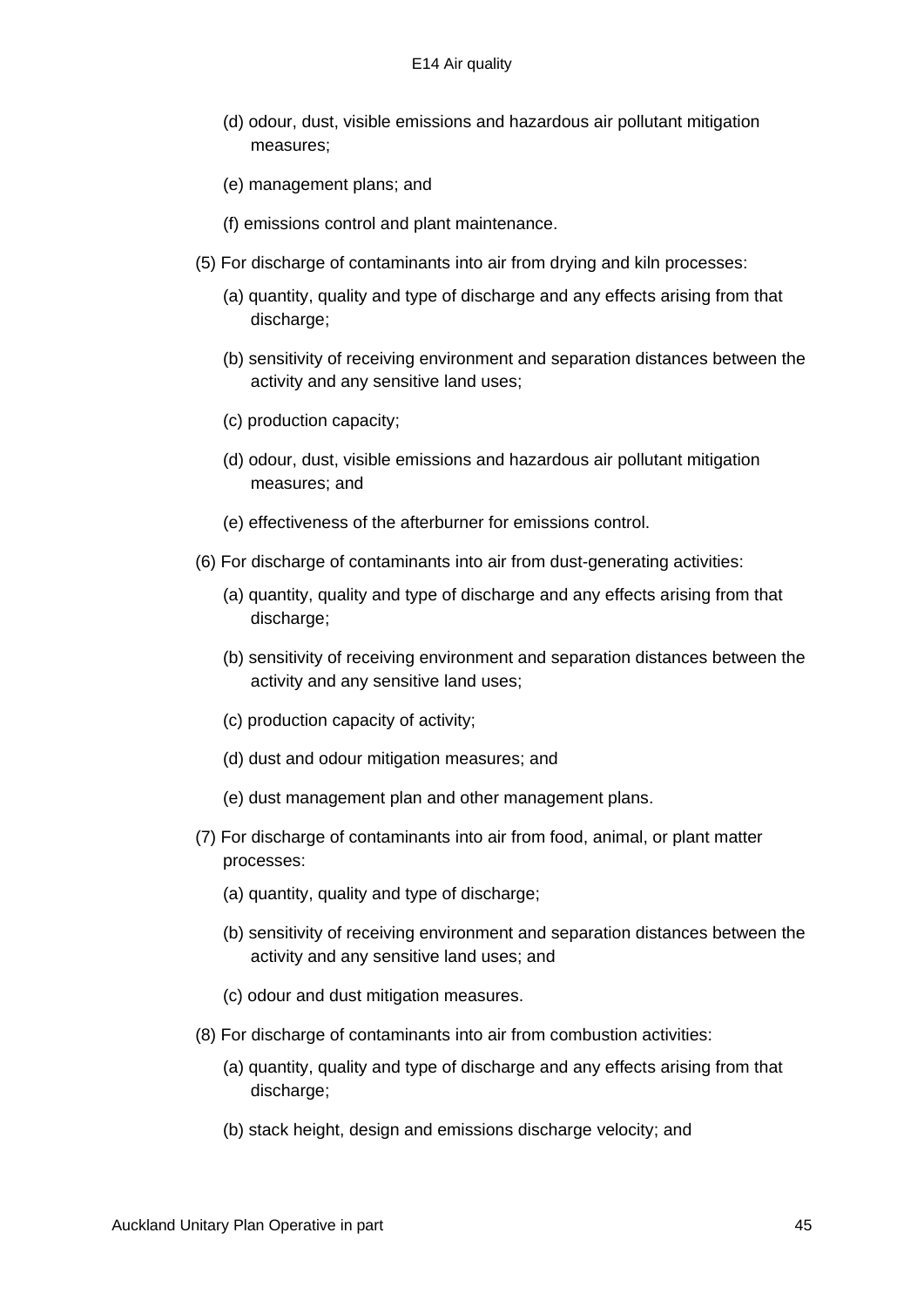- (c) fuel source, burning rate, emission controls and maintenance.
- (9) For discharge of contaminants into air from mobile sources and tunnels:
	- (a) quantity, quality and type of discharge and any effects arising from that discharge; and
	- (b) sensitivity of the receiving environment and separation distances between the activity and any activity sensitive to air discharges.
- (10) For discharge of contaminants into air from motor fuel storage:
	- (a) quantity, quality and type of discharge;
	- (b) sensitivity of receiving environment and separation distances between the activity and any sensitive land uses;
	- (c) odour mitigation; and
	- (d) risk assessment and methods to manage any residual risk.
- (11) For discharge of contaminants into air from rural activities:
	- (a) quantity, quality and type of discharge and any effects arising from that discharge;
	- (b) sensitivity of receiving environment and separation distances between the activity and any sensitive land uses;
	- (c) previous complaint history;
	- (d) number of livestock;
	- (e) odour, dust, visible emissions and hazardous air pollutant mitigation measures;
	- (f) waste treatment;
	- (g) management plans; and
	- (h) emissions control and plant maintenance.
- (12) For discharge of contaminants into air from waste processes:
	- (a) quantity, quality and type of discharge, including biological contaminants, and any effects arising from that discharge;
	- (b) sensitivity of receiving environment and separation distances between the activity and any sensitive land uses;
	- (c) station design and the amount of indoor capacity;
	- (d) previous complaint history;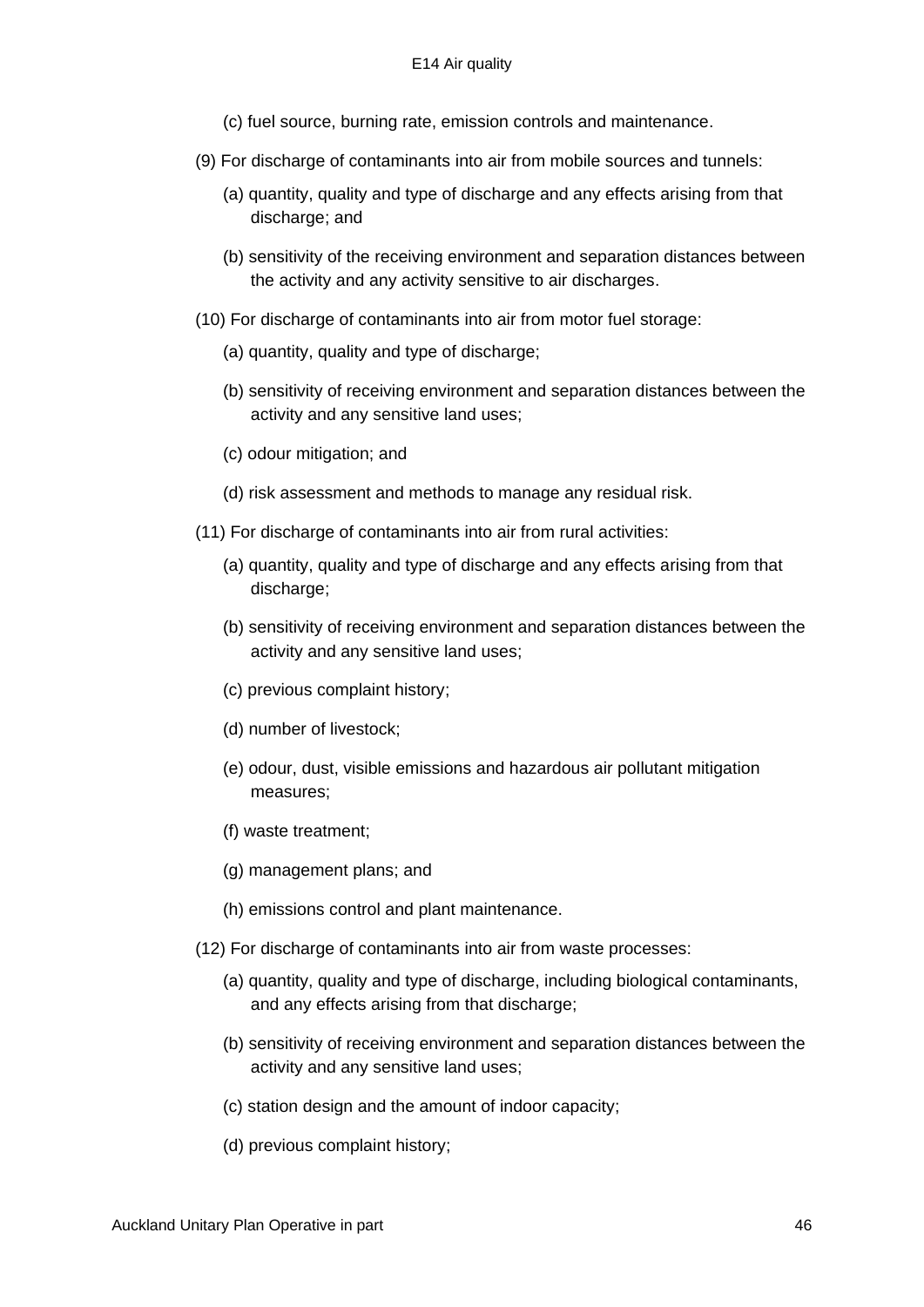- (e) protocols for waste acceptance;
- (f) odour, dust, visible emissions and hazardous air pollutant mitigation measures; and
- (g) management plans.

#### **E14.8.2. Assessment criteria**

The Council will consider the relevant assessment criteria below for restricted discretionary activities

- (1) The degree to which Auckland Ambient Air Quality Targets are likely to be met where people are likely to be exposed to the specified contaminants for the relevant averaging period.
- (2) Whether the amount of separation between the activity discharging contaminants into air and existing or potential activities sensitive to the air discharges is sufficient to mitigate adverse effects on the environment, health and amenity.
- (3) The extent to which adverse effects are avoided, remedied or mitigated including appropriate emissions control technology and use of management practices.
- (4) Where applicable, the degree to which offsetting can remedy or mitigate adverse effects considering the proximity of the offset to where the effects of the discharge occur and the effective duration of the offset.
- (5) Whether there are practicable location and method options that cause less adverse effects and can still achieve the applicant's objectives.
- (6) The extent to which the odour and dust level meet the expectations for the Low air quality – dust and odour area (Quarry), Low air quality – dust and odour (Industry), Medium air quality – dust and odour area (Industry), Medium air quality – dust and odour area (Rural) and High air quality – dust and odour area.
- (7) Whether the assessment methods, including monitoring and modelling are appropriate to the scale of the discharge and any potential adverse effects.
- (8) Whether discharge into air are minimised as far as practicable, where appropriate through:
	- (a) use of clean burning fuels; or
	- (b) efficient use of energy; or
	- (c) use of best practicable option emissions control and management practices; or
	- (d) minimisation of fugitive emissions ; or